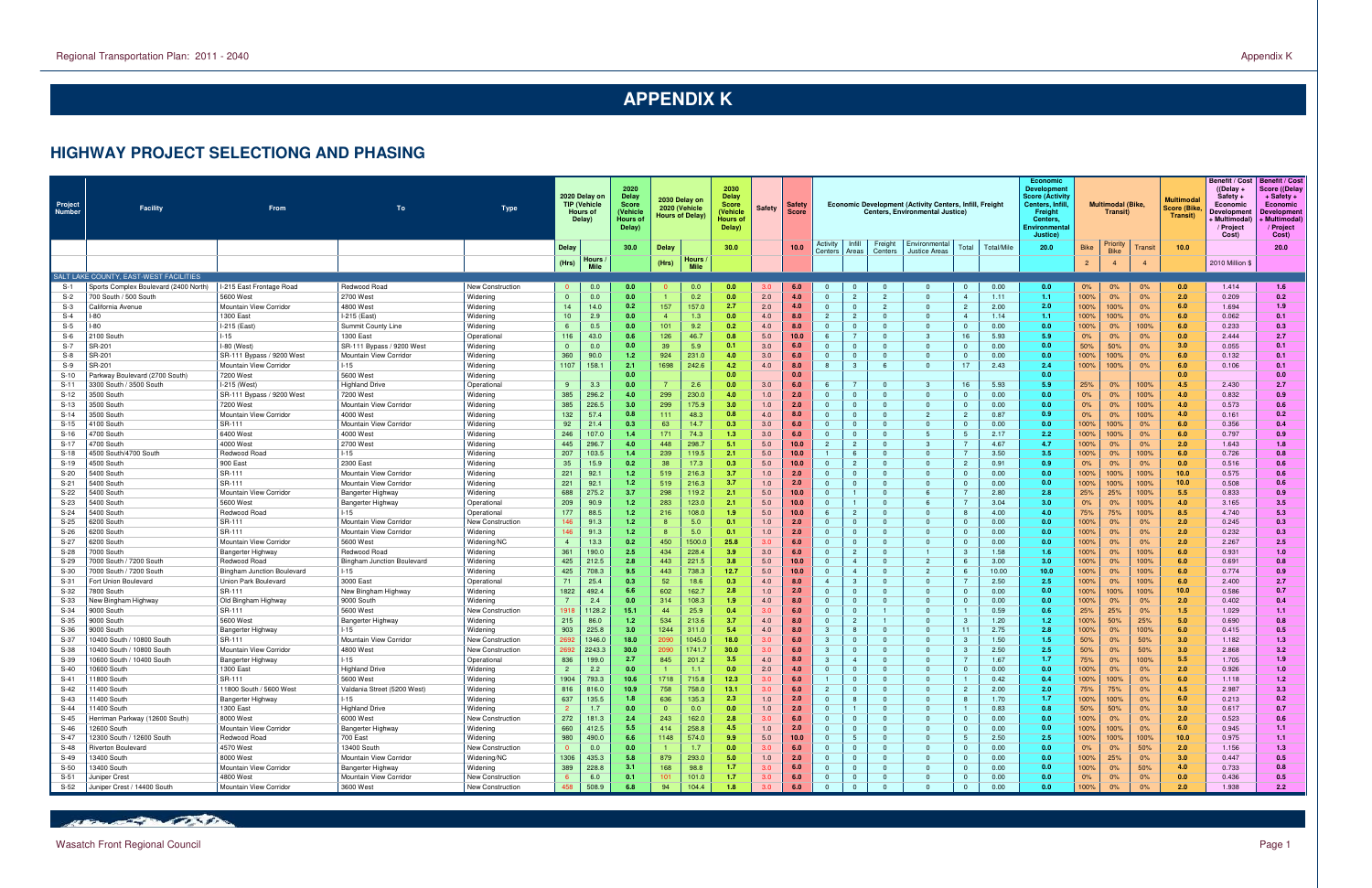| Project<br>Number  | Facility                                                       | From                             | To                                              | Type                                                   |                            | 2020 Delay on<br><b>TIP (Vehicle</b><br>Hours of<br>Delay) | 2020<br>Delay<br><b>Score</b><br>(Vehicle<br>Hours of<br>Delay) |                | 2030 Delay on<br>2020 (Vehicle<br><b>Hours of Delay</b> | 2030<br><b>Delay</b><br><b>Score</b><br>(Vehicle<br>Hours of<br>Delay) | <b>Safety</b>  | <b>Safety</b><br><b>Score</b> |                                  |                                |                                  | Economic Development (Activity Centers, Infill, Freight<br><b>Centers, Environmental Justice)</b> |                      |               | Economic<br><b>Development</b><br><b>Score (Activity</b><br>Centers, Infil<br>Freight<br>Centers.<br>Environmenta<br>Justice) |                | <b>Multimodal (Bike)</b><br>Transit) |                | <b>Multimoda</b><br>Score (Bike<br>Transit) | Benefit / Cost   Benefit / Cost<br>$($ (Delay +<br>Safety +<br>Economic<br>Developmer<br>Multimodal<br>/ Project<br>Cost) | Score ((Delay<br>$+$ Safety $+$<br>Economic<br><b>Developmen</b><br>Multimodal)<br>/ Project<br>Cost) |
|--------------------|----------------------------------------------------------------|----------------------------------|-------------------------------------------------|--------------------------------------------------------|----------------------------|------------------------------------------------------------|-----------------------------------------------------------------|----------------|---------------------------------------------------------|------------------------------------------------------------------------|----------------|-------------------------------|----------------------------------|--------------------------------|----------------------------------|---------------------------------------------------------------------------------------------------|----------------------|---------------|-------------------------------------------------------------------------------------------------------------------------------|----------------|--------------------------------------|----------------|---------------------------------------------|---------------------------------------------------------------------------------------------------------------------------|-------------------------------------------------------------------------------------------------------|
|                    |                                                                |                                  |                                                 |                                                        | <b>Delay</b>               |                                                            | 30.0                                                            | <b>Delay</b>   |                                                         | 30.0                                                                   |                | 10.0                          | Activity<br>Centers              | Infill<br>Areas                | Freight<br>Centers               | Environmental<br><b>Justice Areas</b>                                                             | Total                | Total/Mile    | 20.0                                                                                                                          | <b>Bike</b>    | Priority<br><b>Bike</b>              | Fransit        | 10.0                                        |                                                                                                                           | 20.0                                                                                                  |
|                    |                                                                |                                  |                                                 |                                                        | (Hrs)                      | Hours                                                      |                                                                 | (Hrs)          | <b>Hours</b>                                            |                                                                        |                |                               |                                  |                                |                                  |                                                                                                   |                      |               |                                                                                                                               | $\overline{2}$ |                                      | $\overline{4}$ |                                             | 2010 Million \$                                                                                                           |                                                                                                       |
| $S-53$             | raverse Ridge Road                                             | <b>Highland Drive</b>            | Mike Weir Drive                                 | Widening                                               | 96                         | Mile<br>73.8                                               | 1.0                                                             | 295            | <b>Mile</b><br>226.9                                    | 3.9                                                                    | 1.0            | 2.0                           | $\Omega$                         | $\mathbf{0}$                   | $\overline{0}$                   | $\Omega$                                                                                          |                      | 0.00          | 0.0                                                                                                                           | 100%           | 0%                                   | 0%             | 2.0                                         | 0.523                                                                                                                     | 0.6                                                                                                   |
| $S-54$             | Porter Rockwell Road                                           | Redwood Road                     | 14600 South                                     | New Construction                                       | 216                        | 72.0                                                       | 1.0                                                             | 295            | 98.3                                                    | 1.7                                                                    | 3.0            | 6.0                           | $\Omega$                         | $\Omega$                       | $\mathbf{0}$                     | $\Omega$                                                                                          |                      | 0.00          | 0.0                                                                                                                           | 100%           | 100%                                 | 0%             | 6.0                                         | 0.142                                                                                                                     | 0.2                                                                                                   |
|                    | SALT LAKE COUNTY, NORTH-SOUTH FACILITIES                       |                                  |                                                 |                                                        |                            |                                                            |                                                                 |                |                                                         |                                                                        |                |                               |                                  |                                |                                  |                                                                                                   |                      |               |                                                                                                                               |                |                                      |                |                                             |                                                                                                                           |                                                                                                       |
| $S-55$<br>$S-56$   | SR-111 Bypass / 9200 West<br>SR-111                            | SR-201<br>5400 South             | SR-111<br>1800 South                            | Widening/NC<br>Widening                                | 196<br>2341                | 78.4<br>275.4                                              | 1.0<br>3.7                                                      | 69<br>3564     | 27.6<br>419.3                                           | 0.5<br>7.2                                                             | 1.0<br>3.0     | 2.0<br>6.0                    | $\Omega$                         | $\mathbf{0}$<br>$\Omega$       | $\mathbf{0}$<br>$\Omega$         | റ<br>$\Omega$                                                                                     | $\Omega$<br>$\Omega$ | 0.00<br>0.00  | 0.0<br>0.0                                                                                                                    | 25%<br>100%    | 0%<br>100%                           | 100%<br>0%     | 4.5<br>6.0                                  | 0.305<br>0.220                                                                                                            | 0.3<br>0.2                                                                                            |
| $S-57$             | 3000 West                                                      | 11800 South                      | 13400 South                                     | New Construction                                       | 45                         | 25.0                                                       | 0.3                                                             | 103            | 57.2                                                    | 1.0                                                                    | 3.0            | 6.0                           | $\Omega$                         | $\Omega$                       | $\Omega$                         | റ                                                                                                 |                      | 0.00          | 0.0                                                                                                                           | 0%             | 0%                                   | 0%             | 0.0                                         | 0.304                                                                                                                     | 0.3                                                                                                   |
| $S-58$             | 200 West                                                       | SR-201                           | 3500 South                                      | Widening                                               | 334                        | 133.6                                                      | 1.8                                                             | 211            | 84.4                                                    | 1.5                                                                    | 4.0            | 8.0                           | $\Omega$                         | $\Omega$                       | $\Omega$                         | $\Omega$                                                                                          |                      | 0.00          | 0.0                                                                                                                           | 100%           | 0%                                   | 0%             | 2.0                                         | 0.587                                                                                                                     | 0.7                                                                                                   |
| $S-59$             | Mountain View Corridor                                         | $-80$                            | SR-201                                          | New Construction                                       | 166                        | 50.3                                                       | 0.7                                                             | 13             | 3.9                                                     | 0.1                                                                    | 3.0            | 6.0                           | $\Omega$                         | $\Omega$                       | $\blacksquare$                   | $\Omega$                                                                                          |                      | 0.30          | 0.3                                                                                                                           | 0%             | 0%                                   | 0%             | 0.0                                         | 0.011                                                                                                                     | 0.0                                                                                                   |
| $S-60$<br>$S-61$   | <i><b>Mountain View Corridor</b></i><br>Mountain View Corridor | SR-201<br>4100 South             | 4100 South<br>5400 South                        | New Construction<br>New Construction                   | 414<br>428                 | 138.0<br>194.5                                             | 1.8<br>2.6                                                      | 90<br>74       | 30.0<br>33.6                                            | 0.5<br>0.6                                                             | 3.0<br>3.0     | 6.0<br>6.0                    | $\overline{0}$<br>$\Omega$       | $\mathbf{0}$<br>$\Omega$       | $\overline{1}$<br>$\Omega$       | റ                                                                                                 |                      | 0.33<br>0.00  | 0.3<br>0.0                                                                                                                    | 75%<br>100%    | 75%<br>100%                          | 0%<br>0%       | 4.5<br>6.0                                  | 0.031<br>0.038                                                                                                            | 0.0<br>0.0                                                                                            |
| $S-62$             | <i><b>Mountain View Corridor</b></i>                           | 5400 South                       | Redwood Road                                    | New Construction                                       | 1640                       | 113.9                                                      | 1.5                                                             | 2422           | 168.2                                                   | 2.9                                                                    | 3.0            | 6.0                           | 6                                | $\Omega$                       | -3                               | റ                                                                                                 |                      | 0.63          | 0.6                                                                                                                           | 50%            | 50%                                  | 0%             | 3.0                                         | 0.021                                                                                                                     | 0.0                                                                                                   |
| $S-63$             | lountain View Corridor                                         | Redwood Road                     | Utah County Line                                | New Construction                                       | 676                        | 233.1                                                      | 3.1                                                             | 554            | 191.0                                                   | 3.3                                                                    | 3.0            | 6.0                           | $\Omega$                         | $\Omega$                       | $\Omega$                         | റ                                                                                                 |                      | 0.00          | 0.0                                                                                                                           | 100%           | 100%                                 | 0%             | 6.0                                         | 0.144                                                                                                                     | 0.2                                                                                                   |
| $S-64$             | lountain View Corridor                                         | $-80$                            | SR-201                                          | Widening and Interchanges                              |                            | 50.3                                                       | 0.7                                                             | 13             | 3.9                                                     | 0.1                                                                    | 3.0            | 6.0                           | $\overline{0}$                   | $\Omega$                       |                                  |                                                                                                   |                      | 0.30          | 0.3 <sub>0</sub>                                                                                                              | 0%             | 0%                                   | 0%             | 0.0                                         | 0.036                                                                                                                     | 0.0                                                                                                   |
| $S-65$             | lountain View Corridor                                         | SR-201                           | 4100 South                                      | Widening and Interchanges<br>Widening and Interchanges |                            | 138.0                                                      | 1.8<br>2.6                                                      | 90<br>74       | 30.0<br>33.6                                            | 0.5                                                                    | 3.0<br>3.0     | 6.0                           | $\overline{0}$<br>$\overline{0}$ | $\Omega$<br>$\mathbf{0}$       | $\mathbf{1}$                     | $\Omega$                                                                                          |                      | 0.33          | 0.3<br>0.0                                                                                                                    | 75%            | 75%                                  | 0%             | 4.5                                         | 0.059                                                                                                                     | 0.1<br>0.2                                                                                            |
| $S-66$<br>$S-67$   | iountain View Corridor<br><i><b>Mountain View Corridor</b></i> | 4100 South<br>5400 South         | 5400 South<br>9000 South                        | Widening and Interchanges                              |                            | 194.5<br>364.4                                             | 4.9                                                             | 2422           | 538.2                                                   | 0.6<br>9.3                                                             | 3.0            | 6.0<br>6.0                    | $\overline{0}$                   | $\Omega$                       | $\mathbf{0}$<br>$\blacksquare$   | റ                                                                                                 |                      | 0.00<br>0.22  | 0.2                                                                                                                           | 100%<br>50%    | 100%<br>50%                          | 0%<br>0%       | 6.0<br>3.0                                  | 0.209<br>0.072                                                                                                            | 0.1                                                                                                   |
| $S-68$             | Mountain View Corridor                                         | 9000 South                       | 10200 South                                     | Widening and Interchanges                              | 640                        | 1093.3                                                     | 14.6                                                            | 2422           | 1614.7                                                  | 27.8                                                                   | 3.0            | 6.0                           | 6                                | $\mathbf{0}$                   | -3                               | റ                                                                                                 |                      | 6.00          | 6.0                                                                                                                           | 50%            | 50%                                  | 0%             | 3.0                                         | 0.455                                                                                                                     | 0.5                                                                                                   |
| S-69               | <i><b>Mountain View Corridor</b></i>                           | 10200 South                      | Redwood Road                                    | New Construction and                                   | 640                        | 195.2                                                      | 2.6                                                             | 2422           | 288.3                                                   | -5.0                                                                   | 3.0            | 6.0                           | - 6                              | $\mathbf{0}$                   | $\mathbf{3}$                     | $\Omega$                                                                                          | -9                   | 1.07          | 1.1 <sub>1</sub>                                                                                                              | 50%            | 50%                                  | 0%             | 3.0                                         | 0.035                                                                                                                     | 0.0                                                                                                   |
| $S-70$             | Mountain View Corridor                                         | Redwood Road                     | Utah County Line                                | Interchanges<br>Widening and Interchanges              | 676                        | 233.1                                                      | 3.1                                                             | 554            | 191.0                                                   | 3.3                                                                    | 3.0            | 6.0                           | $\overline{0}$                   | $\mathbf{0}$                   | $\overline{0}$                   | $\Omega$                                                                                          |                      | 0.00          | 0.0                                                                                                                           | 100%           | 100%                                 | 0%             | 6.0                                         | 0.302                                                                                                                     | 0.3                                                                                                   |
| $S-71$             | <i><b>Mountain View Corridor</b></i>                           | SR-201                           | Utah County Line                                | <b>Widening</b>                                        | 3324                       | 147.7                                                      | 2.0                                                             | 3153           | 140.1                                                   | 2.4                                                                    | 3.0            | 6.0                           |                                  | $\Omega$                       | $\overline{4}$                   | റ                                                                                                 | 10                   | 0.44          | 0.4                                                                                                                           | 75%            | 75%                                  | 0%             | 4.5                                         | 0.172                                                                                                                     | 0.2                                                                                                   |
| $S-72$             | 600 West                                                       | $-80$                            | SR-201                                          | <b>Widening</b>                                        | 46                         | 14.8                                                       | 0.2                                                             | 106            | 34.2                                                    | 0.6                                                                    | 2.0            | 4.0                           | $\overline{0}$                   | $\Omega$                       | $\overline{4}$                   | റ                                                                                                 |                      | 1.29          | 1.3                                                                                                                           | 100%           | 100%                                 | 100%           | 10.0                                        | 0.574                                                                                                                     | 0.6                                                                                                   |
| S-73               | 600 West                                                       | 2700 South                       | 6200 South                                      | Operationa                                             | 422                        | 84.4                                                       | 1.1<br>0.6                                                      | 665            | 133.0                                                   | 2.3                                                                    | 3.0<br>1.0     | 6.0<br>2.0                    | $\overline{0}$<br>$\Omega$       | $\Omega$<br>$\Omega$           | $\Omega$                         | $\overline{2}$<br>$\overline{2}$                                                                  |                      | 0.40<br>0.65  | 0.4                                                                                                                           | 75%            | 0%                                   | 100%           | 5.5                                         | 1.040                                                                                                                     | 1.2                                                                                                   |
| $S-74$<br>S-75     | 600 West<br>600 West                                           | 6200 South<br>6200 South         | New Bingham Highway<br>New Bingham Highway      | Widen/NC<br>Operational                                | 128<br>128                 | 41.3<br>41.3                                               | 0.6                                                             | 293<br>293     | 94.5<br>94.5                                            | 1.6<br>1.6                                                             | 3.0            | 6.0                           | $\overline{0}$                   | $\mathbf{0}$                   | $\overline{0}$<br>$\mathbf{0}$   | $\overline{2}$                                                                                    |                      | 0.65          | 0.6<br>0.6                                                                                                                    | 100%<br>100%   | 0%<br>0%                             | 100%<br>100%   | 6.0<br>6.0                                  | 0.246<br>1.703                                                                                                            | 0.3<br>1.9                                                                                            |
| $S-76$             | 600 West                                                       | New Bingham Highway              | Old Bingham Highway                             | Widening                                               | 45                         | 30.0                                                       | 0.4                                                             | 31             | 20.7                                                    | 0.4                                                                    | 2.0            | 4.0                           | $\overline{0}$                   | $\mathbf{0}$                   | $\mathbf{1}$                     | $\Omega$                                                                                          |                      | 0.67          | 0.7                                                                                                                           | 100%           | 0%                                   | 100%           | 6.0                                         | 0.863                                                                                                                     | 1.0                                                                                                   |
| S-77               | 600 West                                                       | Old Bingham Highway              | Bingham Creek Road                              | New Construction                                       | 36                         | 51.4                                                       | 0.7                                                             |                | 1.4                                                     | 0.0                                                                    | 3.0            | 6.0                           | $\overline{2}$                   | $\mathbf{0}$                   | $\blacksquare$                   | റ                                                                                                 |                      | 4.29          | 4.3                                                                                                                           | 0%             | 0%                                   | 100%           | 4.0                                         | 1.859                                                                                                                     | 2.1                                                                                                   |
| $S-78$             | 600 West                                                       | 11800 South                      | 13100 South                                     | New Construction                                       | 11                         | 4.1                                                        | 0.1                                                             | 121            | 44.8                                                    | 0.8                                                                    | 3.0            | 6.0                           |                                  | $\Omega$                       | $\Omega$                         | റ                                                                                                 |                      | 0.37          | 0.4                                                                                                                           | 75%            | 0%                                   | 0%             | 1.5                                         | 0.349                                                                                                                     | 0.4                                                                                                   |
| S-79<br>$S-80$     | 600 West Connection<br>800 West                                | 5600 West<br>SR-201              | 11800 South<br>Lake Park Boulevard (2700 South) | New Construction<br>New Construction                   | 254<br>224                 | 362.9<br>248.9                                             | 4.9<br>3.3                                                      | 56<br>228      | 80.0<br>253.3                                           | 1/<br>4.4                                                              | 3.0<br>3.0     | 6.0<br>6.0                    | $\blacksquare$<br>$\Omega$       | $\Omega$<br>$\Omega$           | $\Omega$<br>$\overline{2}$       | റ<br>$\Omega$                                                                                     | $\overline{2}$       | 1.43<br>2.22  | 1.4<br>2.2                                                                                                                    | 0%<br>0%       | 0%<br>0%                             | 0%<br>0%       | 0.0<br>0.0                                  | 2.071<br>1.487                                                                                                            | 2.3<br>1.7                                                                                            |
| $S-81$             | 4800 West                                                      | <b>Skye Drive</b>                | 11400 South                                     | New Construction                                       | 93                         | 26.6                                                       | 0.4                                                             | 21             | 6.0                                                     | 0.1                                                                    | 3.0            | 6.0                           | $\Omega$                         | $\Omega$                       | $\Omega$                         | $\Omega$                                                                                          |                      | 0.00          | 0.0                                                                                                                           | 50%            | 50%                                  | 0%             | 3.0                                         | 0.317                                                                                                                     | 0.4                                                                                                   |
| S-82               | 1570 West                                                      | 12600 South                      | 13400 South                                     | New Construction                                       | $\mathbf{0}$               | 0.0                                                        | 0.0                                                             | $\overline{0}$ | 0.0                                                     | 0.0                                                                    | 3.0            | 6.0                           | $\overline{0}$                   | $\mathbf{0}$                   | $\overline{0}$                   | $\Omega$                                                                                          |                      | 0.00          | 0.0                                                                                                                           | 0%             | 0%                                   | 0%             | 0.0                                         | 0.520                                                                                                                     | 0.6                                                                                                   |
| $S-83$             | 1200 West / Riverton Boulevard                                 | 13400 South                      | 14400 South                                     | New Construction                                       | 382                        | 254.                                                       | 3.4                                                             | 127            | 84.7                                                    | 1.5                                                                    | 3.0            | 6.0                           | $\Omega$                         | $\Omega$                       | $\Omega$                         | റ                                                                                                 |                      | 0.00          | 0.0                                                                                                                           | 25%            | 0%                                   | 0%             | 0.5                                         | 0.645                                                                                                                     | 0.7                                                                                                   |
| $S-84$             | 150 West                                                       | 12600 South                      | Riverton Boulevard                              | New Construction                                       | 167                        | 278.3                                                      | 3.7                                                             | 3              | 5.0                                                     | 0.1                                                                    | 3.0            | 6.0                           | $\overline{0}$                   | $\mathbf{0}$                   | $\Omega$                         | റ                                                                                                 |                      | 0.00          | 0.0                                                                                                                           | 0%             | 0%                                   | 0%             | 0.0                                         | 1.905                                                                                                                     | 2.1                                                                                                   |
| $S-85$<br>$S-86$   | 8600 West<br>200 West                                          | 13400 South<br>California Avenue | 14400 South<br>1820 South                       | Widening<br>New Construction                           | 3                          | 2.3<br>0.0                                                 | 0.0<br>0.0                                                      | 50             | 38.5<br>0.0                                             | 0.7<br>0.0                                                             | 1.0<br>3.0     | 2.0<br>6.0                    | $\Omega$<br>$\overline{0}$       | $\Omega$<br>$\mathbf{0}$       | $\Omega$<br>-3                   | - 0<br>$\Omega$                                                                                   |                      | 0.00<br>4.29  | 0.0<br>4.3                                                                                                                    | 0%<br>100%     | 0%<br>0%                             | 0%<br>0%       | 0.0<br>2.0                                  | 0.200<br>1.457                                                                                                            | 0.2<br>1.6                                                                                            |
| S-87               | 200 West                                                       | 1820 South                       | Parkway Boulevard (2700 South)                  | Widening                                               | 79                         | 60.8                                                       | 0.8                                                             | 119            | 91.5                                                    | 1.6                                                                    | 2.0            | 4.0                           |                                  | 3                              | $\overline{4}$                   |                                                                                                   |                      | 6.15          | 6.2                                                                                                                           | 100%           | 0%                                   | 0%             | 2.0                                         | 0.829                                                                                                                     | 0.9                                                                                                   |
| $S-88$             | 215                                                            | 2100 North                       | -80                                             | Widening                                               | 6                          | 1.8                                                        | 0.0                                                             | 49             | 14.8                                                    | 0.3                                                                    | 3.0            | 6.0                           | $\mathbf{3}$                     | $\mathbf{0}$                   | -3                               | $\overline{7}$                                                                                    | 13                   | 3.94          | 3.9                                                                                                                           | 0%             | 0%                                   | 0%             | 0.0                                         | 0.120                                                                                                                     | 0.1                                                                                                   |
| S-89               | 215 Frontage Road                                              | 2700 South                       | 4100 South                                      | New Construction                                       | 72                         | 34.3                                                       | 0.5                                                             | 60             | 28.6                                                    | 0.5                                                                    | 3.0            | 6.0                           | 6                                | 5                              | -3                               | $\overline{4}$                                                                                    | 18                   | 8.57          | 8.6                                                                                                                           | 0%             | 0%                                   | 0%             | 0.0                                         | 0.847                                                                                                                     | 0.9                                                                                                   |
| $S-90$             | ledwood Road                                                   | I-215 (North<br>SR-201           | 1000 North                                      | Widening<br>Operational                                | 43<br>215                  | 14.3<br>55.1                                               | 0.2<br>0.7                                                      | 47<br>395      | 15.7<br>101.3                                           | 0.3<br>1.7                                                             | 2.0<br>5.0     | 4.0<br>10.0                   | $\overline{0}$                   | 3                              | $\mathbf{0}$<br>$\overline{2}$   |                                                                                                   | 21                   | 2.67<br>5.38  | 2.7<br>5.4                                                                                                                    | 100%<br>75%    | 25%<br>0%                            | 100%<br>100%   | 7.0<br>5.5                                  | 0.414<br>2.215                                                                                                            | 0.5<br>2.5                                                                                            |
| $S-91$<br>S-92     | Redwood Road<br>Redwood Road                                   | 9000 South                       | 4700 South<br>Bangerter Highway                 | Widening                                               | 510                        | 85.0                                                       | -1.1                                                            | 809            | 134.8                                                   | 2.3                                                                    | 3.0            | 6.0                           |                                  | -8                             | $\mathbf{0}$                     | - 0                                                                                               |                      | 1.33          | 1.3                                                                                                                           | 100%           | 75%                                  | 100%           | 9.0                                         | 0.263                                                                                                                     | 0.3                                                                                                   |
| $S-93$             | edwood Road                                                    | 9000 South                       | 11400 South                                     | Operational                                            | 368                        | 122.7                                                      | 1.6                                                             | 556            | 185.3                                                   | 3.2                                                                    | 4.0            | 8.0                           | $\Omega$                         |                                | $\overline{0}$                   | $\Omega$                                                                                          |                      | 2.67          | 2.7                                                                                                                           | 100%           | 100%                                 | 100%           | 10.0                                        | 2.973                                                                                                                     | 3.3                                                                                                   |
| $S-94$             | Redwood Road                                                   | 12600 South                      | <b>Bangerter Highway</b>                        | Widening                                               | 510                        | 340.0                                                      | 4.5                                                             | 71             | 47.3                                                    | 0.8                                                                    | 3.0            | 6.0                           | $\overline{0}$                   | $\mathbf{0}$                   | $\overline{0}$                   | $\overline{0}$                                                                                    |                      | 0.00          | 0.0                                                                                                                           | 100%           | 75%                                  | 100%           | 9.0                                         | 1.164                                                                                                                     | 1.3                                                                                                   |
| $S-95$             | Redwood Road                                                   | <b>Bangerter Highway</b>         | Porter Rockwell Road                            | Widening                                               | 823                        | 304.8                                                      | 4.1                                                             | 964            | 357.0                                                   | 6.1                                                                    | 3.0            | 6.0                           | $\overline{0}$                   | $\mathbf{0}$                   | $\overline{0}$                   | $\overline{0}$                                                                                    |                      | 0.00          | 0.0                                                                                                                           | 100%           | 100%                                 | 100%           | 10.0                                        | 0.834                                                                                                                     | 0.9                                                                                                   |
| $S-96$<br>S-97     | 1200 West<br><b>Bingham Junction Boulevard</b>                 | 3100 South<br>7800 South         | 3300 South<br>8400 South                        | New Construction<br>New Construction                   | $\sqrt{5}$<br>$\mathbf{0}$ | 10.0<br>0.0                                                | 0.1<br>0.0                                                      |                | 16.0<br>0.4                                             | 0.3<br>0.0                                                             | 3.0<br>3.0     | 6.0<br>6.0                    | $\overline{1}$<br>$\overline{2}$ | 3<br>$\overline{4}$            | $\blacksquare$<br>$\overline{0}$ | $\Omega$<br>$\Omega$                                                                              |                      | 10.00<br>2.14 | 10.0 <sub>1</sub><br>2.1                                                                                                      | 100%<br>100%   | 0%<br>$0\%$                          | 0%<br>0%       | 2.0<br>2.0                                  | 3.140<br>0.384                                                                                                            | 3.5<br>0.4                                                                                            |
| S-98               | Galena Park Boulevard                                          | 12300 South                      | 13490 South                                     | New Construction                                       | 120                        | 66.7                                                       | 0.9                                                             | 159            | 88.3                                                    | 1.5                                                                    | 3.0            | 6.0                           | $\overline{0}$                   | 2                              | $\overline{0}$                   | $\overline{0}$                                                                                    | $\overline{2}$       | 1.11          | $1.1 -$                                                                                                                       | 100%           | 0%                                   | 50%            | 4.0                                         | 0.578                                                                                                                     | 0.6                                                                                                   |
| S-99               | one Peak Parkway                                               | 11400 South                      | 12300 South                                     | Widening                                               | 515                        | 429.2                                                      | 5.7                                                             | 424            | 353.3                                                   | 6.1                                                                    | 3.0            | 6.0                           | $\overline{0}$                   | 6                              | $\overline{0}$                   | $\Omega$                                                                                          |                      | 5.00          | 5.0                                                                                                                           | 100%           | 0%                                   | 25%            | 3.0                                         | 1.903                                                                                                                     | 2.1                                                                                                   |
| $S-100$            | one Peak Parkway                                               | 12300 South                      | Bangerter Highway                               | New Construction                                       | 515                        | 257.5                                                      | 3.4                                                             | 424            | 212.0                                                   | 3.7                                                                    | 3.0            | 6.0                           | $\overline{0}$                   | 6                              | $\overline{0}$                   | $\overline{0}$                                                                                    |                      | 3.00          | 3.0                                                                                                                           | 100%           | 0%                                   | 25%            | 3.0                                         | 0.639                                                                                                                     | 0.7                                                                                                   |
| $S-101$<br>$S-102$ | 600 West<br>15 Collectors                                      | Bangerter Highway<br>10000 South | 14600 South<br>10600 South                      | New Construction<br>Collector/Distributor              | 74<br>39                   | 52.9<br>55.7                                               | 0.7<br>0.7                                                      | 184<br>48      | 131.4<br>68.6                                           | 2.3<br>1.2                                                             | 3.0<br>5.0     | 6.0<br>10.0                   | $\overline{0}$<br>-3             | $\mathbf{0}$<br>$\overline{4}$ | $\overline{0}$<br>$\overline{0}$ | $\overline{0}$<br>$\Omega$                                                                        | $\Omega$             | 0.00<br>10.00 | 0.0<br>10.0                                                                                                                   | 0%<br>0%       | 0%                                   | 0%<br>0%       | 0.0<br>0.0                                  | 0.510<br>3.485                                                                                                            | 0.6<br>3.9                                                                                            |
| $S-103$            | 15                                                             | 12300 South                      | Bangerter Highway                               | Widening                                               | 939                        | 586.9                                                      | 7.8                                                             | 575            | 359.4                                                   | 6.2                                                                    | $5.0\,$        | 10.0                          | $\Omega$                         |                                | $\Omega$                         | $\Omega$                                                                                          |                      | 0.63          | 0.6                                                                                                                           | 0%             | 0%<br>0%                             | 0%             | 0.0                                         | 0.329                                                                                                                     | 0.4                                                                                                   |
| S-104              | 15                                                             | Bangerter Highway                | Utah County Line                                | Widening                                               | 438                        | 112.3                                                      | 1.5                                                             | 2214           | 567.7                                                   | 9.8                                                                    | 4.0            | 8.0                           | $\Omega$                         | $\mathbf{0}$                   | $\overline{0}$                   | $\Omega$                                                                                          | $\Omega$             | 0.00          | 0.0                                                                                                                           | 0%             | 0%                                   | $0\%$          | 0.0                                         | 0.238                                                                                                                     | 0.3                                                                                                   |
| $S-105$            | 15 <sub>1</sub>                                                | Bangerter Highway                | Utah County Line                                | <b>Widening</b>                                        | 438                        | 112.3                                                      | 1.5                                                             | 2214           | 567.7                                                   | 9.8                                                                    | 4.0            | 8.0                           | $\Omega$                         | $\mathbf{0}$                   | $\overline{0}$                   | $\Omega$                                                                                          |                      | 0.00          | 0.0                                                                                                                           | 0%             | 0%                                   | 0%             | 0.0                                         | 0.035                                                                                                                     | 0.0                                                                                                   |
| S-106              | Cottonwood Street                                              | 4500 South                       | Vine Street                                     | New Construction                                       |                            | 1.1                                                        | 0.0                                                             | $\overline{0}$ | 0.0                                                     | 0.0                                                                    | 3.0            | 6.0                           | $\overline{4}$                   | 5                              | $\overline{0}$                   | $\overline{0}$                                                                                    |                      | 10.00         | 10.0 <sub>1</sub>                                                                                                             | 100%           | 100%                                 | 0%             | 6.0                                         | 2.620                                                                                                                     | 2.9                                                                                                   |
| S-107<br>S-108     | State Street<br>State Street                                   | 600 South<br>$1-215$             | $1-215$<br>12300 South                          | Operational<br>Operational                             | 76<br>258                  | 8.8<br>35.8                                                | 0.1<br>0.5                                                      | 63<br>517      | 7.3<br>71.8                                             | 0.1<br>1.2                                                             | $5.0\,$<br>5.0 | 10.0<br>10.0                  | 15<br>$\overline{4}$             | $5^{\circ}$<br>6               | $\overline{0}$<br>$\Omega$       | 12<br>റ                                                                                           | 32<br>10             | 3.72<br>1.39  | 3.7<br>1.4 <sub>1</sub>                                                                                                       | 0%<br>0%       | 0%<br>0%                             | 100%<br>100%   | 4.0<br>4.0                                  | 0.828<br>0.883                                                                                                            | 0.9<br>1.0                                                                                            |
| S-109              | State Street                                                   | 6200 South                       | 9000 South                                      | Widening                                               | 358                        | 108.5                                                      | 1.5                                                             | 534            | 161.8                                                   | 2.8                                                                    | 5.0            | 10.0                          | $\overline{4}$                   | 6                              | $\Omega$                         |                                                                                                   | 10                   | 3.03          | 3.0                                                                                                                           | 0%             | 0%                                   | 100%           | 4.0                                         | 0.643                                                                                                                     | 0.7                                                                                                   |
| S-110              | 900 East                                                       | 3300 South                       | 4500 South                                      | Operational                                            | 28                         | 16.5                                                       | 0.2                                                             |                | 4.1                                                     | 0.1                                                                    | 3.0            | 6.0                           | $\overline{0}$                   | $\overline{2}$                 | $\mathbf{0}$                     | $\Omega$                                                                                          |                      | 1.18          | 1.2                                                                                                                           | 100%           | 100%                                 | 0%             | 6.0                                         | 3.153                                                                                                                     | 3.5                                                                                                   |
| S-111              | 900 East / 700 East                                            | Fort Union Boulevard             | 9400 South                                      | Widening                                               | 382                        | 127.3                                                      | 1.7                                                             | 484            | 161.3                                                   | 2.8                                                                    | 5.0            | 10.0                          | $\overline{2}$                   | 3                              | $\Omega$                         |                                                                                                   |                      | 1.67          | 1.7                                                                                                                           | 100%           | 100%                                 | 100%           | 10.0                                        | 0.874                                                                                                                     | 1.0                                                                                                   |

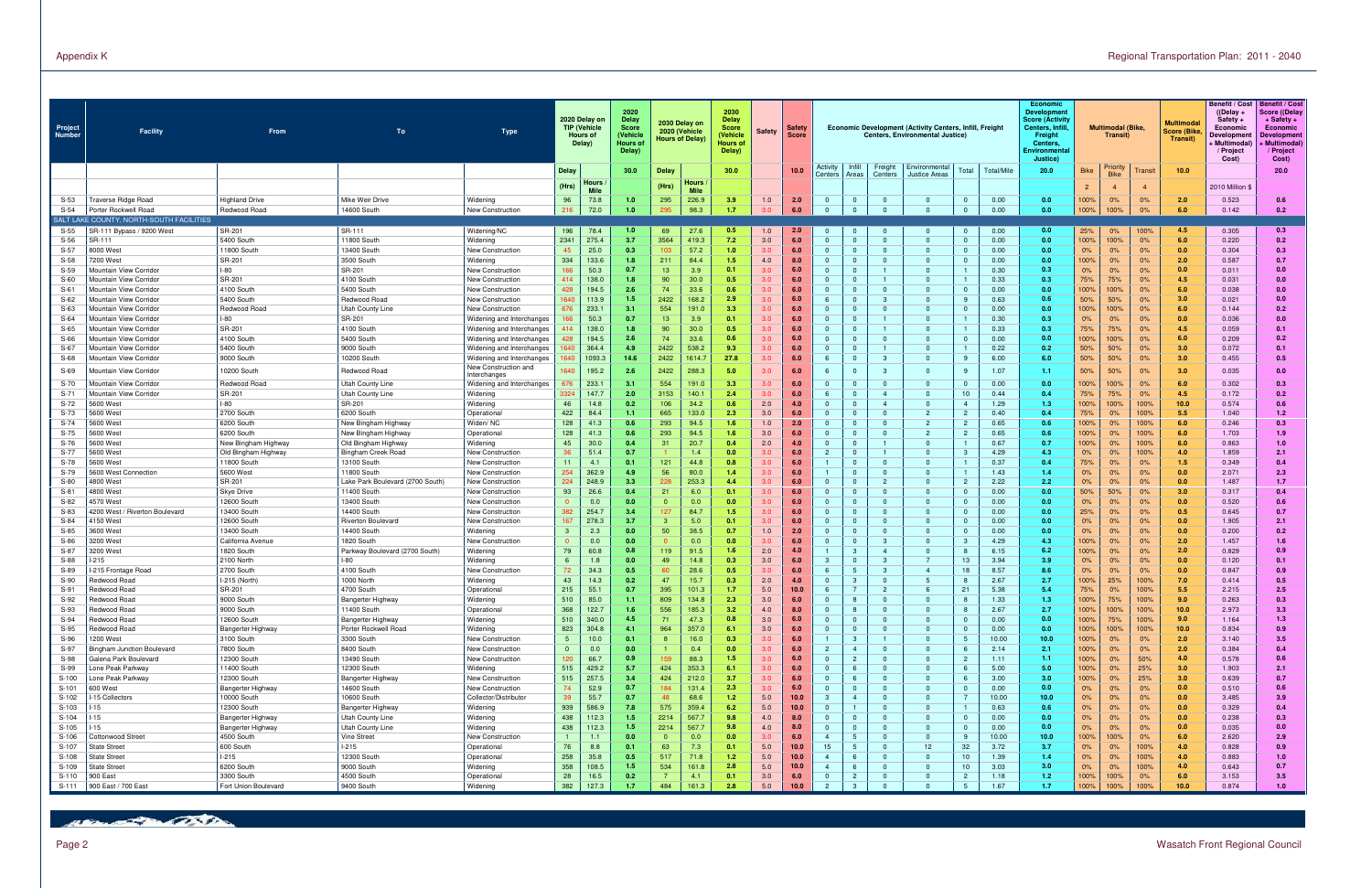| Infill<br>Activity<br>Freight<br>Priority<br>Environmental<br>30.0<br>30.0<br>10.0<br>Total<br>Total/Mile<br>20.0<br>10.0<br><b>Delay</b><br><b>Delay</b><br><b>Bike</b><br>Transit<br><b>Bike</b><br>Centers<br><b>Justice Areas</b><br>Centers<br>Areas<br>Hours<br>Hours<br>(Hrs)<br>(Hrs)<br>2010 Million \$<br>$\overline{2}$<br>-4<br><b>Mile</b><br><b>Mile</b><br>S-112<br>11400 South<br>12300 South<br>13<br>10.8<br>20.8<br>3.0<br>$\overline{0}$<br>3.33<br>100%<br>100%<br>0%<br>700 East<br>Widening<br>0.1<br>25<br>6.0<br>$\overline{0}$<br>3.3<br>6.0<br>1.421<br>0.4<br>$\overline{4}$<br>- 0<br>159<br>132.5<br>184<br>153.3<br>5.0<br>10.0<br>5.00<br>5.0<br>6.0<br>7.600<br>$S-113$<br>Jnion Park Boulevard / 1300 East<br>7800 South<br>1.8<br>2.6<br>3<br>$\mathbf{0}$<br>00%<br>0%<br>100%<br>Fort Union Boulevard<br>Operational<br>$S-114$<br>17<br>8.5<br>17<br>8.5<br>4.0<br>$\overline{0}$<br>$\overline{0}$<br>2.50<br>2.5<br>0%<br>0%<br>0.0<br>2.120<br>Highland Drive<br>Murray Holladay Boulevard<br>Van Winkle Expressway<br>Operationa<br>0.1<br>0.1<br>8.0<br>0%<br>155.5<br>$S-115$<br>Fort Union Boulevard<br>9400 South<br>132.6<br>482<br>3.0<br>$\overline{0}$<br>0.00<br>100%<br>6.0<br>2000 East<br>Widening<br>411<br>1.8<br>2.7<br>6.0<br>$\Omega$<br>$\overline{0}$<br>0.0<br>100%<br>0%<br>0.499<br>$\Omega$<br>9400 South<br>$\mathbf{0}$<br>0.0<br>100%<br>100%<br>0%<br>6.0<br>S-116<br>Highland Drive<br>9800 South<br>Widening<br>0.0<br>0.0<br>0.0<br>0.0<br>4.0<br>$\Omega$<br>0.00<br>3.333<br>$\Omega$<br>8.0<br>$\Omega$<br>3.9<br>0.0<br>6.0<br>S-117<br>9800 South<br>1.4<br>0.0<br>6.0<br>$\Omega$<br>Highland Drive<br>Draper City Limit<br>New Construction<br>0.1<br>3.0<br>$\Omega$<br>$\Omega$<br>0.00<br>100%<br>100%<br>0%<br>0.210<br>107<br>$S-118$<br><b>Draper City Limit</b><br>Widening<br>18.4<br>210<br>36.2<br>2.0<br>$\overline{0}$<br>$\Omega$<br>0.00<br>100%<br>0%<br>6.0<br>14600 South<br>0.0<br>100%<br>0.209<br>Highland Drive<br>0.2<br>0.6<br>74<br>184<br>102.2<br>$\overline{0}$<br>$\overline{0}$<br>0.00<br>100%<br>0%<br>2.0<br>0.298<br>S-119<br>Traverse Ridge Road<br>13800 South<br>Widening<br>41.1<br>1.0<br>2.0<br>$\Omega$<br>0.0<br>0%<br>Highland Drive Connectior<br>0.5<br>1.8<br>$\Omega$<br>195<br>S-120<br>500 South / Foothill Drive<br>1300 East<br>2300 East<br>81.3<br>257<br>107.<br>3.0<br>10<br>4.17<br>4.2<br>0%<br>100%<br>4.0<br>2.550<br>Operationa<br>1.8<br>6.0<br>$\overline{4}$<br>$\Omega$<br>$\overline{4}$<br>0%<br>1.1 <sub>1</sub><br>50.4<br>3.0<br>$\Omega$<br>0.00<br>$S-121$<br>2300 East<br>$I-80$<br>98<br>40.8<br>0.5<br>121<br>0.9<br>6.0<br>$\Omega$<br>$\Omega$<br>0.0<br>0%<br>0%<br>100%<br>4.0<br>0.502<br>Widening<br>thill Boulevard<br>SALT LAKE COUNTY, SPOT FACILITIES<br>0.0<br>6.0<br>0.0<br>S-122<br>@ 1-80<br>0.6<br>0.0<br>3.0<br>0.00<br>100%<br>100%<br>6.0<br>SR-201 Interchange<br>Upgrade<br>1.1<br>$\Omega$<br>$\Omega$<br>$\overline{0}$<br>0%<br>0.200<br>47<br>36.2<br>13.1<br>0.0<br>100%<br>$0\%$<br>S-123<br>SR-201 Interchange<br>@ SR-111 Bypass / 9200 West<br>0.5<br>0.2<br>3.0<br>6.0<br>$\Omega$<br>$\overline{0}$<br>$\Omega$<br>0.00<br>100%<br>6.0<br>0.208<br>New Construction<br>67.5<br>S-124<br>45.0<br>2.0<br>$\overline{0}$<br>$\overline{0}$<br>0.00<br>0.0<br>100%<br>100%<br>0%<br>6.0<br>0.182<br>SR-201 Interchange<br>@ 8400 West<br><b>New Construction</b><br>81<br>0.9<br>0.8<br>4.0<br>$S-125$<br>@ 7200 West<br>80.7<br>197<br>140.7<br>2.0<br>$\overline{0}$<br>$\overline{0}$<br>0.00<br>100%<br>100%<br>0%<br>6.0<br>0.185<br>SR-201 Interchange<br>New Construction<br>113<br>1.1<br>2.4<br>4.0<br>$\Omega$<br>0.0<br>$\Omega$<br>131.9<br>@ I-215<br>97<br>60.6<br>0.8<br>211<br>2.3<br>5.0<br>10.0<br>$\overline{2}$<br>3.00<br>3.0<br>100%<br>4.0<br>S-126<br>Upgrade<br>$\mathbf{0}$<br>-3<br>0%<br>0%<br>0.178<br>SR-201 Interchange<br>$\Omega$<br>0.0<br>6.0<br>$S-127$<br>@ 4300 South<br>Widening<br>236<br>472.0<br>6.3<br>252.0<br>4.3<br>2.0<br>0.00<br>0.715<br>SR-111 Railroad Structure<br>126<br>1.0<br>$\mathbf{0}$<br>$\mathbf{0}$<br>$\overline{\mathbf{0}}$<br>00%<br>100%<br>0%<br>$\Omega$<br>55.0<br>27.5<br>0.7<br>2.0<br>$\mathbf{0}$<br>2.00<br>2.0<br>100%<br>100%<br>10.0<br>0.278<br>S-128<br>@ 5600 West<br>0.5<br>4.0<br>$\mathbf{0}$<br>$\overline{2}$<br>100%<br>-80 Interchange<br>Upgrade<br>-66<br>33<br>$\overline{2}$<br>19.4<br>$\overline{2}$<br>2.00<br>100%<br>10.0<br>0.700<br>S-129<br>@ 750 South<br>2.5<br>1.0<br>2.0<br>$\mathbf{0}$<br>$\overline{2}$<br>$\Omega$<br>2.0<br>100%<br>100%<br>5600 West Railroad Crossing<br>New Construction<br>0.0<br>0.3<br>@ SR-201<br>2.0<br>100%<br>6.0<br>S-130<br>0.0<br>0.0<br>2.9<br>0.0<br>3.0<br>6.0<br>$\overline{0}$<br>$\overline{0}$<br>$\overline{2}$<br>2.00<br>100%<br>0%<br>0.700<br>4800 West Overpass<br>New Construction<br>$S-13$<br>59<br>59.0<br>111<br>111.0<br>2.0<br>$\overline{0}$<br>$\overline{0}$<br>1.00<br>1.0<br>100%<br>100%<br>100%<br>10.0<br>0.263<br>@ California Avenue<br>0.8<br>1.9<br>4.0<br>Bangerter Highway Interchange<br>New Construction<br>302.8<br>$\mathbf{3}$<br>@ SR-201<br>545<br>493.3<br>1.0<br>4.00<br>4.0<br>100%<br>100%<br>100%<br>10.0<br>S-132<br>Upgrade<br>4.0<br>888<br>8.5<br>2.0<br>$\Omega$<br>0.200<br>Bangerter Highway Interchange<br>$\overline{4}$<br>227<br>189.2<br>297.5<br>2.0<br>S-133<br>357<br>6.00<br>6.0<br>6.0<br>@ Lake Park Boulevard (2700 South)<br>2.5<br>5.1<br>4.0<br>$\overline{4}$<br>100%<br>0%<br>100%<br>0.308<br><b>Bangerter Highway Interchange</b><br>New Constructior<br>$\mathbf{1}$<br>-6<br>234<br>234.0<br>371.0<br>3.0<br>3.0<br>6.0<br>@ 3100 South<br>3.1<br>6.0<br>$\mathbf{0}$<br>3.00<br>00%<br>0%<br>100%<br>S-134<br><b>New Construction</b><br>371<br>6.4<br>$\mathbf{3}$<br>0.905<br>Bangerter Highway Overpass<br>-3<br>247<br>247.0<br>395.0<br>$\Omega$<br>S-135<br>3.3<br>395<br>3.0<br>$\mathbf{3}$<br>3.00<br>3.0<br>0%<br>100%<br>4.0<br>0.272<br>@ 3500 South<br>6.8<br>6.0<br>-3<br>Bangerter Highway Interchange<br>New Construction<br>0%<br>S-136<br>@ 4100 South<br>395<br>246.9<br>3.3<br>582<br>363.8<br>3.0<br>$\overline{0}$<br>4.00<br>4.0<br>00%<br>100%<br>100%<br>10.0<br>1.165<br>New Construction<br>6.3<br>6.0<br>$\overline{4}$<br>Bangerter Highway Overpass<br>$\overline{4}$<br>S-137<br>392<br>261.3<br>443.3<br>5.0<br>10.0<br>$\overline{0}$<br>$\overline{4}$<br>4.00<br>100%<br>0%<br>100%<br>6.0<br>0.392<br>@ 4700 South<br>$3.5^{\circ}$<br>665<br>7.6<br>4.0<br>Bangerter Highway Interchange<br>New Construction<br>$\Omega$<br>-4<br>282.9<br>@ 5400 South<br>396<br>3.8<br>464.3<br>5.0<br>$\mathbf{0}$<br>1.00<br>10.0<br>S-138<br>Bangerter Highway Interchange<br>New Construction<br>650<br>8.0<br>10.0<br>$\mathbf{0}$<br>1.0<br>100%<br>100%<br>100%<br>0.413<br>$\Omega$<br>3.8<br>2.0<br>6.0<br>283.3<br>537.8<br>9.3<br>10.0<br>$\mathbf{0}$<br>2.00<br>S-139<br>@ 6200 South<br>510<br>968<br>5.0<br>$\overline{0}$<br>100%<br>0%<br>100%<br>0.363<br>Bangerter Highway Interchange<br>New Constructior<br>$\overline{\mathbf{2}}$<br>250.5<br>390.0<br>476<br>3.0<br>0.00<br>0.0<br>6.0<br>S-140<br>@ 7000 South<br>3.4<br>741<br>6.7<br>6.0<br>$\mathbf{0}$<br>$\mathbf{0}$<br>$\Omega$<br>00%<br>0%<br>100%<br>0.257<br>Bangerter Highway Interchange<br>New Construction<br>$\Omega$<br>263<br>159.4<br>223.6<br>3.0<br>0.0<br>100%<br>$S-141$<br>@ 7800 South<br>2.1<br>369<br>3.9<br>6.0<br>$\mathbf{0}$<br>$\overline{0}$<br>0.00<br>100%<br>0%<br>6.0<br>0.235<br>$\mathbf{0}$<br>Bangerter Highway Interchange<br>New Construction<br>667<br>303.2<br>564.<br>3.0<br>2.0<br>2.0<br>S-142<br>4.1<br>124 <sup>1</sup><br>9.7<br>6.0<br>$\mathbf{0}$<br>$\mathbf{0}$<br>$\overline{2}$<br>2.00<br>100%<br>0%<br>0.235<br>@ 9000 South<br>0%<br>Bangerter Highway Interchange<br>New Construction<br>$\Omega$<br>S-143<br>@ 9800 South<br>445<br>317.9<br>4.3<br>877<br>626.4<br>10.8<br>4.0<br>$\overline{0}$<br>$\overline{0}$<br>0.00<br>0.0<br>100%<br>100%<br>0%<br>6.0<br>0.305<br>8.0<br>$\overline{\mathbf{0}}$<br>New Constructior<br>Bangerter Highway Interchange<br>157.3<br>173<br>408.2<br>4.0<br>$\mathbf{0}$<br>$\overline{0}$<br>0.00<br>0.0<br>100%<br>100%<br>6.0<br>0.268<br>S-144<br>@ 10400 South<br>2.1<br>449<br>7.0<br>8.0<br>$\Omega$<br>0%<br>Bangerter Highway Interchange<br>New Constructior<br>$\Omega$<br>155.0<br>194.4<br>S-145<br>248<br>4.0<br>$\mathbf{0}$<br>0.0<br>100%<br>100%<br>0%<br>6.0<br>@ 11400 South<br><b>New Construction</b><br>2.1<br>311<br>3.3<br>8.0<br>$\Omega$<br>0.00<br>0.268<br><b>Bangerter Highway Interchange</b><br>$\Omega$<br>192.1<br>10.0<br>$\Omega$<br>0.0<br>6.0<br>298<br>156.8<br>2.1<br>3.3<br>5.0<br>100%<br>0%<br>S-146<br>@ 12600 South<br>365<br>$\Omega$<br>$\Omega$<br>0.00<br>100%<br>0.302<br>Bangerter Highway Interchange<br>New Construction<br>$\Omega$<br>200.0<br>208.3<br>S-147<br>@ 13400 South<br>120<br>2.7<br>125<br>3.6<br>1.0<br>$\mathbf{0}$<br>0.00<br>100%<br>0%<br>100%<br>6.0<br>0.178<br>2.0<br>$\mathbf{0}$<br>0.0<br>Bangerter Highway Interchange<br>New Construction<br>S-148<br>23.1<br>61.5<br>$\Omega$<br>$\overline{0}$<br>0.00<br>0.038<br>@ 2700 West<br>1.0<br>2.0<br>0.0<br>0%<br>0%<br>0.0<br>Bangerter Highway Interchange<br>New Constructior<br>0.3<br>0%<br>-1.1<br>S-149<br>83.6<br>117.1<br>4.0<br>$\mathbf{0}$<br>0.00<br>0%<br>0.0<br>0.152<br>@ Redwood Road<br>New Constructior<br>164<br>2.0<br>8.0<br>$\mathbf{0}$<br>0.0<br>0%<br>0%<br>1.1<br>റ<br>Bangerter Highway Interchange<br>36.7<br>S-150<br>3.3<br>3.0<br>$\overline{0}$<br>0.00<br>0%<br>0.0<br>0.100<br>Bangerter Highway Interchange<br>@ 600 West<br>0.0<br>0.6<br>6.0<br>$\mathbf{0}$<br>$\overline{\mathbf{0}}$<br>0.0<br>0%<br>0%<br>New Construction<br>$\Omega$<br>0.0<br>$S-151$<br>3.9 <sub>•</sub><br>0.0<br>@ 1-15<br>289.<br>260.3<br>5.0<br>0.00<br>0%<br>0.139<br>Bangerter Highway Interchange<br>Upgrade<br>$\Omega$<br>0%<br>S-152<br>@ SR-201<br>4.00<br>4.0<br>100%<br>100%<br>0%<br>0.800<br>2700 West Overpass<br><b>New Construction</b><br>1.0<br>0.0<br>1.0<br>0.0<br>3.0<br>6.0<br>$\overline{2}$<br>$\mathbf{0}$<br>6.0<br>$\overline{4}$<br>152<br>S-153<br>126.7<br>268<br>223.3<br>3.0<br>$\overline{2}$<br>3.0<br>100%<br>100%<br>100%<br>10.0<br>-215 Interchange<br>@ 5400 South<br>1.7<br>3.8<br>6.0<br>$\mathbf{0}$<br>$\mathbf{3}$<br>3.00<br>0.345<br>New Construction<br>$\Omega$<br>267<br>222.5<br>297<br>247.5<br>8.0<br>4.0<br>S-154<br>@ Redwood Road (South)<br>3.0<br>4.3<br>4.0<br>8.0<br>$6\overline{6}$<br>$\overline{0}$<br>8.00<br>0%<br>0%<br>100%<br>1.533<br>I-215 Interchange<br>$\overline{2}$<br>Upgrade<br>- 8<br>25.6<br>S-155<br>@ 100 South (HOV Ramps)<br>23<br>58.9<br>$\overline{0}$<br>8.00<br>8.0<br>0.0<br>0.238<br>-15 Interchange<br>New Construction<br>0.3<br>1.0<br>3.0<br>6.0<br>$\overline{4}$<br>0%<br>0%<br>0%<br>$\overline{4}$<br>$\Omega$<br>298<br>96.1<br>165.5<br>S-156<br>@ I-215 (South)<br>Upgrade<br>1.3<br>513<br>2.9<br>1.0<br>$\overline{0}$<br>$\mathbf{0}$<br>0.00<br>0.0<br>0%<br>0.0<br>-15 Interchange<br>2.0<br>0%<br>0%<br>0.033<br>- 0<br>S-157<br>0.0<br>@ 1-15<br>0.0<br>1.7<br>$\Omega$<br>0.00<br>0.0<br>0%<br>0.300<br>13800 South Overpass<br>New Construction<br>0.0<br>0.0<br>3.0<br>6.0<br>$\Omega$<br>0%<br>0%<br>- 0<br>80.0<br>136.0<br>0.0<br>0%<br>6.0<br>S-158<br>14600 South Rail Road Structure<br>@ D&RGW<br>40<br>1.1 <sub>1</sub><br>2.3<br>$\overline{0}$<br>0.00<br>100%<br>Upgrade<br>1.0<br>2.0<br>$\Omega$<br>00%<br>0.455<br>68<br>S-159<br>67.6<br>6.0<br>@ 14600 South<br>169<br>0.9<br>244.0<br>5.0<br>$\Omega$<br>$\Omega$<br>0.00<br>100%<br>100%<br>0%<br>1.127<br>I-15 Interchange<br>Upgrade<br>610<br>4.2<br>10.0<br>0.0<br>272.5<br>S-160<br>@ I-215 / Foothill Drive<br>Upgrade<br>40.0<br>4.7<br>5.0<br>$\overline{0}$<br>$\mathbf{0}$<br>0.00<br>0%<br>100%<br>4.0<br>0.145<br>I-80 Interchange<br>0.5<br>109<br>10.0<br>0.0<br>0%<br>S-161<br>@ 4500 South (East)<br>1.3<br>2.0<br>$\overline{0}$<br>$\overline{0}$<br>0.00<br>100%<br>0%<br>100%<br>6.0<br>0.167<br>I-215 Interchange<br>Upgrade<br>0.0<br>0.0<br>2.0<br>4.0<br>$\mathbf{0}$<br>$\overline{\mathbf{0}}$<br>0.0<br>$\Omega$<br>0.00<br>100%<br>S-162<br>Avalanche snow shed over Little Cottonwood Canyon Road @ Whitepine Chutes<br>New Construction<br>0.0<br>0.0<br>0.0<br>0.0<br>1.0<br>2.0<br>$\overline{0}$<br>$\mathbf{0}$<br>$\Omega$<br>$\Omega$<br>$\overline{0}$<br>0.0<br>0%<br>0%<br>4.0<br>0.300<br>DAVIS COUNTY, EAST-WEST FACILITIES<br>$D-1$<br>1800 North<br>West Davis Corridor<br>$\Omega$ | Project<br><b>Number</b> | <b>Facility</b> | From | To        | Type     |    | 2020 Delay on<br><b>TIP (Vehicle</b><br><b>Hours of</b><br>Delay) | 2020<br><b>Delay</b><br><b>Score</b><br>(Vehicle<br>Hours o<br>Delay) | 2030 Delay on<br>2020 (Vehicle<br><b>Hours of Delay)</b> |      | 2030<br><b>Delay</b><br><b>Score</b><br>Vehicle<br>Hours of<br>Delay) | <b>Safety</b> | Safety<br>Score |                |  | Economic Development (Activity Centers, Infill, Freight<br><b>Centers, Environmental Justice)</b> |                |      | <b>Economic</b><br><b>Developmen</b><br><b>Score (Activity</b><br>Centers, Infil<br>Freight<br><b>Centers</b><br><b>Environmenta</b><br>Justice) |      | <b>Multimodal (Bike</b><br>Transit) |    | <b>Multimodal</b><br>Score (Bike<br>Transit) | <b>Benefit / Cost</b><br>$($ (Delay +<br>Safety $+$<br>Economic<br>Developmen<br>⊦ Multimodal`<br>/ Project<br>Cost) | <b>Benefit / Cost</b><br>Score ((Delay<br>+ Safety +<br>Economic<br><b>Development</b><br>⊦ Multimodal`<br>/ Project<br>Cost) |
|----------------------------------------------------------------------------------------------------------------------------------------------------------------------------------------------------------------------------------------------------------------------------------------------------------------------------------------------------------------------------------------------------------------------------------------------------------------------------------------------------------------------------------------------------------------------------------------------------------------------------------------------------------------------------------------------------------------------------------------------------------------------------------------------------------------------------------------------------------------------------------------------------------------------------------------------------------------------------------------------------------------------------------------------------------------------------------------------------------------------------------------------------------------------------------------------------------------------------------------------------------------------------------------------------------------------------------------------------------------------------------------------------------------------------------------------------------------------------------------------------------------------------------------------------------------------------------------------------------------------------------------------------------------------------------------------------------------------------------------------------------------------------------------------------------------------------------------------------------------------------------------------------------------------------------------------------------------------------------------------------------------------------------------------------------------------------------------------------------------------------------------------------------------------------------------------------------------------------------------------------------------------------------------------------------------------------------------------------------------------------------------------------------------------------------------------------------------------------------------------------------------------------------------------------------------------------------------------------------------------------------------------------------------------------------------------------------------------------------------------------------------------------------------------------------------------------------------------------------------------------------------------------------------------------------------------------------------------------------------------------------------------------------------------------------------------------------------------------------------------------------------------------------------------------------------------------------------------------------------------------------------------------------------------------------------------------------------------------------------------------------------------------------------------------------------------------------------------------------------------------------------------------------------------------------------------------------------------------------------------------------------------------------------------------------------------------------------------------------------------------------------------------------------------------------------------------------------------------------------------------------------------------------------------------------------------------------------------------------------------------------------------------------------------------------------------------------------------------------------------------------------------------------------------------------------------------------------------------------------------------------------------------------------------------------------------------------------------------------------------------------------------------------------------------------------------------------------------------------------------------------------------------------------------------------------------------------------------------------------------------------------------------------------------------------------------------------------------------------------------------------------------------------------------------------------------------------------------------------------------------------------------------------------------------------------------------------------------------------------------------------------------------------------------------------------------------------------------------------------------------------------------------------------------------------------------------------------------------------------------------------------------------------------------------------------------------------------------------------------------------------------------------------------------------------------------------------------------------------------------------------------------------------------------------------------------------------------------------------------------------------------------------------------------------------------------------------------------------------------------------------------------------------------------------------------------------------------------------------------------------------------------------------------------------------------------------------------------------------------------------------------------------------------------------------------------------------------------------------------------------------------------------------------------------------------------------------------------------------------------------------------------------------------------------------------------------------------------------------------------------------------------------------------------------------------------------------------------------------------------------------------------------------------------------------------------------------------------------------------------------------------------------------------------------------------------------------------------------------------------------------------------------------------------------------------------------------------------------------------------------------------------------------------------------------------------------------------------------------------------------------------------------------------------------------------------------------------------------------------------------------------------------------------------------------------------------------------------------------------------------------------------------------------------------------------------------------------------------------------------------------------------------------------------------------------------------------------------------------------------------------------------------------------------------------------------------------------------------------------------------------------------------------------------------------------------------------------------------------------------------------------------------------------------------------------------------------------------------------------------------------------------------------------------------------------------------------------------------------------------------------------------------------------------------------------------------------------------------------------------------------------------------------------------------------------------------------------------------------------------------------------------------------------------------------------------------------------------------------------------------------------------------------------------------------------------------------------------------------------------------------------------------------------------------------------------------------------------------------------------------------------------------------------------------------------------------------------------------------------------------------------------------------------------------------------------------------------------------------------------------------------------------------------------------------------------------------------------------------------------------------------------------------------------------------------------------------------------------------------------------------------------------------------------------------------------------------------------------------------------------------------------------------------------------------------------------------------------------------------------------------------------------------------------------------------------------------------------------------------------------------------------------------------------------------------------------------------------------------------------------------------------------------------------------------------------------------------------------------------------------------------------------------------------------------------------------------------------------------------------------------------------------------------------------------------------------------------------------------------------------------------------------------------------------------------------------------------------------------------------------------------------------------------------------------------------------------------------------------------------------------------------------------------------------------------------------------------------------------------------------------------------------------------------------------------------------------------------------------------------------------------------------------------------------------------------------------------------------------------------------------------------------------------------------------------------------------------------------------------------------------------------------------------------------------------------------------------------------------------------------------------------------------------------------------------------------------------------------------------------------------------------------------------------------------------------------------------------------------------------------------------------------------------------------------------------------------------------------------------------------------------------------------------------------------------------------------------------------------------------------------------------------------------------------------------------------------------------------------------------------------------------------------------------------------------------------------------------------------------------------------------------------------------------------------------------------------------------------------------------------------------------------------------------------------------------------------------------------------------------------------------------------------------------------------------------------------------------------------------------------------------------------------------------------------------------------------------------------------------------------------------------------------------------------------------------------------------------------------------------------------------------------------------------------------------------------------------------------------------------------------------------------------------------------------------------------------------------------------------------------------------------------------------------------------------------------------------------------------------------------------------------------------------------------------------------------------------------------------------------------------------------------|--------------------------|-----------------|------|-----------|----------|----|-------------------------------------------------------------------|-----------------------------------------------------------------------|----------------------------------------------------------|------|-----------------------------------------------------------------------|---------------|-----------------|----------------|--|---------------------------------------------------------------------------------------------------|----------------|------|--------------------------------------------------------------------------------------------------------------------------------------------------|------|-------------------------------------|----|----------------------------------------------|----------------------------------------------------------------------------------------------------------------------|-------------------------------------------------------------------------------------------------------------------------------|
|                                                                                                                                                                                                                                                                                                                                                                                                                                                                                                                                                                                                                                                                                                                                                                                                                                                                                                                                                                                                                                                                                                                                                                                                                                                                                                                                                                                                                                                                                                                                                                                                                                                                                                                                                                                                                                                                                                                                                                                                                                                                                                                                                                                                                                                                                                                                                                                                                                                                                                                                                                                                                                                                                                                                                                                                                                                                                                                                                                                                                                                                                                                                                                                                                                                                                                                                                                                                                                                                                                                                                                                                                                                                                                                                                                                                                                                                                                                                                                                                                                                                                                                                                                                                                                                                                                                                                                                                                                                                                                                                                                                                                                                                                                                                                                                                                                                                                                                                                                                                                                                                                                                                                                                                                                                                                                                                                                                                                                                                                                                                                                                                                                                                                                                                                                                                                                                                                                                                                                                                                                                                                                                                                                                                                                                                                                                                                                                                                                                                                                                                                                                                                                                                                                                                                                                                                                                                                                                                                                                                                                                                                                                                                                                                                                                                                                                                                                                                                                                                                                                                                                                                                                                                                                                                                                                                                                                                                                                                                                                                                                                                                                                                                                                                                                                                                                                                                                                                                                                                                                                                                                                                                                                                                                                                                                                                                                                                                                                                                                                                                                                                                                                                                                                                                                                                                                                                                                                                                                                                                                                                                                                                                                                                                                                                                                                                                                                                                                                                                                                                                                                                                                                                                                                                                                                                                                                                                                                                                                                                                                                                                                                                                                                                                                                                                                                                                                                                                                                                                                                                                                                                                                                                                                                                                                                                                                                                                                                                                                                                                                                                                                                                                                                                                                                                                                                                                                                                                                                                                                                                                                                                                                                                                                                                                                                                                                                                                                                                                                                                                                                                                                                                                                                                                                                                                                            |                          |                 |      |           |          |    |                                                                   |                                                                       |                                                          |      |                                                                       |               |                 |                |  |                                                                                                   |                |      |                                                                                                                                                  |      |                                     |    |                                              |                                                                                                                      | 20.0                                                                                                                          |
|                                                                                                                                                                                                                                                                                                                                                                                                                                                                                                                                                                                                                                                                                                                                                                                                                                                                                                                                                                                                                                                                                                                                                                                                                                                                                                                                                                                                                                                                                                                                                                                                                                                                                                                                                                                                                                                                                                                                                                                                                                                                                                                                                                                                                                                                                                                                                                                                                                                                                                                                                                                                                                                                                                                                                                                                                                                                                                                                                                                                                                                                                                                                                                                                                                                                                                                                                                                                                                                                                                                                                                                                                                                                                                                                                                                                                                                                                                                                                                                                                                                                                                                                                                                                                                                                                                                                                                                                                                                                                                                                                                                                                                                                                                                                                                                                                                                                                                                                                                                                                                                                                                                                                                                                                                                                                                                                                                                                                                                                                                                                                                                                                                                                                                                                                                                                                                                                                                                                                                                                                                                                                                                                                                                                                                                                                                                                                                                                                                                                                                                                                                                                                                                                                                                                                                                                                                                                                                                                                                                                                                                                                                                                                                                                                                                                                                                                                                                                                                                                                                                                                                                                                                                                                                                                                                                                                                                                                                                                                                                                                                                                                                                                                                                                                                                                                                                                                                                                                                                                                                                                                                                                                                                                                                                                                                                                                                                                                                                                                                                                                                                                                                                                                                                                                                                                                                                                                                                                                                                                                                                                                                                                                                                                                                                                                                                                                                                                                                                                                                                                                                                                                                                                                                                                                                                                                                                                                                                                                                                                                                                                                                                                                                                                                                                                                                                                                                                                                                                                                                                                                                                                                                                                                                                                                                                                                                                                                                                                                                                                                                                                                                                                                                                                                                                                                                                                                                                                                                                                                                                                                                                                                                                                                                                                                                                                                                                                                                                                                                                                                                                                                                                                                                                                                                                                                                            |                          |                 |      |           |          |    |                                                                   |                                                                       |                                                          |      |                                                                       |               |                 |                |  |                                                                                                   |                |      |                                                                                                                                                  |      |                                     |    |                                              |                                                                                                                      |                                                                                                                               |
|                                                                                                                                                                                                                                                                                                                                                                                                                                                                                                                                                                                                                                                                                                                                                                                                                                                                                                                                                                                                                                                                                                                                                                                                                                                                                                                                                                                                                                                                                                                                                                                                                                                                                                                                                                                                                                                                                                                                                                                                                                                                                                                                                                                                                                                                                                                                                                                                                                                                                                                                                                                                                                                                                                                                                                                                                                                                                                                                                                                                                                                                                                                                                                                                                                                                                                                                                                                                                                                                                                                                                                                                                                                                                                                                                                                                                                                                                                                                                                                                                                                                                                                                                                                                                                                                                                                                                                                                                                                                                                                                                                                                                                                                                                                                                                                                                                                                                                                                                                                                                                                                                                                                                                                                                                                                                                                                                                                                                                                                                                                                                                                                                                                                                                                                                                                                                                                                                                                                                                                                                                                                                                                                                                                                                                                                                                                                                                                                                                                                                                                                                                                                                                                                                                                                                                                                                                                                                                                                                                                                                                                                                                                                                                                                                                                                                                                                                                                                                                                                                                                                                                                                                                                                                                                                                                                                                                                                                                                                                                                                                                                                                                                                                                                                                                                                                                                                                                                                                                                                                                                                                                                                                                                                                                                                                                                                                                                                                                                                                                                                                                                                                                                                                                                                                                                                                                                                                                                                                                                                                                                                                                                                                                                                                                                                                                                                                                                                                                                                                                                                                                                                                                                                                                                                                                                                                                                                                                                                                                                                                                                                                                                                                                                                                                                                                                                                                                                                                                                                                                                                                                                                                                                                                                                                                                                                                                                                                                                                                                                                                                                                                                                                                                                                                                                                                                                                                                                                                                                                                                                                                                                                                                                                                                                                                                                                                                                                                                                                                                                                                                                                                                                                                                                                                                                                                                            |                          |                 |      |           |          |    |                                                                   |                                                                       |                                                          |      |                                                                       |               |                 |                |  |                                                                                                   |                |      |                                                                                                                                                  |      |                                     |    |                                              |                                                                                                                      | 1.6                                                                                                                           |
|                                                                                                                                                                                                                                                                                                                                                                                                                                                                                                                                                                                                                                                                                                                                                                                                                                                                                                                                                                                                                                                                                                                                                                                                                                                                                                                                                                                                                                                                                                                                                                                                                                                                                                                                                                                                                                                                                                                                                                                                                                                                                                                                                                                                                                                                                                                                                                                                                                                                                                                                                                                                                                                                                                                                                                                                                                                                                                                                                                                                                                                                                                                                                                                                                                                                                                                                                                                                                                                                                                                                                                                                                                                                                                                                                                                                                                                                                                                                                                                                                                                                                                                                                                                                                                                                                                                                                                                                                                                                                                                                                                                                                                                                                                                                                                                                                                                                                                                                                                                                                                                                                                                                                                                                                                                                                                                                                                                                                                                                                                                                                                                                                                                                                                                                                                                                                                                                                                                                                                                                                                                                                                                                                                                                                                                                                                                                                                                                                                                                                                                                                                                                                                                                                                                                                                                                                                                                                                                                                                                                                                                                                                                                                                                                                                                                                                                                                                                                                                                                                                                                                                                                                                                                                                                                                                                                                                                                                                                                                                                                                                                                                                                                                                                                                                                                                                                                                                                                                                                                                                                                                                                                                                                                                                                                                                                                                                                                                                                                                                                                                                                                                                                                                                                                                                                                                                                                                                                                                                                                                                                                                                                                                                                                                                                                                                                                                                                                                                                                                                                                                                                                                                                                                                                                                                                                                                                                                                                                                                                                                                                                                                                                                                                                                                                                                                                                                                                                                                                                                                                                                                                                                                                                                                                                                                                                                                                                                                                                                                                                                                                                                                                                                                                                                                                                                                                                                                                                                                                                                                                                                                                                                                                                                                                                                                                                                                                                                                                                                                                                                                                                                                                                                                                                                                                                                                            |                          |                 |      |           |          |    |                                                                   |                                                                       |                                                          |      |                                                                       |               |                 |                |  |                                                                                                   |                |      |                                                                                                                                                  |      |                                     |    |                                              |                                                                                                                      | 8.4                                                                                                                           |
|                                                                                                                                                                                                                                                                                                                                                                                                                                                                                                                                                                                                                                                                                                                                                                                                                                                                                                                                                                                                                                                                                                                                                                                                                                                                                                                                                                                                                                                                                                                                                                                                                                                                                                                                                                                                                                                                                                                                                                                                                                                                                                                                                                                                                                                                                                                                                                                                                                                                                                                                                                                                                                                                                                                                                                                                                                                                                                                                                                                                                                                                                                                                                                                                                                                                                                                                                                                                                                                                                                                                                                                                                                                                                                                                                                                                                                                                                                                                                                                                                                                                                                                                                                                                                                                                                                                                                                                                                                                                                                                                                                                                                                                                                                                                                                                                                                                                                                                                                                                                                                                                                                                                                                                                                                                                                                                                                                                                                                                                                                                                                                                                                                                                                                                                                                                                                                                                                                                                                                                                                                                                                                                                                                                                                                                                                                                                                                                                                                                                                                                                                                                                                                                                                                                                                                                                                                                                                                                                                                                                                                                                                                                                                                                                                                                                                                                                                                                                                                                                                                                                                                                                                                                                                                                                                                                                                                                                                                                                                                                                                                                                                                                                                                                                                                                                                                                                                                                                                                                                                                                                                                                                                                                                                                                                                                                                                                                                                                                                                                                                                                                                                                                                                                                                                                                                                                                                                                                                                                                                                                                                                                                                                                                                                                                                                                                                                                                                                                                                                                                                                                                                                                                                                                                                                                                                                                                                                                                                                                                                                                                                                                                                                                                                                                                                                                                                                                                                                                                                                                                                                                                                                                                                                                                                                                                                                                                                                                                                                                                                                                                                                                                                                                                                                                                                                                                                                                                                                                                                                                                                                                                                                                                                                                                                                                                                                                                                                                                                                                                                                                                                                                                                                                                                                                                                                                            |                          |                 |      |           |          |    |                                                                   |                                                                       |                                                          |      |                                                                       |               |                 |                |  |                                                                                                   |                |      |                                                                                                                                                  |      |                                     |    |                                              |                                                                                                                      | 2.4                                                                                                                           |
|                                                                                                                                                                                                                                                                                                                                                                                                                                                                                                                                                                                                                                                                                                                                                                                                                                                                                                                                                                                                                                                                                                                                                                                                                                                                                                                                                                                                                                                                                                                                                                                                                                                                                                                                                                                                                                                                                                                                                                                                                                                                                                                                                                                                                                                                                                                                                                                                                                                                                                                                                                                                                                                                                                                                                                                                                                                                                                                                                                                                                                                                                                                                                                                                                                                                                                                                                                                                                                                                                                                                                                                                                                                                                                                                                                                                                                                                                                                                                                                                                                                                                                                                                                                                                                                                                                                                                                                                                                                                                                                                                                                                                                                                                                                                                                                                                                                                                                                                                                                                                                                                                                                                                                                                                                                                                                                                                                                                                                                                                                                                                                                                                                                                                                                                                                                                                                                                                                                                                                                                                                                                                                                                                                                                                                                                                                                                                                                                                                                                                                                                                                                                                                                                                                                                                                                                                                                                                                                                                                                                                                                                                                                                                                                                                                                                                                                                                                                                                                                                                                                                                                                                                                                                                                                                                                                                                                                                                                                                                                                                                                                                                                                                                                                                                                                                                                                                                                                                                                                                                                                                                                                                                                                                                                                                                                                                                                                                                                                                                                                                                                                                                                                                                                                                                                                                                                                                                                                                                                                                                                                                                                                                                                                                                                                                                                                                                                                                                                                                                                                                                                                                                                                                                                                                                                                                                                                                                                                                                                                                                                                                                                                                                                                                                                                                                                                                                                                                                                                                                                                                                                                                                                                                                                                                                                                                                                                                                                                                                                                                                                                                                                                                                                                                                                                                                                                                                                                                                                                                                                                                                                                                                                                                                                                                                                                                                                                                                                                                                                                                                                                                                                                                                                                                                                                                                                            |                          |                 |      |           |          |    |                                                                   |                                                                       |                                                          |      |                                                                       |               |                 |                |  |                                                                                                   |                |      |                                                                                                                                                  |      |                                     |    |                                              |                                                                                                                      | 0.6<br>3.7                                                                                                                    |
|                                                                                                                                                                                                                                                                                                                                                                                                                                                                                                                                                                                                                                                                                                                                                                                                                                                                                                                                                                                                                                                                                                                                                                                                                                                                                                                                                                                                                                                                                                                                                                                                                                                                                                                                                                                                                                                                                                                                                                                                                                                                                                                                                                                                                                                                                                                                                                                                                                                                                                                                                                                                                                                                                                                                                                                                                                                                                                                                                                                                                                                                                                                                                                                                                                                                                                                                                                                                                                                                                                                                                                                                                                                                                                                                                                                                                                                                                                                                                                                                                                                                                                                                                                                                                                                                                                                                                                                                                                                                                                                                                                                                                                                                                                                                                                                                                                                                                                                                                                                                                                                                                                                                                                                                                                                                                                                                                                                                                                                                                                                                                                                                                                                                                                                                                                                                                                                                                                                                                                                                                                                                                                                                                                                                                                                                                                                                                                                                                                                                                                                                                                                                                                                                                                                                                                                                                                                                                                                                                                                                                                                                                                                                                                                                                                                                                                                                                                                                                                                                                                                                                                                                                                                                                                                                                                                                                                                                                                                                                                                                                                                                                                                                                                                                                                                                                                                                                                                                                                                                                                                                                                                                                                                                                                                                                                                                                                                                                                                                                                                                                                                                                                                                                                                                                                                                                                                                                                                                                                                                                                                                                                                                                                                                                                                                                                                                                                                                                                                                                                                                                                                                                                                                                                                                                                                                                                                                                                                                                                                                                                                                                                                                                                                                                                                                                                                                                                                                                                                                                                                                                                                                                                                                                                                                                                                                                                                                                                                                                                                                                                                                                                                                                                                                                                                                                                                                                                                                                                                                                                                                                                                                                                                                                                                                                                                                                                                                                                                                                                                                                                                                                                                                                                                                                                                                                                            |                          |                 |      |           |          |    |                                                                   |                                                                       |                                                          |      |                                                                       |               |                 |                |  |                                                                                                   |                |      |                                                                                                                                                  |      |                                     |    |                                              |                                                                                                                      | 0.2                                                                                                                           |
|                                                                                                                                                                                                                                                                                                                                                                                                                                                                                                                                                                                                                                                                                                                                                                                                                                                                                                                                                                                                                                                                                                                                                                                                                                                                                                                                                                                                                                                                                                                                                                                                                                                                                                                                                                                                                                                                                                                                                                                                                                                                                                                                                                                                                                                                                                                                                                                                                                                                                                                                                                                                                                                                                                                                                                                                                                                                                                                                                                                                                                                                                                                                                                                                                                                                                                                                                                                                                                                                                                                                                                                                                                                                                                                                                                                                                                                                                                                                                                                                                                                                                                                                                                                                                                                                                                                                                                                                                                                                                                                                                                                                                                                                                                                                                                                                                                                                                                                                                                                                                                                                                                                                                                                                                                                                                                                                                                                                                                                                                                                                                                                                                                                                                                                                                                                                                                                                                                                                                                                                                                                                                                                                                                                                                                                                                                                                                                                                                                                                                                                                                                                                                                                                                                                                                                                                                                                                                                                                                                                                                                                                                                                                                                                                                                                                                                                                                                                                                                                                                                                                                                                                                                                                                                                                                                                                                                                                                                                                                                                                                                                                                                                                                                                                                                                                                                                                                                                                                                                                                                                                                                                                                                                                                                                                                                                                                                                                                                                                                                                                                                                                                                                                                                                                                                                                                                                                                                                                                                                                                                                                                                                                                                                                                                                                                                                                                                                                                                                                                                                                                                                                                                                                                                                                                                                                                                                                                                                                                                                                                                                                                                                                                                                                                                                                                                                                                                                                                                                                                                                                                                                                                                                                                                                                                                                                                                                                                                                                                                                                                                                                                                                                                                                                                                                                                                                                                                                                                                                                                                                                                                                                                                                                                                                                                                                                                                                                                                                                                                                                                                                                                                                                                                                                                                                                                                            |                          |                 |      |           |          |    |                                                                   |                                                                       |                                                          |      |                                                                       |               |                 |                |  |                                                                                                   |                |      |                                                                                                                                                  |      |                                     |    |                                              |                                                                                                                      | 0.2                                                                                                                           |
|                                                                                                                                                                                                                                                                                                                                                                                                                                                                                                                                                                                                                                                                                                                                                                                                                                                                                                                                                                                                                                                                                                                                                                                                                                                                                                                                                                                                                                                                                                                                                                                                                                                                                                                                                                                                                                                                                                                                                                                                                                                                                                                                                                                                                                                                                                                                                                                                                                                                                                                                                                                                                                                                                                                                                                                                                                                                                                                                                                                                                                                                                                                                                                                                                                                                                                                                                                                                                                                                                                                                                                                                                                                                                                                                                                                                                                                                                                                                                                                                                                                                                                                                                                                                                                                                                                                                                                                                                                                                                                                                                                                                                                                                                                                                                                                                                                                                                                                                                                                                                                                                                                                                                                                                                                                                                                                                                                                                                                                                                                                                                                                                                                                                                                                                                                                                                                                                                                                                                                                                                                                                                                                                                                                                                                                                                                                                                                                                                                                                                                                                                                                                                                                                                                                                                                                                                                                                                                                                                                                                                                                                                                                                                                                                                                                                                                                                                                                                                                                                                                                                                                                                                                                                                                                                                                                                                                                                                                                                                                                                                                                                                                                                                                                                                                                                                                                                                                                                                                                                                                                                                                                                                                                                                                                                                                                                                                                                                                                                                                                                                                                                                                                                                                                                                                                                                                                                                                                                                                                                                                                                                                                                                                                                                                                                                                                                                                                                                                                                                                                                                                                                                                                                                                                                                                                                                                                                                                                                                                                                                                                                                                                                                                                                                                                                                                                                                                                                                                                                                                                                                                                                                                                                                                                                                                                                                                                                                                                                                                                                                                                                                                                                                                                                                                                                                                                                                                                                                                                                                                                                                                                                                                                                                                                                                                                                                                                                                                                                                                                                                                                                                                                                                                                                                                                                                                            |                          |                 |      |           |          |    |                                                                   |                                                                       |                                                          |      |                                                                       |               |                 |                |  |                                                                                                   |                |      |                                                                                                                                                  |      |                                     |    |                                              |                                                                                                                      | 0.3<br>2.8                                                                                                                    |
|                                                                                                                                                                                                                                                                                                                                                                                                                                                                                                                                                                                                                                                                                                                                                                                                                                                                                                                                                                                                                                                                                                                                                                                                                                                                                                                                                                                                                                                                                                                                                                                                                                                                                                                                                                                                                                                                                                                                                                                                                                                                                                                                                                                                                                                                                                                                                                                                                                                                                                                                                                                                                                                                                                                                                                                                                                                                                                                                                                                                                                                                                                                                                                                                                                                                                                                                                                                                                                                                                                                                                                                                                                                                                                                                                                                                                                                                                                                                                                                                                                                                                                                                                                                                                                                                                                                                                                                                                                                                                                                                                                                                                                                                                                                                                                                                                                                                                                                                                                                                                                                                                                                                                                                                                                                                                                                                                                                                                                                                                                                                                                                                                                                                                                                                                                                                                                                                                                                                                                                                                                                                                                                                                                                                                                                                                                                                                                                                                                                                                                                                                                                                                                                                                                                                                                                                                                                                                                                                                                                                                                                                                                                                                                                                                                                                                                                                                                                                                                                                                                                                                                                                                                                                                                                                                                                                                                                                                                                                                                                                                                                                                                                                                                                                                                                                                                                                                                                                                                                                                                                                                                                                                                                                                                                                                                                                                                                                                                                                                                                                                                                                                                                                                                                                                                                                                                                                                                                                                                                                                                                                                                                                                                                                                                                                                                                                                                                                                                                                                                                                                                                                                                                                                                                                                                                                                                                                                                                                                                                                                                                                                                                                                                                                                                                                                                                                                                                                                                                                                                                                                                                                                                                                                                                                                                                                                                                                                                                                                                                                                                                                                                                                                                                                                                                                                                                                                                                                                                                                                                                                                                                                                                                                                                                                                                                                                                                                                                                                                                                                                                                                                                                                                                                                                                                                                                            |                          |                 |      |           |          |    |                                                                   |                                                                       |                                                          |      |                                                                       |               |                 |                |  |                                                                                                   |                |      |                                                                                                                                                  |      |                                     |    |                                              |                                                                                                                      | 0.6                                                                                                                           |
|                                                                                                                                                                                                                                                                                                                                                                                                                                                                                                                                                                                                                                                                                                                                                                                                                                                                                                                                                                                                                                                                                                                                                                                                                                                                                                                                                                                                                                                                                                                                                                                                                                                                                                                                                                                                                                                                                                                                                                                                                                                                                                                                                                                                                                                                                                                                                                                                                                                                                                                                                                                                                                                                                                                                                                                                                                                                                                                                                                                                                                                                                                                                                                                                                                                                                                                                                                                                                                                                                                                                                                                                                                                                                                                                                                                                                                                                                                                                                                                                                                                                                                                                                                                                                                                                                                                                                                                                                                                                                                                                                                                                                                                                                                                                                                                                                                                                                                                                                                                                                                                                                                                                                                                                                                                                                                                                                                                                                                                                                                                                                                                                                                                                                                                                                                                                                                                                                                                                                                                                                                                                                                                                                                                                                                                                                                                                                                                                                                                                                                                                                                                                                                                                                                                                                                                                                                                                                                                                                                                                                                                                                                                                                                                                                                                                                                                                                                                                                                                                                                                                                                                                                                                                                                                                                                                                                                                                                                                                                                                                                                                                                                                                                                                                                                                                                                                                                                                                                                                                                                                                                                                                                                                                                                                                                                                                                                                                                                                                                                                                                                                                                                                                                                                                                                                                                                                                                                                                                                                                                                                                                                                                                                                                                                                                                                                                                                                                                                                                                                                                                                                                                                                                                                                                                                                                                                                                                                                                                                                                                                                                                                                                                                                                                                                                                                                                                                                                                                                                                                                                                                                                                                                                                                                                                                                                                                                                                                                                                                                                                                                                                                                                                                                                                                                                                                                                                                                                                                                                                                                                                                                                                                                                                                                                                                                                                                                                                                                                                                                                                                                                                                                                                                                                                                                                                                            |                          |                 |      |           |          |    |                                                                   |                                                                       |                                                          |      |                                                                       |               |                 |                |  |                                                                                                   |                |      |                                                                                                                                                  |      |                                     |    |                                              |                                                                                                                      |                                                                                                                               |
|                                                                                                                                                                                                                                                                                                                                                                                                                                                                                                                                                                                                                                                                                                                                                                                                                                                                                                                                                                                                                                                                                                                                                                                                                                                                                                                                                                                                                                                                                                                                                                                                                                                                                                                                                                                                                                                                                                                                                                                                                                                                                                                                                                                                                                                                                                                                                                                                                                                                                                                                                                                                                                                                                                                                                                                                                                                                                                                                                                                                                                                                                                                                                                                                                                                                                                                                                                                                                                                                                                                                                                                                                                                                                                                                                                                                                                                                                                                                                                                                                                                                                                                                                                                                                                                                                                                                                                                                                                                                                                                                                                                                                                                                                                                                                                                                                                                                                                                                                                                                                                                                                                                                                                                                                                                                                                                                                                                                                                                                                                                                                                                                                                                                                                                                                                                                                                                                                                                                                                                                                                                                                                                                                                                                                                                                                                                                                                                                                                                                                                                                                                                                                                                                                                                                                                                                                                                                                                                                                                                                                                                                                                                                                                                                                                                                                                                                                                                                                                                                                                                                                                                                                                                                                                                                                                                                                                                                                                                                                                                                                                                                                                                                                                                                                                                                                                                                                                                                                                                                                                                                                                                                                                                                                                                                                                                                                                                                                                                                                                                                                                                                                                                                                                                                                                                                                                                                                                                                                                                                                                                                                                                                                                                                                                                                                                                                                                                                                                                                                                                                                                                                                                                                                                                                                                                                                                                                                                                                                                                                                                                                                                                                                                                                                                                                                                                                                                                                                                                                                                                                                                                                                                                                                                                                                                                                                                                                                                                                                                                                                                                                                                                                                                                                                                                                                                                                                                                                                                                                                                                                                                                                                                                                                                                                                                                                                                                                                                                                                                                                                                                                                                                                                                                                                                                                                                            |                          |                 |      |           |          |    |                                                                   |                                                                       |                                                          |      |                                                                       |               |                 |                |  |                                                                                                   |                |      |                                                                                                                                                  |      |                                     |    |                                              |                                                                                                                      | 0.2                                                                                                                           |
|                                                                                                                                                                                                                                                                                                                                                                                                                                                                                                                                                                                                                                                                                                                                                                                                                                                                                                                                                                                                                                                                                                                                                                                                                                                                                                                                                                                                                                                                                                                                                                                                                                                                                                                                                                                                                                                                                                                                                                                                                                                                                                                                                                                                                                                                                                                                                                                                                                                                                                                                                                                                                                                                                                                                                                                                                                                                                                                                                                                                                                                                                                                                                                                                                                                                                                                                                                                                                                                                                                                                                                                                                                                                                                                                                                                                                                                                                                                                                                                                                                                                                                                                                                                                                                                                                                                                                                                                                                                                                                                                                                                                                                                                                                                                                                                                                                                                                                                                                                                                                                                                                                                                                                                                                                                                                                                                                                                                                                                                                                                                                                                                                                                                                                                                                                                                                                                                                                                                                                                                                                                                                                                                                                                                                                                                                                                                                                                                                                                                                                                                                                                                                                                                                                                                                                                                                                                                                                                                                                                                                                                                                                                                                                                                                                                                                                                                                                                                                                                                                                                                                                                                                                                                                                                                                                                                                                                                                                                                                                                                                                                                                                                                                                                                                                                                                                                                                                                                                                                                                                                                                                                                                                                                                                                                                                                                                                                                                                                                                                                                                                                                                                                                                                                                                                                                                                                                                                                                                                                                                                                                                                                                                                                                                                                                                                                                                                                                                                                                                                                                                                                                                                                                                                                                                                                                                                                                                                                                                                                                                                                                                                                                                                                                                                                                                                                                                                                                                                                                                                                                                                                                                                                                                                                                                                                                                                                                                                                                                                                                                                                                                                                                                                                                                                                                                                                                                                                                                                                                                                                                                                                                                                                                                                                                                                                                                                                                                                                                                                                                                                                                                                                                                                                                                                                                                                            |                          |                 |      |           |          |    |                                                                   |                                                                       |                                                          |      |                                                                       |               |                 |                |  |                                                                                                   |                |      |                                                                                                                                                  |      |                                     |    |                                              |                                                                                                                      | 0.2                                                                                                                           |
|                                                                                                                                                                                                                                                                                                                                                                                                                                                                                                                                                                                                                                                                                                                                                                                                                                                                                                                                                                                                                                                                                                                                                                                                                                                                                                                                                                                                                                                                                                                                                                                                                                                                                                                                                                                                                                                                                                                                                                                                                                                                                                                                                                                                                                                                                                                                                                                                                                                                                                                                                                                                                                                                                                                                                                                                                                                                                                                                                                                                                                                                                                                                                                                                                                                                                                                                                                                                                                                                                                                                                                                                                                                                                                                                                                                                                                                                                                                                                                                                                                                                                                                                                                                                                                                                                                                                                                                                                                                                                                                                                                                                                                                                                                                                                                                                                                                                                                                                                                                                                                                                                                                                                                                                                                                                                                                                                                                                                                                                                                                                                                                                                                                                                                                                                                                                                                                                                                                                                                                                                                                                                                                                                                                                                                                                                                                                                                                                                                                                                                                                                                                                                                                                                                                                                                                                                                                                                                                                                                                                                                                                                                                                                                                                                                                                                                                                                                                                                                                                                                                                                                                                                                                                                                                                                                                                                                                                                                                                                                                                                                                                                                                                                                                                                                                                                                                                                                                                                                                                                                                                                                                                                                                                                                                                                                                                                                                                                                                                                                                                                                                                                                                                                                                                                                                                                                                                                                                                                                                                                                                                                                                                                                                                                                                                                                                                                                                                                                                                                                                                                                                                                                                                                                                                                                                                                                                                                                                                                                                                                                                                                                                                                                                                                                                                                                                                                                                                                                                                                                                                                                                                                                                                                                                                                                                                                                                                                                                                                                                                                                                                                                                                                                                                                                                                                                                                                                                                                                                                                                                                                                                                                                                                                                                                                                                                                                                                                                                                                                                                                                                                                                                                                                                                                                                                                                            |                          |                 |      |           |          |    |                                                                   |                                                                       |                                                          |      |                                                                       |               |                 |                |  |                                                                                                   |                |      |                                                                                                                                                  |      |                                     |    |                                              |                                                                                                                      | 0.2<br>0.2                                                                                                                    |
|                                                                                                                                                                                                                                                                                                                                                                                                                                                                                                                                                                                                                                                                                                                                                                                                                                                                                                                                                                                                                                                                                                                                                                                                                                                                                                                                                                                                                                                                                                                                                                                                                                                                                                                                                                                                                                                                                                                                                                                                                                                                                                                                                                                                                                                                                                                                                                                                                                                                                                                                                                                                                                                                                                                                                                                                                                                                                                                                                                                                                                                                                                                                                                                                                                                                                                                                                                                                                                                                                                                                                                                                                                                                                                                                                                                                                                                                                                                                                                                                                                                                                                                                                                                                                                                                                                                                                                                                                                                                                                                                                                                                                                                                                                                                                                                                                                                                                                                                                                                                                                                                                                                                                                                                                                                                                                                                                                                                                                                                                                                                                                                                                                                                                                                                                                                                                                                                                                                                                                                                                                                                                                                                                                                                                                                                                                                                                                                                                                                                                                                                                                                                                                                                                                                                                                                                                                                                                                                                                                                                                                                                                                                                                                                                                                                                                                                                                                                                                                                                                                                                                                                                                                                                                                                                                                                                                                                                                                                                                                                                                                                                                                                                                                                                                                                                                                                                                                                                                                                                                                                                                                                                                                                                                                                                                                                                                                                                                                                                                                                                                                                                                                                                                                                                                                                                                                                                                                                                                                                                                                                                                                                                                                                                                                                                                                                                                                                                                                                                                                                                                                                                                                                                                                                                                                                                                                                                                                                                                                                                                                                                                                                                                                                                                                                                                                                                                                                                                                                                                                                                                                                                                                                                                                                                                                                                                                                                                                                                                                                                                                                                                                                                                                                                                                                                                                                                                                                                                                                                                                                                                                                                                                                                                                                                                                                                                                                                                                                                                                                                                                                                                                                                                                                                                                                                                                            |                          |                 |      |           |          |    |                                                                   |                                                                       |                                                          |      |                                                                       |               |                 |                |  |                                                                                                   |                |      |                                                                                                                                                  |      |                                     |    |                                              |                                                                                                                      | 0.2                                                                                                                           |
|                                                                                                                                                                                                                                                                                                                                                                                                                                                                                                                                                                                                                                                                                                                                                                                                                                                                                                                                                                                                                                                                                                                                                                                                                                                                                                                                                                                                                                                                                                                                                                                                                                                                                                                                                                                                                                                                                                                                                                                                                                                                                                                                                                                                                                                                                                                                                                                                                                                                                                                                                                                                                                                                                                                                                                                                                                                                                                                                                                                                                                                                                                                                                                                                                                                                                                                                                                                                                                                                                                                                                                                                                                                                                                                                                                                                                                                                                                                                                                                                                                                                                                                                                                                                                                                                                                                                                                                                                                                                                                                                                                                                                                                                                                                                                                                                                                                                                                                                                                                                                                                                                                                                                                                                                                                                                                                                                                                                                                                                                                                                                                                                                                                                                                                                                                                                                                                                                                                                                                                                                                                                                                                                                                                                                                                                                                                                                                                                                                                                                                                                                                                                                                                                                                                                                                                                                                                                                                                                                                                                                                                                                                                                                                                                                                                                                                                                                                                                                                                                                                                                                                                                                                                                                                                                                                                                                                                                                                                                                                                                                                                                                                                                                                                                                                                                                                                                                                                                                                                                                                                                                                                                                                                                                                                                                                                                                                                                                                                                                                                                                                                                                                                                                                                                                                                                                                                                                                                                                                                                                                                                                                                                                                                                                                                                                                                                                                                                                                                                                                                                                                                                                                                                                                                                                                                                                                                                                                                                                                                                                                                                                                                                                                                                                                                                                                                                                                                                                                                                                                                                                                                                                                                                                                                                                                                                                                                                                                                                                                                                                                                                                                                                                                                                                                                                                                                                                                                                                                                                                                                                                                                                                                                                                                                                                                                                                                                                                                                                                                                                                                                                                                                                                                                                                                                                                                            |                          |                 |      |           |          |    |                                                                   |                                                                       |                                                          |      |                                                                       |               |                 |                |  |                                                                                                   |                |      |                                                                                                                                                  |      |                                     |    |                                              |                                                                                                                      | 0.8                                                                                                                           |
|                                                                                                                                                                                                                                                                                                                                                                                                                                                                                                                                                                                                                                                                                                                                                                                                                                                                                                                                                                                                                                                                                                                                                                                                                                                                                                                                                                                                                                                                                                                                                                                                                                                                                                                                                                                                                                                                                                                                                                                                                                                                                                                                                                                                                                                                                                                                                                                                                                                                                                                                                                                                                                                                                                                                                                                                                                                                                                                                                                                                                                                                                                                                                                                                                                                                                                                                                                                                                                                                                                                                                                                                                                                                                                                                                                                                                                                                                                                                                                                                                                                                                                                                                                                                                                                                                                                                                                                                                                                                                                                                                                                                                                                                                                                                                                                                                                                                                                                                                                                                                                                                                                                                                                                                                                                                                                                                                                                                                                                                                                                                                                                                                                                                                                                                                                                                                                                                                                                                                                                                                                                                                                                                                                                                                                                                                                                                                                                                                                                                                                                                                                                                                                                                                                                                                                                                                                                                                                                                                                                                                                                                                                                                                                                                                                                                                                                                                                                                                                                                                                                                                                                                                                                                                                                                                                                                                                                                                                                                                                                                                                                                                                                                                                                                                                                                                                                                                                                                                                                                                                                                                                                                                                                                                                                                                                                                                                                                                                                                                                                                                                                                                                                                                                                                                                                                                                                                                                                                                                                                                                                                                                                                                                                                                                                                                                                                                                                                                                                                                                                                                                                                                                                                                                                                                                                                                                                                                                                                                                                                                                                                                                                                                                                                                                                                                                                                                                                                                                                                                                                                                                                                                                                                                                                                                                                                                                                                                                                                                                                                                                                                                                                                                                                                                                                                                                                                                                                                                                                                                                                                                                                                                                                                                                                                                                                                                                                                                                                                                                                                                                                                                                                                                                                                                                                                                                            |                          |                 |      |           |          |    |                                                                   |                                                                       |                                                          |      |                                                                       |               |                 |                |  |                                                                                                   |                |      |                                                                                                                                                  |      |                                     |    |                                              |                                                                                                                      | 0.3<br>0.8                                                                                                                    |
|                                                                                                                                                                                                                                                                                                                                                                                                                                                                                                                                                                                                                                                                                                                                                                                                                                                                                                                                                                                                                                                                                                                                                                                                                                                                                                                                                                                                                                                                                                                                                                                                                                                                                                                                                                                                                                                                                                                                                                                                                                                                                                                                                                                                                                                                                                                                                                                                                                                                                                                                                                                                                                                                                                                                                                                                                                                                                                                                                                                                                                                                                                                                                                                                                                                                                                                                                                                                                                                                                                                                                                                                                                                                                                                                                                                                                                                                                                                                                                                                                                                                                                                                                                                                                                                                                                                                                                                                                                                                                                                                                                                                                                                                                                                                                                                                                                                                                                                                                                                                                                                                                                                                                                                                                                                                                                                                                                                                                                                                                                                                                                                                                                                                                                                                                                                                                                                                                                                                                                                                                                                                                                                                                                                                                                                                                                                                                                                                                                                                                                                                                                                                                                                                                                                                                                                                                                                                                                                                                                                                                                                                                                                                                                                                                                                                                                                                                                                                                                                                                                                                                                                                                                                                                                                                                                                                                                                                                                                                                                                                                                                                                                                                                                                                                                                                                                                                                                                                                                                                                                                                                                                                                                                                                                                                                                                                                                                                                                                                                                                                                                                                                                                                                                                                                                                                                                                                                                                                                                                                                                                                                                                                                                                                                                                                                                                                                                                                                                                                                                                                                                                                                                                                                                                                                                                                                                                                                                                                                                                                                                                                                                                                                                                                                                                                                                                                                                                                                                                                                                                                                                                                                                                                                                                                                                                                                                                                                                                                                                                                                                                                                                                                                                                                                                                                                                                                                                                                                                                                                                                                                                                                                                                                                                                                                                                                                                                                                                                                                                                                                                                                                                                                                                                                                                                                                                            |                          |                 |      |           |          |    |                                                                   |                                                                       |                                                          |      |                                                                       |               |                 |                |  |                                                                                                   |                |      |                                                                                                                                                  |      |                                     |    |                                              |                                                                                                                      | 0.8                                                                                                                           |
|                                                                                                                                                                                                                                                                                                                                                                                                                                                                                                                                                                                                                                                                                                                                                                                                                                                                                                                                                                                                                                                                                                                                                                                                                                                                                                                                                                                                                                                                                                                                                                                                                                                                                                                                                                                                                                                                                                                                                                                                                                                                                                                                                                                                                                                                                                                                                                                                                                                                                                                                                                                                                                                                                                                                                                                                                                                                                                                                                                                                                                                                                                                                                                                                                                                                                                                                                                                                                                                                                                                                                                                                                                                                                                                                                                                                                                                                                                                                                                                                                                                                                                                                                                                                                                                                                                                                                                                                                                                                                                                                                                                                                                                                                                                                                                                                                                                                                                                                                                                                                                                                                                                                                                                                                                                                                                                                                                                                                                                                                                                                                                                                                                                                                                                                                                                                                                                                                                                                                                                                                                                                                                                                                                                                                                                                                                                                                                                                                                                                                                                                                                                                                                                                                                                                                                                                                                                                                                                                                                                                                                                                                                                                                                                                                                                                                                                                                                                                                                                                                                                                                                                                                                                                                                                                                                                                                                                                                                                                                                                                                                                                                                                                                                                                                                                                                                                                                                                                                                                                                                                                                                                                                                                                                                                                                                                                                                                                                                                                                                                                                                                                                                                                                                                                                                                                                                                                                                                                                                                                                                                                                                                                                                                                                                                                                                                                                                                                                                                                                                                                                                                                                                                                                                                                                                                                                                                                                                                                                                                                                                                                                                                                                                                                                                                                                                                                                                                                                                                                                                                                                                                                                                                                                                                                                                                                                                                                                                                                                                                                                                                                                                                                                                                                                                                                                                                                                                                                                                                                                                                                                                                                                                                                                                                                                                                                                                                                                                                                                                                                                                                                                                                                                                                                                                                                                                            |                          |                 |      |           |          |    |                                                                   |                                                                       |                                                          |      |                                                                       |               |                 |                |  |                                                                                                   |                |      |                                                                                                                                                  |      |                                     |    |                                              |                                                                                                                      | 0.3                                                                                                                           |
|                                                                                                                                                                                                                                                                                                                                                                                                                                                                                                                                                                                                                                                                                                                                                                                                                                                                                                                                                                                                                                                                                                                                                                                                                                                                                                                                                                                                                                                                                                                                                                                                                                                                                                                                                                                                                                                                                                                                                                                                                                                                                                                                                                                                                                                                                                                                                                                                                                                                                                                                                                                                                                                                                                                                                                                                                                                                                                                                                                                                                                                                                                                                                                                                                                                                                                                                                                                                                                                                                                                                                                                                                                                                                                                                                                                                                                                                                                                                                                                                                                                                                                                                                                                                                                                                                                                                                                                                                                                                                                                                                                                                                                                                                                                                                                                                                                                                                                                                                                                                                                                                                                                                                                                                                                                                                                                                                                                                                                                                                                                                                                                                                                                                                                                                                                                                                                                                                                                                                                                                                                                                                                                                                                                                                                                                                                                                                                                                                                                                                                                                                                                                                                                                                                                                                                                                                                                                                                                                                                                                                                                                                                                                                                                                                                                                                                                                                                                                                                                                                                                                                                                                                                                                                                                                                                                                                                                                                                                                                                                                                                                                                                                                                                                                                                                                                                                                                                                                                                                                                                                                                                                                                                                                                                                                                                                                                                                                                                                                                                                                                                                                                                                                                                                                                                                                                                                                                                                                                                                                                                                                                                                                                                                                                                                                                                                                                                                                                                                                                                                                                                                                                                                                                                                                                                                                                                                                                                                                                                                                                                                                                                                                                                                                                                                                                                                                                                                                                                                                                                                                                                                                                                                                                                                                                                                                                                                                                                                                                                                                                                                                                                                                                                                                                                                                                                                                                                                                                                                                                                                                                                                                                                                                                                                                                                                                                                                                                                                                                                                                                                                                                                                                                                                                                                                                                                            |                          |                 |      |           |          |    |                                                                   |                                                                       |                                                          |      |                                                                       |               |                 |                |  |                                                                                                   |                |      |                                                                                                                                                  |      |                                     |    |                                              |                                                                                                                      | 0.2                                                                                                                           |
|                                                                                                                                                                                                                                                                                                                                                                                                                                                                                                                                                                                                                                                                                                                                                                                                                                                                                                                                                                                                                                                                                                                                                                                                                                                                                                                                                                                                                                                                                                                                                                                                                                                                                                                                                                                                                                                                                                                                                                                                                                                                                                                                                                                                                                                                                                                                                                                                                                                                                                                                                                                                                                                                                                                                                                                                                                                                                                                                                                                                                                                                                                                                                                                                                                                                                                                                                                                                                                                                                                                                                                                                                                                                                                                                                                                                                                                                                                                                                                                                                                                                                                                                                                                                                                                                                                                                                                                                                                                                                                                                                                                                                                                                                                                                                                                                                                                                                                                                                                                                                                                                                                                                                                                                                                                                                                                                                                                                                                                                                                                                                                                                                                                                                                                                                                                                                                                                                                                                                                                                                                                                                                                                                                                                                                                                                                                                                                                                                                                                                                                                                                                                                                                                                                                                                                                                                                                                                                                                                                                                                                                                                                                                                                                                                                                                                                                                                                                                                                                                                                                                                                                                                                                                                                                                                                                                                                                                                                                                                                                                                                                                                                                                                                                                                                                                                                                                                                                                                                                                                                                                                                                                                                                                                                                                                                                                                                                                                                                                                                                                                                                                                                                                                                                                                                                                                                                                                                                                                                                                                                                                                                                                                                                                                                                                                                                                                                                                                                                                                                                                                                                                                                                                                                                                                                                                                                                                                                                                                                                                                                                                                                                                                                                                                                                                                                                                                                                                                                                                                                                                                                                                                                                                                                                                                                                                                                                                                                                                                                                                                                                                                                                                                                                                                                                                                                                                                                                                                                                                                                                                                                                                                                                                                                                                                                                                                                                                                                                                                                                                                                                                                                                                                                                                                                                                                                            |                          |                 |      |           |          |    |                                                                   |                                                                       |                                                          |      |                                                                       |               |                 |                |  |                                                                                                   |                |      |                                                                                                                                                  |      |                                     |    |                                              |                                                                                                                      | 0.3<br>1.0                                                                                                                    |
|                                                                                                                                                                                                                                                                                                                                                                                                                                                                                                                                                                                                                                                                                                                                                                                                                                                                                                                                                                                                                                                                                                                                                                                                                                                                                                                                                                                                                                                                                                                                                                                                                                                                                                                                                                                                                                                                                                                                                                                                                                                                                                                                                                                                                                                                                                                                                                                                                                                                                                                                                                                                                                                                                                                                                                                                                                                                                                                                                                                                                                                                                                                                                                                                                                                                                                                                                                                                                                                                                                                                                                                                                                                                                                                                                                                                                                                                                                                                                                                                                                                                                                                                                                                                                                                                                                                                                                                                                                                                                                                                                                                                                                                                                                                                                                                                                                                                                                                                                                                                                                                                                                                                                                                                                                                                                                                                                                                                                                                                                                                                                                                                                                                                                                                                                                                                                                                                                                                                                                                                                                                                                                                                                                                                                                                                                                                                                                                                                                                                                                                                                                                                                                                                                                                                                                                                                                                                                                                                                                                                                                                                                                                                                                                                                                                                                                                                                                                                                                                                                                                                                                                                                                                                                                                                                                                                                                                                                                                                                                                                                                                                                                                                                                                                                                                                                                                                                                                                                                                                                                                                                                                                                                                                                                                                                                                                                                                                                                                                                                                                                                                                                                                                                                                                                                                                                                                                                                                                                                                                                                                                                                                                                                                                                                                                                                                                                                                                                                                                                                                                                                                                                                                                                                                                                                                                                                                                                                                                                                                                                                                                                                                                                                                                                                                                                                                                                                                                                                                                                                                                                                                                                                                                                                                                                                                                                                                                                                                                                                                                                                                                                                                                                                                                                                                                                                                                                                                                                                                                                                                                                                                                                                                                                                                                                                                                                                                                                                                                                                                                                                                                                                                                                                                                                                                                                                            |                          |                 |      |           |          |    |                                                                   |                                                                       |                                                          |      |                                                                       |               |                 |                |  |                                                                                                   |                |      |                                                                                                                                                  |      |                                     |    |                                              |                                                                                                                      | 0.3                                                                                                                           |
|                                                                                                                                                                                                                                                                                                                                                                                                                                                                                                                                                                                                                                                                                                                                                                                                                                                                                                                                                                                                                                                                                                                                                                                                                                                                                                                                                                                                                                                                                                                                                                                                                                                                                                                                                                                                                                                                                                                                                                                                                                                                                                                                                                                                                                                                                                                                                                                                                                                                                                                                                                                                                                                                                                                                                                                                                                                                                                                                                                                                                                                                                                                                                                                                                                                                                                                                                                                                                                                                                                                                                                                                                                                                                                                                                                                                                                                                                                                                                                                                                                                                                                                                                                                                                                                                                                                                                                                                                                                                                                                                                                                                                                                                                                                                                                                                                                                                                                                                                                                                                                                                                                                                                                                                                                                                                                                                                                                                                                                                                                                                                                                                                                                                                                                                                                                                                                                                                                                                                                                                                                                                                                                                                                                                                                                                                                                                                                                                                                                                                                                                                                                                                                                                                                                                                                                                                                                                                                                                                                                                                                                                                                                                                                                                                                                                                                                                                                                                                                                                                                                                                                                                                                                                                                                                                                                                                                                                                                                                                                                                                                                                                                                                                                                                                                                                                                                                                                                                                                                                                                                                                                                                                                                                                                                                                                                                                                                                                                                                                                                                                                                                                                                                                                                                                                                                                                                                                                                                                                                                                                                                                                                                                                                                                                                                                                                                                                                                                                                                                                                                                                                                                                                                                                                                                                                                                                                                                                                                                                                                                                                                                                                                                                                                                                                                                                                                                                                                                                                                                                                                                                                                                                                                                                                                                                                                                                                                                                                                                                                                                                                                                                                                                                                                                                                                                                                                                                                                                                                                                                                                                                                                                                                                                                                                                                                                                                                                                                                                                                                                                                                                                                                                                                                                                                                                                                            |                          |                 |      |           |          |    |                                                                   |                                                                       |                                                          |      |                                                                       |               |                 |                |  |                                                                                                   |                |      |                                                                                                                                                  |      |                                     |    |                                              |                                                                                                                      | 1.3                                                                                                                           |
|                                                                                                                                                                                                                                                                                                                                                                                                                                                                                                                                                                                                                                                                                                                                                                                                                                                                                                                                                                                                                                                                                                                                                                                                                                                                                                                                                                                                                                                                                                                                                                                                                                                                                                                                                                                                                                                                                                                                                                                                                                                                                                                                                                                                                                                                                                                                                                                                                                                                                                                                                                                                                                                                                                                                                                                                                                                                                                                                                                                                                                                                                                                                                                                                                                                                                                                                                                                                                                                                                                                                                                                                                                                                                                                                                                                                                                                                                                                                                                                                                                                                                                                                                                                                                                                                                                                                                                                                                                                                                                                                                                                                                                                                                                                                                                                                                                                                                                                                                                                                                                                                                                                                                                                                                                                                                                                                                                                                                                                                                                                                                                                                                                                                                                                                                                                                                                                                                                                                                                                                                                                                                                                                                                                                                                                                                                                                                                                                                                                                                                                                                                                                                                                                                                                                                                                                                                                                                                                                                                                                                                                                                                                                                                                                                                                                                                                                                                                                                                                                                                                                                                                                                                                                                                                                                                                                                                                                                                                                                                                                                                                                                                                                                                                                                                                                                                                                                                                                                                                                                                                                                                                                                                                                                                                                                                                                                                                                                                                                                                                                                                                                                                                                                                                                                                                                                                                                                                                                                                                                                                                                                                                                                                                                                                                                                                                                                                                                                                                                                                                                                                                                                                                                                                                                                                                                                                                                                                                                                                                                                                                                                                                                                                                                                                                                                                                                                                                                                                                                                                                                                                                                                                                                                                                                                                                                                                                                                                                                                                                                                                                                                                                                                                                                                                                                                                                                                                                                                                                                                                                                                                                                                                                                                                                                                                                                                                                                                                                                                                                                                                                                                                                                                                                                                                                                                                            |                          |                 |      |           |          |    |                                                                   |                                                                       |                                                          |      |                                                                       |               |                 |                |  |                                                                                                   |                |      |                                                                                                                                                  |      |                                     |    |                                              |                                                                                                                      | 0.4                                                                                                                           |
|                                                                                                                                                                                                                                                                                                                                                                                                                                                                                                                                                                                                                                                                                                                                                                                                                                                                                                                                                                                                                                                                                                                                                                                                                                                                                                                                                                                                                                                                                                                                                                                                                                                                                                                                                                                                                                                                                                                                                                                                                                                                                                                                                                                                                                                                                                                                                                                                                                                                                                                                                                                                                                                                                                                                                                                                                                                                                                                                                                                                                                                                                                                                                                                                                                                                                                                                                                                                                                                                                                                                                                                                                                                                                                                                                                                                                                                                                                                                                                                                                                                                                                                                                                                                                                                                                                                                                                                                                                                                                                                                                                                                                                                                                                                                                                                                                                                                                                                                                                                                                                                                                                                                                                                                                                                                                                                                                                                                                                                                                                                                                                                                                                                                                                                                                                                                                                                                                                                                                                                                                                                                                                                                                                                                                                                                                                                                                                                                                                                                                                                                                                                                                                                                                                                                                                                                                                                                                                                                                                                                                                                                                                                                                                                                                                                                                                                                                                                                                                                                                                                                                                                                                                                                                                                                                                                                                                                                                                                                                                                                                                                                                                                                                                                                                                                                                                                                                                                                                                                                                                                                                                                                                                                                                                                                                                                                                                                                                                                                                                                                                                                                                                                                                                                                                                                                                                                                                                                                                                                                                                                                                                                                                                                                                                                                                                                                                                                                                                                                                                                                                                                                                                                                                                                                                                                                                                                                                                                                                                                                                                                                                                                                                                                                                                                                                                                                                                                                                                                                                                                                                                                                                                                                                                                                                                                                                                                                                                                                                                                                                                                                                                                                                                                                                                                                                                                                                                                                                                                                                                                                                                                                                                                                                                                                                                                                                                                                                                                                                                                                                                                                                                                                                                                                                                                                                                            |                          |                 |      |           |          |    |                                                                   |                                                                       |                                                          |      |                                                                       |               |                 |                |  |                                                                                                   |                |      |                                                                                                                                                  |      |                                     |    |                                              |                                                                                                                      | 0.5<br>0.4                                                                                                                    |
|                                                                                                                                                                                                                                                                                                                                                                                                                                                                                                                                                                                                                                                                                                                                                                                                                                                                                                                                                                                                                                                                                                                                                                                                                                                                                                                                                                                                                                                                                                                                                                                                                                                                                                                                                                                                                                                                                                                                                                                                                                                                                                                                                                                                                                                                                                                                                                                                                                                                                                                                                                                                                                                                                                                                                                                                                                                                                                                                                                                                                                                                                                                                                                                                                                                                                                                                                                                                                                                                                                                                                                                                                                                                                                                                                                                                                                                                                                                                                                                                                                                                                                                                                                                                                                                                                                                                                                                                                                                                                                                                                                                                                                                                                                                                                                                                                                                                                                                                                                                                                                                                                                                                                                                                                                                                                                                                                                                                                                                                                                                                                                                                                                                                                                                                                                                                                                                                                                                                                                                                                                                                                                                                                                                                                                                                                                                                                                                                                                                                                                                                                                                                                                                                                                                                                                                                                                                                                                                                                                                                                                                                                                                                                                                                                                                                                                                                                                                                                                                                                                                                                                                                                                                                                                                                                                                                                                                                                                                                                                                                                                                                                                                                                                                                                                                                                                                                                                                                                                                                                                                                                                                                                                                                                                                                                                                                                                                                                                                                                                                                                                                                                                                                                                                                                                                                                                                                                                                                                                                                                                                                                                                                                                                                                                                                                                                                                                                                                                                                                                                                                                                                                                                                                                                                                                                                                                                                                                                                                                                                                                                                                                                                                                                                                                                                                                                                                                                                                                                                                                                                                                                                                                                                                                                                                                                                                                                                                                                                                                                                                                                                                                                                                                                                                                                                                                                                                                                                                                                                                                                                                                                                                                                                                                                                                                                                                                                                                                                                                                                                                                                                                                                                                                                                                                                                                                            |                          |                 |      |           |          |    |                                                                   |                                                                       |                                                          |      |                                                                       |               |                 |                |  |                                                                                                   |                |      |                                                                                                                                                  |      |                                     |    |                                              |                                                                                                                      | 0.3                                                                                                                           |
|                                                                                                                                                                                                                                                                                                                                                                                                                                                                                                                                                                                                                                                                                                                                                                                                                                                                                                                                                                                                                                                                                                                                                                                                                                                                                                                                                                                                                                                                                                                                                                                                                                                                                                                                                                                                                                                                                                                                                                                                                                                                                                                                                                                                                                                                                                                                                                                                                                                                                                                                                                                                                                                                                                                                                                                                                                                                                                                                                                                                                                                                                                                                                                                                                                                                                                                                                                                                                                                                                                                                                                                                                                                                                                                                                                                                                                                                                                                                                                                                                                                                                                                                                                                                                                                                                                                                                                                                                                                                                                                                                                                                                                                                                                                                                                                                                                                                                                                                                                                                                                                                                                                                                                                                                                                                                                                                                                                                                                                                                                                                                                                                                                                                                                                                                                                                                                                                                                                                                                                                                                                                                                                                                                                                                                                                                                                                                                                                                                                                                                                                                                                                                                                                                                                                                                                                                                                                                                                                                                                                                                                                                                                                                                                                                                                                                                                                                                                                                                                                                                                                                                                                                                                                                                                                                                                                                                                                                                                                                                                                                                                                                                                                                                                                                                                                                                                                                                                                                                                                                                                                                                                                                                                                                                                                                                                                                                                                                                                                                                                                                                                                                                                                                                                                                                                                                                                                                                                                                                                                                                                                                                                                                                                                                                                                                                                                                                                                                                                                                                                                                                                                                                                                                                                                                                                                                                                                                                                                                                                                                                                                                                                                                                                                                                                                                                                                                                                                                                                                                                                                                                                                                                                                                                                                                                                                                                                                                                                                                                                                                                                                                                                                                                                                                                                                                                                                                                                                                                                                                                                                                                                                                                                                                                                                                                                                                                                                                                                                                                                                                                                                                                                                                                                                                                                                                                            |                          |                 |      |           |          |    |                                                                   |                                                                       |                                                          |      |                                                                       |               |                 |                |  |                                                                                                   |                |      |                                                                                                                                                  |      |                                     |    |                                              |                                                                                                                      | 0.3                                                                                                                           |
|                                                                                                                                                                                                                                                                                                                                                                                                                                                                                                                                                                                                                                                                                                                                                                                                                                                                                                                                                                                                                                                                                                                                                                                                                                                                                                                                                                                                                                                                                                                                                                                                                                                                                                                                                                                                                                                                                                                                                                                                                                                                                                                                                                                                                                                                                                                                                                                                                                                                                                                                                                                                                                                                                                                                                                                                                                                                                                                                                                                                                                                                                                                                                                                                                                                                                                                                                                                                                                                                                                                                                                                                                                                                                                                                                                                                                                                                                                                                                                                                                                                                                                                                                                                                                                                                                                                                                                                                                                                                                                                                                                                                                                                                                                                                                                                                                                                                                                                                                                                                                                                                                                                                                                                                                                                                                                                                                                                                                                                                                                                                                                                                                                                                                                                                                                                                                                                                                                                                                                                                                                                                                                                                                                                                                                                                                                                                                                                                                                                                                                                                                                                                                                                                                                                                                                                                                                                                                                                                                                                                                                                                                                                                                                                                                                                                                                                                                                                                                                                                                                                                                                                                                                                                                                                                                                                                                                                                                                                                                                                                                                                                                                                                                                                                                                                                                                                                                                                                                                                                                                                                                                                                                                                                                                                                                                                                                                                                                                                                                                                                                                                                                                                                                                                                                                                                                                                                                                                                                                                                                                                                                                                                                                                                                                                                                                                                                                                                                                                                                                                                                                                                                                                                                                                                                                                                                                                                                                                                                                                                                                                                                                                                                                                                                                                                                                                                                                                                                                                                                                                                                                                                                                                                                                                                                                                                                                                                                                                                                                                                                                                                                                                                                                                                                                                                                                                                                                                                                                                                                                                                                                                                                                                                                                                                                                                                                                                                                                                                                                                                                                                                                                                                                                                                                                                                                                            |                          |                 |      |           |          |    |                                                                   |                                                                       |                                                          |      |                                                                       |               |                 |                |  |                                                                                                   |                |      |                                                                                                                                                  |      |                                     |    |                                              |                                                                                                                      | 0.3                                                                                                                           |
|                                                                                                                                                                                                                                                                                                                                                                                                                                                                                                                                                                                                                                                                                                                                                                                                                                                                                                                                                                                                                                                                                                                                                                                                                                                                                                                                                                                                                                                                                                                                                                                                                                                                                                                                                                                                                                                                                                                                                                                                                                                                                                                                                                                                                                                                                                                                                                                                                                                                                                                                                                                                                                                                                                                                                                                                                                                                                                                                                                                                                                                                                                                                                                                                                                                                                                                                                                                                                                                                                                                                                                                                                                                                                                                                                                                                                                                                                                                                                                                                                                                                                                                                                                                                                                                                                                                                                                                                                                                                                                                                                                                                                                                                                                                                                                                                                                                                                                                                                                                                                                                                                                                                                                                                                                                                                                                                                                                                                                                                                                                                                                                                                                                                                                                                                                                                                                                                                                                                                                                                                                                                                                                                                                                                                                                                                                                                                                                                                                                                                                                                                                                                                                                                                                                                                                                                                                                                                                                                                                                                                                                                                                                                                                                                                                                                                                                                                                                                                                                                                                                                                                                                                                                                                                                                                                                                                                                                                                                                                                                                                                                                                                                                                                                                                                                                                                                                                                                                                                                                                                                                                                                                                                                                                                                                                                                                                                                                                                                                                                                                                                                                                                                                                                                                                                                                                                                                                                                                                                                                                                                                                                                                                                                                                                                                                                                                                                                                                                                                                                                                                                                                                                                                                                                                                                                                                                                                                                                                                                                                                                                                                                                                                                                                                                                                                                                                                                                                                                                                                                                                                                                                                                                                                                                                                                                                                                                                                                                                                                                                                                                                                                                                                                                                                                                                                                                                                                                                                                                                                                                                                                                                                                                                                                                                                                                                                                                                                                                                                                                                                                                                                                                                                                                                                                                                                                            |                          |                 |      |           |          |    |                                                                   |                                                                       |                                                          |      |                                                                       |               |                 |                |  |                                                                                                   |                |      |                                                                                                                                                  |      |                                     |    |                                              |                                                                                                                      | 0.3<br>0.3                                                                                                                    |
|                                                                                                                                                                                                                                                                                                                                                                                                                                                                                                                                                                                                                                                                                                                                                                                                                                                                                                                                                                                                                                                                                                                                                                                                                                                                                                                                                                                                                                                                                                                                                                                                                                                                                                                                                                                                                                                                                                                                                                                                                                                                                                                                                                                                                                                                                                                                                                                                                                                                                                                                                                                                                                                                                                                                                                                                                                                                                                                                                                                                                                                                                                                                                                                                                                                                                                                                                                                                                                                                                                                                                                                                                                                                                                                                                                                                                                                                                                                                                                                                                                                                                                                                                                                                                                                                                                                                                                                                                                                                                                                                                                                                                                                                                                                                                                                                                                                                                                                                                                                                                                                                                                                                                                                                                                                                                                                                                                                                                                                                                                                                                                                                                                                                                                                                                                                                                                                                                                                                                                                                                                                                                                                                                                                                                                                                                                                                                                                                                                                                                                                                                                                                                                                                                                                                                                                                                                                                                                                                                                                                                                                                                                                                                                                                                                                                                                                                                                                                                                                                                                                                                                                                                                                                                                                                                                                                                                                                                                                                                                                                                                                                                                                                                                                                                                                                                                                                                                                                                                                                                                                                                                                                                                                                                                                                                                                                                                                                                                                                                                                                                                                                                                                                                                                                                                                                                                                                                                                                                                                                                                                                                                                                                                                                                                                                                                                                                                                                                                                                                                                                                                                                                                                                                                                                                                                                                                                                                                                                                                                                                                                                                                                                                                                                                                                                                                                                                                                                                                                                                                                                                                                                                                                                                                                                                                                                                                                                                                                                                                                                                                                                                                                                                                                                                                                                                                                                                                                                                                                                                                                                                                                                                                                                                                                                                                                                                                                                                                                                                                                                                                                                                                                                                                                                                                                                                                            |                          |                 |      |           |          |    |                                                                   |                                                                       |                                                          |      |                                                                       |               |                 |                |  |                                                                                                   |                |      |                                                                                                                                                  |      |                                     |    |                                              |                                                                                                                      | 0.3                                                                                                                           |
|                                                                                                                                                                                                                                                                                                                                                                                                                                                                                                                                                                                                                                                                                                                                                                                                                                                                                                                                                                                                                                                                                                                                                                                                                                                                                                                                                                                                                                                                                                                                                                                                                                                                                                                                                                                                                                                                                                                                                                                                                                                                                                                                                                                                                                                                                                                                                                                                                                                                                                                                                                                                                                                                                                                                                                                                                                                                                                                                                                                                                                                                                                                                                                                                                                                                                                                                                                                                                                                                                                                                                                                                                                                                                                                                                                                                                                                                                                                                                                                                                                                                                                                                                                                                                                                                                                                                                                                                                                                                                                                                                                                                                                                                                                                                                                                                                                                                                                                                                                                                                                                                                                                                                                                                                                                                                                                                                                                                                                                                                                                                                                                                                                                                                                                                                                                                                                                                                                                                                                                                                                                                                                                                                                                                                                                                                                                                                                                                                                                                                                                                                                                                                                                                                                                                                                                                                                                                                                                                                                                                                                                                                                                                                                                                                                                                                                                                                                                                                                                                                                                                                                                                                                                                                                                                                                                                                                                                                                                                                                                                                                                                                                                                                                                                                                                                                                                                                                                                                                                                                                                                                                                                                                                                                                                                                                                                                                                                                                                                                                                                                                                                                                                                                                                                                                                                                                                                                                                                                                                                                                                                                                                                                                                                                                                                                                                                                                                                                                                                                                                                                                                                                                                                                                                                                                                                                                                                                                                                                                                                                                                                                                                                                                                                                                                                                                                                                                                                                                                                                                                                                                                                                                                                                                                                                                                                                                                                                                                                                                                                                                                                                                                                                                                                                                                                                                                                                                                                                                                                                                                                                                                                                                                                                                                                                                                                                                                                                                                                                                                                                                                                                                                                                                                                                                                                                                            |                          |                 |      |           |          |    |                                                                   |                                                                       |                                                          |      |                                                                       |               |                 |                |  |                                                                                                   |                |      |                                                                                                                                                  |      |                                     |    |                                              |                                                                                                                      | 0.3                                                                                                                           |
|                                                                                                                                                                                                                                                                                                                                                                                                                                                                                                                                                                                                                                                                                                                                                                                                                                                                                                                                                                                                                                                                                                                                                                                                                                                                                                                                                                                                                                                                                                                                                                                                                                                                                                                                                                                                                                                                                                                                                                                                                                                                                                                                                                                                                                                                                                                                                                                                                                                                                                                                                                                                                                                                                                                                                                                                                                                                                                                                                                                                                                                                                                                                                                                                                                                                                                                                                                                                                                                                                                                                                                                                                                                                                                                                                                                                                                                                                                                                                                                                                                                                                                                                                                                                                                                                                                                                                                                                                                                                                                                                                                                                                                                                                                                                                                                                                                                                                                                                                                                                                                                                                                                                                                                                                                                                                                                                                                                                                                                                                                                                                                                                                                                                                                                                                                                                                                                                                                                                                                                                                                                                                                                                                                                                                                                                                                                                                                                                                                                                                                                                                                                                                                                                                                                                                                                                                                                                                                                                                                                                                                                                                                                                                                                                                                                                                                                                                                                                                                                                                                                                                                                                                                                                                                                                                                                                                                                                                                                                                                                                                                                                                                                                                                                                                                                                                                                                                                                                                                                                                                                                                                                                                                                                                                                                                                                                                                                                                                                                                                                                                                                                                                                                                                                                                                                                                                                                                                                                                                                                                                                                                                                                                                                                                                                                                                                                                                                                                                                                                                                                                                                                                                                                                                                                                                                                                                                                                                                                                                                                                                                                                                                                                                                                                                                                                                                                                                                                                                                                                                                                                                                                                                                                                                                                                                                                                                                                                                                                                                                                                                                                                                                                                                                                                                                                                                                                                                                                                                                                                                                                                                                                                                                                                                                                                                                                                                                                                                                                                                                                                                                                                                                                                                                                                                                                                                            |                          |                 |      |           |          |    |                                                                   |                                                                       |                                                          |      |                                                                       |               |                 |                |  |                                                                                                   |                |      |                                                                                                                                                  |      |                                     |    |                                              |                                                                                                                      | 0.2                                                                                                                           |
|                                                                                                                                                                                                                                                                                                                                                                                                                                                                                                                                                                                                                                                                                                                                                                                                                                                                                                                                                                                                                                                                                                                                                                                                                                                                                                                                                                                                                                                                                                                                                                                                                                                                                                                                                                                                                                                                                                                                                                                                                                                                                                                                                                                                                                                                                                                                                                                                                                                                                                                                                                                                                                                                                                                                                                                                                                                                                                                                                                                                                                                                                                                                                                                                                                                                                                                                                                                                                                                                                                                                                                                                                                                                                                                                                                                                                                                                                                                                                                                                                                                                                                                                                                                                                                                                                                                                                                                                                                                                                                                                                                                                                                                                                                                                                                                                                                                                                                                                                                                                                                                                                                                                                                                                                                                                                                                                                                                                                                                                                                                                                                                                                                                                                                                                                                                                                                                                                                                                                                                                                                                                                                                                                                                                                                                                                                                                                                                                                                                                                                                                                                                                                                                                                                                                                                                                                                                                                                                                                                                                                                                                                                                                                                                                                                                                                                                                                                                                                                                                                                                                                                                                                                                                                                                                                                                                                                                                                                                                                                                                                                                                                                                                                                                                                                                                                                                                                                                                                                                                                                                                                                                                                                                                                                                                                                                                                                                                                                                                                                                                                                                                                                                                                                                                                                                                                                                                                                                                                                                                                                                                                                                                                                                                                                                                                                                                                                                                                                                                                                                                                                                                                                                                                                                                                                                                                                                                                                                                                                                                                                                                                                                                                                                                                                                                                                                                                                                                                                                                                                                                                                                                                                                                                                                                                                                                                                                                                                                                                                                                                                                                                                                                                                                                                                                                                                                                                                                                                                                                                                                                                                                                                                                                                                                                                                                                                                                                                                                                                                                                                                                                                                                                                                                                                                                                                                            |                          |                 |      |           |          |    |                                                                   |                                                                       |                                                          |      |                                                                       |               |                 |                |  |                                                                                                   |                |      |                                                                                                                                                  |      |                                     |    |                                              |                                                                                                                      | 0.0                                                                                                                           |
|                                                                                                                                                                                                                                                                                                                                                                                                                                                                                                                                                                                                                                                                                                                                                                                                                                                                                                                                                                                                                                                                                                                                                                                                                                                                                                                                                                                                                                                                                                                                                                                                                                                                                                                                                                                                                                                                                                                                                                                                                                                                                                                                                                                                                                                                                                                                                                                                                                                                                                                                                                                                                                                                                                                                                                                                                                                                                                                                                                                                                                                                                                                                                                                                                                                                                                                                                                                                                                                                                                                                                                                                                                                                                                                                                                                                                                                                                                                                                                                                                                                                                                                                                                                                                                                                                                                                                                                                                                                                                                                                                                                                                                                                                                                                                                                                                                                                                                                                                                                                                                                                                                                                                                                                                                                                                                                                                                                                                                                                                                                                                                                                                                                                                                                                                                                                                                                                                                                                                                                                                                                                                                                                                                                                                                                                                                                                                                                                                                                                                                                                                                                                                                                                                                                                                                                                                                                                                                                                                                                                                                                                                                                                                                                                                                                                                                                                                                                                                                                                                                                                                                                                                                                                                                                                                                                                                                                                                                                                                                                                                                                                                                                                                                                                                                                                                                                                                                                                                                                                                                                                                                                                                                                                                                                                                                                                                                                                                                                                                                                                                                                                                                                                                                                                                                                                                                                                                                                                                                                                                                                                                                                                                                                                                                                                                                                                                                                                                                                                                                                                                                                                                                                                                                                                                                                                                                                                                                                                                                                                                                                                                                                                                                                                                                                                                                                                                                                                                                                                                                                                                                                                                                                                                                                                                                                                                                                                                                                                                                                                                                                                                                                                                                                                                                                                                                                                                                                                                                                                                                                                                                                                                                                                                                                                                                                                                                                                                                                                                                                                                                                                                                                                                                                                                                                                                                            |                          |                 |      |           |          |    |                                                                   |                                                                       |                                                          |      |                                                                       |               |                 |                |  |                                                                                                   |                |      |                                                                                                                                                  |      |                                     |    |                                              |                                                                                                                      | 0.2<br>0.1                                                                                                                    |
|                                                                                                                                                                                                                                                                                                                                                                                                                                                                                                                                                                                                                                                                                                                                                                                                                                                                                                                                                                                                                                                                                                                                                                                                                                                                                                                                                                                                                                                                                                                                                                                                                                                                                                                                                                                                                                                                                                                                                                                                                                                                                                                                                                                                                                                                                                                                                                                                                                                                                                                                                                                                                                                                                                                                                                                                                                                                                                                                                                                                                                                                                                                                                                                                                                                                                                                                                                                                                                                                                                                                                                                                                                                                                                                                                                                                                                                                                                                                                                                                                                                                                                                                                                                                                                                                                                                                                                                                                                                                                                                                                                                                                                                                                                                                                                                                                                                                                                                                                                                                                                                                                                                                                                                                                                                                                                                                                                                                                                                                                                                                                                                                                                                                                                                                                                                                                                                                                                                                                                                                                                                                                                                                                                                                                                                                                                                                                                                                                                                                                                                                                                                                                                                                                                                                                                                                                                                                                                                                                                                                                                                                                                                                                                                                                                                                                                                                                                                                                                                                                                                                                                                                                                                                                                                                                                                                                                                                                                                                                                                                                                                                                                                                                                                                                                                                                                                                                                                                                                                                                                                                                                                                                                                                                                                                                                                                                                                                                                                                                                                                                                                                                                                                                                                                                                                                                                                                                                                                                                                                                                                                                                                                                                                                                                                                                                                                                                                                                                                                                                                                                                                                                                                                                                                                                                                                                                                                                                                                                                                                                                                                                                                                                                                                                                                                                                                                                                                                                                                                                                                                                                                                                                                                                                                                                                                                                                                                                                                                                                                                                                                                                                                                                                                                                                                                                                                                                                                                                                                                                                                                                                                                                                                                                                                                                                                                                                                                                                                                                                                                                                                                                                                                                                                                                                                                                                            |                          |                 |      |           |          |    |                                                                   |                                                                       |                                                          |      |                                                                       |               |                 |                |  |                                                                                                   |                |      |                                                                                                                                                  |      |                                     |    |                                              |                                                                                                                      | 0.2                                                                                                                           |
|                                                                                                                                                                                                                                                                                                                                                                                                                                                                                                                                                                                                                                                                                                                                                                                                                                                                                                                                                                                                                                                                                                                                                                                                                                                                                                                                                                                                                                                                                                                                                                                                                                                                                                                                                                                                                                                                                                                                                                                                                                                                                                                                                                                                                                                                                                                                                                                                                                                                                                                                                                                                                                                                                                                                                                                                                                                                                                                                                                                                                                                                                                                                                                                                                                                                                                                                                                                                                                                                                                                                                                                                                                                                                                                                                                                                                                                                                                                                                                                                                                                                                                                                                                                                                                                                                                                                                                                                                                                                                                                                                                                                                                                                                                                                                                                                                                                                                                                                                                                                                                                                                                                                                                                                                                                                                                                                                                                                                                                                                                                                                                                                                                                                                                                                                                                                                                                                                                                                                                                                                                                                                                                                                                                                                                                                                                                                                                                                                                                                                                                                                                                                                                                                                                                                                                                                                                                                                                                                                                                                                                                                                                                                                                                                                                                                                                                                                                                                                                                                                                                                                                                                                                                                                                                                                                                                                                                                                                                                                                                                                                                                                                                                                                                                                                                                                                                                                                                                                                                                                                                                                                                                                                                                                                                                                                                                                                                                                                                                                                                                                                                                                                                                                                                                                                                                                                                                                                                                                                                                                                                                                                                                                                                                                                                                                                                                                                                                                                                                                                                                                                                                                                                                                                                                                                                                                                                                                                                                                                                                                                                                                                                                                                                                                                                                                                                                                                                                                                                                                                                                                                                                                                                                                                                                                                                                                                                                                                                                                                                                                                                                                                                                                                                                                                                                                                                                                                                                                                                                                                                                                                                                                                                                                                                                                                                                                                                                                                                                                                                                                                                                                                                                                                                                                                                                                                            |                          |                 |      |           |          |    |                                                                   |                                                                       |                                                          |      |                                                                       |               |                 |                |  |                                                                                                   |                |      |                                                                                                                                                  |      |                                     |    |                                              |                                                                                                                      | 0.9                                                                                                                           |
|                                                                                                                                                                                                                                                                                                                                                                                                                                                                                                                                                                                                                                                                                                                                                                                                                                                                                                                                                                                                                                                                                                                                                                                                                                                                                                                                                                                                                                                                                                                                                                                                                                                                                                                                                                                                                                                                                                                                                                                                                                                                                                                                                                                                                                                                                                                                                                                                                                                                                                                                                                                                                                                                                                                                                                                                                                                                                                                                                                                                                                                                                                                                                                                                                                                                                                                                                                                                                                                                                                                                                                                                                                                                                                                                                                                                                                                                                                                                                                                                                                                                                                                                                                                                                                                                                                                                                                                                                                                                                                                                                                                                                                                                                                                                                                                                                                                                                                                                                                                                                                                                                                                                                                                                                                                                                                                                                                                                                                                                                                                                                                                                                                                                                                                                                                                                                                                                                                                                                                                                                                                                                                                                                                                                                                                                                                                                                                                                                                                                                                                                                                                                                                                                                                                                                                                                                                                                                                                                                                                                                                                                                                                                                                                                                                                                                                                                                                                                                                                                                                                                                                                                                                                                                                                                                                                                                                                                                                                                                                                                                                                                                                                                                                                                                                                                                                                                                                                                                                                                                                                                                                                                                                                                                                                                                                                                                                                                                                                                                                                                                                                                                                                                                                                                                                                                                                                                                                                                                                                                                                                                                                                                                                                                                                                                                                                                                                                                                                                                                                                                                                                                                                                                                                                                                                                                                                                                                                                                                                                                                                                                                                                                                                                                                                                                                                                                                                                                                                                                                                                                                                                                                                                                                                                                                                                                                                                                                                                                                                                                                                                                                                                                                                                                                                                                                                                                                                                                                                                                                                                                                                                                                                                                                                                                                                                                                                                                                                                                                                                                                                                                                                                                                                                                                                                                                                            |                          |                 |      |           |          |    |                                                                   |                                                                       |                                                          |      |                                                                       |               |                 |                |  |                                                                                                   |                |      |                                                                                                                                                  |      |                                     |    |                                              |                                                                                                                      | 0.4<br>1.7                                                                                                                    |
|                                                                                                                                                                                                                                                                                                                                                                                                                                                                                                                                                                                                                                                                                                                                                                                                                                                                                                                                                                                                                                                                                                                                                                                                                                                                                                                                                                                                                                                                                                                                                                                                                                                                                                                                                                                                                                                                                                                                                                                                                                                                                                                                                                                                                                                                                                                                                                                                                                                                                                                                                                                                                                                                                                                                                                                                                                                                                                                                                                                                                                                                                                                                                                                                                                                                                                                                                                                                                                                                                                                                                                                                                                                                                                                                                                                                                                                                                                                                                                                                                                                                                                                                                                                                                                                                                                                                                                                                                                                                                                                                                                                                                                                                                                                                                                                                                                                                                                                                                                                                                                                                                                                                                                                                                                                                                                                                                                                                                                                                                                                                                                                                                                                                                                                                                                                                                                                                                                                                                                                                                                                                                                                                                                                                                                                                                                                                                                                                                                                                                                                                                                                                                                                                                                                                                                                                                                                                                                                                                                                                                                                                                                                                                                                                                                                                                                                                                                                                                                                                                                                                                                                                                                                                                                                                                                                                                                                                                                                                                                                                                                                                                                                                                                                                                                                                                                                                                                                                                                                                                                                                                                                                                                                                                                                                                                                                                                                                                                                                                                                                                                                                                                                                                                                                                                                                                                                                                                                                                                                                                                                                                                                                                                                                                                                                                                                                                                                                                                                                                                                                                                                                                                                                                                                                                                                                                                                                                                                                                                                                                                                                                                                                                                                                                                                                                                                                                                                                                                                                                                                                                                                                                                                                                                                                                                                                                                                                                                                                                                                                                                                                                                                                                                                                                                                                                                                                                                                                                                                                                                                                                                                                                                                                                                                                                                                                                                                                                                                                                                                                                                                                                                                                                                                                                                                                                                            |                          |                 |      |           |          |    |                                                                   |                                                                       |                                                          |      |                                                                       |               |                 |                |  |                                                                                                   |                |      |                                                                                                                                                  |      |                                     |    |                                              |                                                                                                                      | 0.3                                                                                                                           |
|                                                                                                                                                                                                                                                                                                                                                                                                                                                                                                                                                                                                                                                                                                                                                                                                                                                                                                                                                                                                                                                                                                                                                                                                                                                                                                                                                                                                                                                                                                                                                                                                                                                                                                                                                                                                                                                                                                                                                                                                                                                                                                                                                                                                                                                                                                                                                                                                                                                                                                                                                                                                                                                                                                                                                                                                                                                                                                                                                                                                                                                                                                                                                                                                                                                                                                                                                                                                                                                                                                                                                                                                                                                                                                                                                                                                                                                                                                                                                                                                                                                                                                                                                                                                                                                                                                                                                                                                                                                                                                                                                                                                                                                                                                                                                                                                                                                                                                                                                                                                                                                                                                                                                                                                                                                                                                                                                                                                                                                                                                                                                                                                                                                                                                                                                                                                                                                                                                                                                                                                                                                                                                                                                                                                                                                                                                                                                                                                                                                                                                                                                                                                                                                                                                                                                                                                                                                                                                                                                                                                                                                                                                                                                                                                                                                                                                                                                                                                                                                                                                                                                                                                                                                                                                                                                                                                                                                                                                                                                                                                                                                                                                                                                                                                                                                                                                                                                                                                                                                                                                                                                                                                                                                                                                                                                                                                                                                                                                                                                                                                                                                                                                                                                                                                                                                                                                                                                                                                                                                                                                                                                                                                                                                                                                                                                                                                                                                                                                                                                                                                                                                                                                                                                                                                                                                                                                                                                                                                                                                                                                                                                                                                                                                                                                                                                                                                                                                                                                                                                                                                                                                                                                                                                                                                                                                                                                                                                                                                                                                                                                                                                                                                                                                                                                                                                                                                                                                                                                                                                                                                                                                                                                                                                                                                                                                                                                                                                                                                                                                                                                                                                                                                                                                                                                                                                                            |                          |                 |      |           |          |    |                                                                   |                                                                       |                                                          |      |                                                                       |               |                 |                |  |                                                                                                   |                |      |                                                                                                                                                  |      |                                     |    |                                              |                                                                                                                      | 0.0                                                                                                                           |
|                                                                                                                                                                                                                                                                                                                                                                                                                                                                                                                                                                                                                                                                                                                                                                                                                                                                                                                                                                                                                                                                                                                                                                                                                                                                                                                                                                                                                                                                                                                                                                                                                                                                                                                                                                                                                                                                                                                                                                                                                                                                                                                                                                                                                                                                                                                                                                                                                                                                                                                                                                                                                                                                                                                                                                                                                                                                                                                                                                                                                                                                                                                                                                                                                                                                                                                                                                                                                                                                                                                                                                                                                                                                                                                                                                                                                                                                                                                                                                                                                                                                                                                                                                                                                                                                                                                                                                                                                                                                                                                                                                                                                                                                                                                                                                                                                                                                                                                                                                                                                                                                                                                                                                                                                                                                                                                                                                                                                                                                                                                                                                                                                                                                                                                                                                                                                                                                                                                                                                                                                                                                                                                                                                                                                                                                                                                                                                                                                                                                                                                                                                                                                                                                                                                                                                                                                                                                                                                                                                                                                                                                                                                                                                                                                                                                                                                                                                                                                                                                                                                                                                                                                                                                                                                                                                                                                                                                                                                                                                                                                                                                                                                                                                                                                                                                                                                                                                                                                                                                                                                                                                                                                                                                                                                                                                                                                                                                                                                                                                                                                                                                                                                                                                                                                                                                                                                                                                                                                                                                                                                                                                                                                                                                                                                                                                                                                                                                                                                                                                                                                                                                                                                                                                                                                                                                                                                                                                                                                                                                                                                                                                                                                                                                                                                                                                                                                                                                                                                                                                                                                                                                                                                                                                                                                                                                                                                                                                                                                                                                                                                                                                                                                                                                                                                                                                                                                                                                                                                                                                                                                                                                                                                                                                                                                                                                                                                                                                                                                                                                                                                                                                                                                                                                                                                                                                            |                          |                 |      |           |          |    |                                                                   |                                                                       |                                                          |      |                                                                       |               |                 |                |  |                                                                                                   |                |      |                                                                                                                                                  |      |                                     |    |                                              |                                                                                                                      | 0.3                                                                                                                           |
|                                                                                                                                                                                                                                                                                                                                                                                                                                                                                                                                                                                                                                                                                                                                                                                                                                                                                                                                                                                                                                                                                                                                                                                                                                                                                                                                                                                                                                                                                                                                                                                                                                                                                                                                                                                                                                                                                                                                                                                                                                                                                                                                                                                                                                                                                                                                                                                                                                                                                                                                                                                                                                                                                                                                                                                                                                                                                                                                                                                                                                                                                                                                                                                                                                                                                                                                                                                                                                                                                                                                                                                                                                                                                                                                                                                                                                                                                                                                                                                                                                                                                                                                                                                                                                                                                                                                                                                                                                                                                                                                                                                                                                                                                                                                                                                                                                                                                                                                                                                                                                                                                                                                                                                                                                                                                                                                                                                                                                                                                                                                                                                                                                                                                                                                                                                                                                                                                                                                                                                                                                                                                                                                                                                                                                                                                                                                                                                                                                                                                                                                                                                                                                                                                                                                                                                                                                                                                                                                                                                                                                                                                                                                                                                                                                                                                                                                                                                                                                                                                                                                                                                                                                                                                                                                                                                                                                                                                                                                                                                                                                                                                                                                                                                                                                                                                                                                                                                                                                                                                                                                                                                                                                                                                                                                                                                                                                                                                                                                                                                                                                                                                                                                                                                                                                                                                                                                                                                                                                                                                                                                                                                                                                                                                                                                                                                                                                                                                                                                                                                                                                                                                                                                                                                                                                                                                                                                                                                                                                                                                                                                                                                                                                                                                                                                                                                                                                                                                                                                                                                                                                                                                                                                                                                                                                                                                                                                                                                                                                                                                                                                                                                                                                                                                                                                                                                                                                                                                                                                                                                                                                                                                                                                                                                                                                                                                                                                                                                                                                                                                                                                                                                                                                                                                                                                                                            |                          |                 |      |           |          |    |                                                                   |                                                                       |                                                          |      |                                                                       |               |                 |                |  |                                                                                                   |                |      |                                                                                                                                                  |      |                                     |    |                                              |                                                                                                                      | 0.5<br>1.3                                                                                                                    |
|                                                                                                                                                                                                                                                                                                                                                                                                                                                                                                                                                                                                                                                                                                                                                                                                                                                                                                                                                                                                                                                                                                                                                                                                                                                                                                                                                                                                                                                                                                                                                                                                                                                                                                                                                                                                                                                                                                                                                                                                                                                                                                                                                                                                                                                                                                                                                                                                                                                                                                                                                                                                                                                                                                                                                                                                                                                                                                                                                                                                                                                                                                                                                                                                                                                                                                                                                                                                                                                                                                                                                                                                                                                                                                                                                                                                                                                                                                                                                                                                                                                                                                                                                                                                                                                                                                                                                                                                                                                                                                                                                                                                                                                                                                                                                                                                                                                                                                                                                                                                                                                                                                                                                                                                                                                                                                                                                                                                                                                                                                                                                                                                                                                                                                                                                                                                                                                                                                                                                                                                                                                                                                                                                                                                                                                                                                                                                                                                                                                                                                                                                                                                                                                                                                                                                                                                                                                                                                                                                                                                                                                                                                                                                                                                                                                                                                                                                                                                                                                                                                                                                                                                                                                                                                                                                                                                                                                                                                                                                                                                                                                                                                                                                                                                                                                                                                                                                                                                                                                                                                                                                                                                                                                                                                                                                                                                                                                                                                                                                                                                                                                                                                                                                                                                                                                                                                                                                                                                                                                                                                                                                                                                                                                                                                                                                                                                                                                                                                                                                                                                                                                                                                                                                                                                                                                                                                                                                                                                                                                                                                                                                                                                                                                                                                                                                                                                                                                                                                                                                                                                                                                                                                                                                                                                                                                                                                                                                                                                                                                                                                                                                                                                                                                                                                                                                                                                                                                                                                                                                                                                                                                                                                                                                                                                                                                                                                                                                                                                                                                                                                                                                                                                                                                                                                                                                                            |                          |                 |      |           |          |    |                                                                   |                                                                       |                                                          |      |                                                                       |               |                 |                |  |                                                                                                   |                |      |                                                                                                                                                  |      |                                     |    |                                              |                                                                                                                      | 0.2                                                                                                                           |
|                                                                                                                                                                                                                                                                                                                                                                                                                                                                                                                                                                                                                                                                                                                                                                                                                                                                                                                                                                                                                                                                                                                                                                                                                                                                                                                                                                                                                                                                                                                                                                                                                                                                                                                                                                                                                                                                                                                                                                                                                                                                                                                                                                                                                                                                                                                                                                                                                                                                                                                                                                                                                                                                                                                                                                                                                                                                                                                                                                                                                                                                                                                                                                                                                                                                                                                                                                                                                                                                                                                                                                                                                                                                                                                                                                                                                                                                                                                                                                                                                                                                                                                                                                                                                                                                                                                                                                                                                                                                                                                                                                                                                                                                                                                                                                                                                                                                                                                                                                                                                                                                                                                                                                                                                                                                                                                                                                                                                                                                                                                                                                                                                                                                                                                                                                                                                                                                                                                                                                                                                                                                                                                                                                                                                                                                                                                                                                                                                                                                                                                                                                                                                                                                                                                                                                                                                                                                                                                                                                                                                                                                                                                                                                                                                                                                                                                                                                                                                                                                                                                                                                                                                                                                                                                                                                                                                                                                                                                                                                                                                                                                                                                                                                                                                                                                                                                                                                                                                                                                                                                                                                                                                                                                                                                                                                                                                                                                                                                                                                                                                                                                                                                                                                                                                                                                                                                                                                                                                                                                                                                                                                                                                                                                                                                                                                                                                                                                                                                                                                                                                                                                                                                                                                                                                                                                                                                                                                                                                                                                                                                                                                                                                                                                                                                                                                                                                                                                                                                                                                                                                                                                                                                                                                                                                                                                                                                                                                                                                                                                                                                                                                                                                                                                                                                                                                                                                                                                                                                                                                                                                                                                                                                                                                                                                                                                                                                                                                                                                                                                                                                                                                                                                                                                                                                                                                            |                          |                 |      |           |          |    |                                                                   |                                                                       |                                                          |      |                                                                       |               |                 |                |  |                                                                                                   |                |      |                                                                                                                                                  |      |                                     |    |                                              |                                                                                                                      | 0.2                                                                                                                           |
|                                                                                                                                                                                                                                                                                                                                                                                                                                                                                                                                                                                                                                                                                                                                                                                                                                                                                                                                                                                                                                                                                                                                                                                                                                                                                                                                                                                                                                                                                                                                                                                                                                                                                                                                                                                                                                                                                                                                                                                                                                                                                                                                                                                                                                                                                                                                                                                                                                                                                                                                                                                                                                                                                                                                                                                                                                                                                                                                                                                                                                                                                                                                                                                                                                                                                                                                                                                                                                                                                                                                                                                                                                                                                                                                                                                                                                                                                                                                                                                                                                                                                                                                                                                                                                                                                                                                                                                                                                                                                                                                                                                                                                                                                                                                                                                                                                                                                                                                                                                                                                                                                                                                                                                                                                                                                                                                                                                                                                                                                                                                                                                                                                                                                                                                                                                                                                                                                                                                                                                                                                                                                                                                                                                                                                                                                                                                                                                                                                                                                                                                                                                                                                                                                                                                                                                                                                                                                                                                                                                                                                                                                                                                                                                                                                                                                                                                                                                                                                                                                                                                                                                                                                                                                                                                                                                                                                                                                                                                                                                                                                                                                                                                                                                                                                                                                                                                                                                                                                                                                                                                                                                                                                                                                                                                                                                                                                                                                                                                                                                                                                                                                                                                                                                                                                                                                                                                                                                                                                                                                                                                                                                                                                                                                                                                                                                                                                                                                                                                                                                                                                                                                                                                                                                                                                                                                                                                                                                                                                                                                                                                                                                                                                                                                                                                                                                                                                                                                                                                                                                                                                                                                                                                                                                                                                                                                                                                                                                                                                                                                                                                                                                                                                                                                                                                                                                                                                                                                                                                                                                                                                                                                                                                                                                                                                                                                                                                                                                                                                                                                                                                                                                                                                                                                                                                                                            |                          |                 |      |           |          |    |                                                                   |                                                                       |                                                          |      |                                                                       |               |                 |                |  |                                                                                                   |                |      |                                                                                                                                                  |      |                                     |    |                                              |                                                                                                                      | 0.3                                                                                                                           |
|                                                                                                                                                                                                                                                                                                                                                                                                                                                                                                                                                                                                                                                                                                                                                                                                                                                                                                                                                                                                                                                                                                                                                                                                                                                                                                                                                                                                                                                                                                                                                                                                                                                                                                                                                                                                                                                                                                                                                                                                                                                                                                                                                                                                                                                                                                                                                                                                                                                                                                                                                                                                                                                                                                                                                                                                                                                                                                                                                                                                                                                                                                                                                                                                                                                                                                                                                                                                                                                                                                                                                                                                                                                                                                                                                                                                                                                                                                                                                                                                                                                                                                                                                                                                                                                                                                                                                                                                                                                                                                                                                                                                                                                                                                                                                                                                                                                                                                                                                                                                                                                                                                                                                                                                                                                                                                                                                                                                                                                                                                                                                                                                                                                                                                                                                                                                                                                                                                                                                                                                                                                                                                                                                                                                                                                                                                                                                                                                                                                                                                                                                                                                                                                                                                                                                                                                                                                                                                                                                                                                                                                                                                                                                                                                                                                                                                                                                                                                                                                                                                                                                                                                                                                                                                                                                                                                                                                                                                                                                                                                                                                                                                                                                                                                                                                                                                                                                                                                                                                                                                                                                                                                                                                                                                                                                                                                                                                                                                                                                                                                                                                                                                                                                                                                                                                                                                                                                                                                                                                                                                                                                                                                                                                                                                                                                                                                                                                                                                                                                                                                                                                                                                                                                                                                                                                                                                                                                                                                                                                                                                                                                                                                                                                                                                                                                                                                                                                                                                                                                                                                                                                                                                                                                                                                                                                                                                                                                                                                                                                                                                                                                                                                                                                                                                                                                                                                                                                                                                                                                                                                                                                                                                                                                                                                                                                                                                                                                                                                                                                                                                                                                                                                                                                                                                                                                                            |                          |                 |      |           |          |    |                                                                   |                                                                       |                                                          |      |                                                                       |               |                 |                |  |                                                                                                   |                |      |                                                                                                                                                  |      |                                     |    |                                              |                                                                                                                      |                                                                                                                               |
| 146<br>SR-126<br>73.0<br>$D-2$<br>1800 North<br>2000 West<br>Widening<br>143<br>71.5<br>2.0<br>4.0<br>2.00<br>2.0<br>100%<br>100%<br>0%<br>6.0<br>0.758<br>1.0<br>1.2 <sub>1</sub><br>$\blacksquare$<br>$\Omega$<br>$\Omega$<br>$\overline{4}$                                                                                                                                                                                                                                                                                                                                                                                                                                                                                                                                                                                                                                                                                                                                                                                                                                                                                                                                                                                                                                                                                                                                                                                                                                                                                                                                                                                                                                                                                                                                                                                                                                                                                                                                                                                                                                                                                                                                                                                                                                                                                                                                                                                                                                                                                                                                                                                                                                                                                                                                                                                                                                                                                                                                                                                                                                                                                                                                                                                                                                                                                                                                                                                                                                                                                                                                                                                                                                                                                                                                                                                                                                                                                                                                                                                                                                                                                                                                                                                                                                                                                                                                                                                                                                                                                                                                                                                                                                                                                                                                                                                                                                                                                                                                                                                                                                                                                                                                                                                                                                                                                                                                                                                                                                                                                                                                                                                                                                                                                                                                                                                                                                                                                                                                                                                                                                                                                                                                                                                                                                                                                                                                                                                                                                                                                                                                                                                                                                                                                                                                                                                                                                                                                                                                                                                                                                                                                                                                                                                                                                                                                                                                                                                                                                                                                                                                                                                                                                                                                                                                                                                                                                                                                                                                                                                                                                                                                                                                                                                                                                                                                                                                                                                                                                                                                                                                                                                                                                                                                                                                                                                                                                                                                                                                                                                                                                                                                                                                                                                                                                                                                                                                                                                                                                                                                                                                                                                                                                                                                                                                                                                                                                                                                                                                                                                                                                                                                                                                                                                                                                                                                                                                                                                                                                                                                                                                                                                                                                                                                                                                                                                                                                                                                                                                                                                                                                                                                                                                                                                                                                                                                                                                                                                                                                                                                                                                                                                                                                                                                                                                                                                                                                                                                                                                                                                                                                                                                                                                                                                                                                                                                                                                                                                                                                                                                                                                                                                                                                                                                                                             |                          |                 |      | 2000 West | Widening | 42 | 21.0                                                              | 0.3                                                                   | 38                                                       | 19.0 | 0.3                                                                   | 2.0           | 4.0             | $\overline{0}$ |  | $\overline{0}$                                                                                    | $\overline{0}$ | 0.00 | 0.0                                                                                                                                              | 100% | 100%                                | 0% | 6.0                                          | 0.657                                                                                                                | 0.7<br>0.8                                                                                                                    |
| 100%<br>$D-3$<br>West Davis Corridor<br>2000 West<br>2.3<br>0.0<br>0.5<br>3.0<br>$\overline{0}$<br>0.5<br>100%<br>0%<br>6.0<br>SR-193 Extension<br>New Construction<br>0.0<br>6.0<br>$\overline{0}$<br>0.45<br>0.429<br>$\Omega$                                                                                                                                                                                                                                                                                                                                                                                                                                                                                                                                                                                                                                                                                                                                                                                                                                                                                                                                                                                                                                                                                                                                                                                                                                                                                                                                                                                                                                                                                                                                                                                                                                                                                                                                                                                                                                                                                                                                                                                                                                                                                                                                                                                                                                                                                                                                                                                                                                                                                                                                                                                                                                                                                                                                                                                                                                                                                                                                                                                                                                                                                                                                                                                                                                                                                                                                                                                                                                                                                                                                                                                                                                                                                                                                                                                                                                                                                                                                                                                                                                                                                                                                                                                                                                                                                                                                                                                                                                                                                                                                                                                                                                                                                                                                                                                                                                                                                                                                                                                                                                                                                                                                                                                                                                                                                                                                                                                                                                                                                                                                                                                                                                                                                                                                                                                                                                                                                                                                                                                                                                                                                                                                                                                                                                                                                                                                                                                                                                                                                                                                                                                                                                                                                                                                                                                                                                                                                                                                                                                                                                                                                                                                                                                                                                                                                                                                                                                                                                                                                                                                                                                                                                                                                                                                                                                                                                                                                                                                                                                                                                                                                                                                                                                                                                                                                                                                                                                                                                                                                                                                                                                                                                                                                                                                                                                                                                                                                                                                                                                                                                                                                                                                                                                                                                                                                                                                                                                                                                                                                                                                                                                                                                                                                                                                                                                                                                                                                                                                                                                                                                                                                                                                                                                                                                                                                                                                                                                                                                                                                                                                                                                                                                                                                                                                                                                                                                                                                                                                                                                                                                                                                                                                                                                                                                                                                                                                                                                                                                                                                                                                                                                                                                                                                                                                                                                                                                                                                                                                                                                                                                                                                                                                                                                                                                                                                                                                                                                                                                                                                                                                           |                          |                 |      |           |          |    |                                                                   |                                                                       |                                                          |      |                                                                       |               |                 |                |  |                                                                                                   |                |      |                                                                                                                                                  |      |                                     |    |                                              |                                                                                                                      | 0.5                                                                                                                           |
| 184<br>37.2<br>63.4<br>$\overline{0}$<br>6.0<br>$D-4$<br>SR-193 Extension<br>2000 West<br><b>State Street</b><br>0.8<br>108<br>0.6<br>3.0<br>6.0<br>2.76<br>2.8<br>100%<br>100%<br>New Construction<br>$\Omega$<br>0%<br>0.267                                                                                                                                                                                                                                                                                                                                                                                                                                                                                                                                                                                                                                                                                                                                                                                                                                                                                                                                                                                                                                                                                                                                                                                                                                                                                                                                                                                                                                                                                                                                                                                                                                                                                                                                                                                                                                                                                                                                                                                                                                                                                                                                                                                                                                                                                                                                                                                                                                                                                                                                                                                                                                                                                                                                                                                                                                                                                                                                                                                                                                                                                                                                                                                                                                                                                                                                                                                                                                                                                                                                                                                                                                                                                                                                                                                                                                                                                                                                                                                                                                                                                                                                                                                                                                                                                                                                                                                                                                                                                                                                                                                                                                                                                                                                                                                                                                                                                                                                                                                                                                                                                                                                                                                                                                                                                                                                                                                                                                                                                                                                                                                                                                                                                                                                                                                                                                                                                                                                                                                                                                                                                                                                                                                                                                                                                                                                                                                                                                                                                                                                                                                                                                                                                                                                                                                                                                                                                                                                                                                                                                                                                                                                                                                                                                                                                                                                                                                                                                                                                                                                                                                                                                                                                                                                                                                                                                                                                                                                                                                                                                                                                                                                                                                                                                                                                                                                                                                                                                                                                                                                                                                                                                                                                                                                                                                                                                                                                                                                                                                                                                                                                                                                                                                                                                                                                                                                                                                                                                                                                                                                                                                                                                                                                                                                                                                                                                                                                                                                                                                                                                                                                                                                                                                                                                                                                                                                                                                                                                                                                                                                                                                                                                                                                                                                                                                                                                                                                                                                                                                                                                                                                                                                                                                                                                                                                                                                                                                                                                                                                                                                                                                                                                                                                                                                                                                                                                                                                                                                                                                                                                                                                                                                                                                                                                                                                                                                                                                                                                                                                                                                             |                          |                 |      |           |          |    |                                                                   |                                                                       |                                                          |      |                                                                       |               |                 |                |  |                                                                                                   |                |      |                                                                                                                                                  |      |                                     |    |                                              |                                                                                                                      | 0.3                                                                                                                           |
| $-15$<br>184<br>$D-5$<br>Widening<br>54.1<br>0.7<br>108<br>31.8<br>3.0<br>$\mathbf{0}$<br>2.94<br>100%<br>0%<br>6.0<br>SR-193 Extension<br>2000 West<br>0.5<br>6.0<br>$\mathbf{1}$<br>10 <sup>1</sup><br>2.9<br>100%<br>0.288<br>$1 - 15$<br>$\overline{4}$<br>$\overline{0}$<br>$\Omega$                                                                                                                                                                                                                                                                                                                                                                                                                                                                                                                                                                                                                                                                                                                                                                                                                                                                                                                                                                                                                                                                                                                                                                                                                                                                                                                                                                                                                                                                                                                                                                                                                                                                                                                                                                                                                                                                                                                                                                                                                                                                                                                                                                                                                                                                                                                                                                                                                                                                                                                                                                                                                                                                                                                                                                                                                                                                                                                                                                                                                                                                                                                                                                                                                                                                                                                                                                                                                                                                                                                                                                                                                                                                                                                                                                                                                                                                                                                                                                                                                                                                                                                                                                                                                                                                                                                                                                                                                                                                                                                                                                                                                                                                                                                                                                                                                                                                                                                                                                                                                                                                                                                                                                                                                                                                                                                                                                                                                                                                                                                                                                                                                                                                                                                                                                                                                                                                                                                                                                                                                                                                                                                                                                                                                                                                                                                                                                                                                                                                                                                                                                                                                                                                                                                                                                                                                                                                                                                                                                                                                                                                                                                                                                                                                                                                                                                                                                                                                                                                                                                                                                                                                                                                                                                                                                                                                                                                                                                                                                                                                                                                                                                                                                                                                                                                                                                                                                                                                                                                                                                                                                                                                                                                                                                                                                                                                                                                                                                                                                                                                                                                                                                                                                                                                                                                                                                                                                                                                                                                                                                                                                                                                                                                                                                                                                                                                                                                                                                                                                                                                                                                                                                                                                                                                                                                                                                                                                                                                                                                                                                                                                                                                                                                                                                                                                                                                                                                                                                                                                                                                                                                                                                                                                                                                                                                                                                                                                                                                                                                                                                                                                                                                                                                                                                                                                                                                                                                                                                                                                                                                                                                                                                                                                                                                                                                                                                                                                                                                                                                                  |                          |                 |      |           |          |    |                                                                   |                                                                       |                                                          |      |                                                                       |               |                 |                |  |                                                                                                   |                |      |                                                                                                                                                  |      |                                     |    |                                              |                                                                                                                      | 0.3<br>1.7                                                                                                                    |
| <b>US-89</b><br>305<br>61.0<br>54.0<br>1.80<br>100%<br>100%<br>50%<br>8.0<br>1.488<br>D-6<br>SR-193<br>0.8<br>270<br>0.9<br>4.0<br>8.0<br>1.8<br>Operational<br>- 9<br>15<br>0.00<br>0.957<br>$D-7$<br>Syracuse Road (SR-127)<br><b>West Davis Corridor</b><br>2000 West<br>Widening<br>15.0<br>17<br>17.0<br>1.0<br>2.0<br>$\Omega$<br>0.0<br>100%<br>100%<br>0%<br>6.0<br>0.3                                                                                                                                                                                                                                                                                                                                                                                                                                                                                                                                                                                                                                                                                                                                                                                                                                                                                                                                                                                                                                                                                                                                                                                                                                                                                                                                                                                                                                                                                                                                                                                                                                                                                                                                                                                                                                                                                                                                                                                                                                                                                                                                                                                                                                                                                                                                                                                                                                                                                                                                                                                                                                                                                                                                                                                                                                                                                                                                                                                                                                                                                                                                                                                                                                                                                                                                                                                                                                                                                                                                                                                                                                                                                                                                                                                                                                                                                                                                                                                                                                                                                                                                                                                                                                                                                                                                                                                                                                                                                                                                                                                                                                                                                                                                                                                                                                                                                                                                                                                                                                                                                                                                                                                                                                                                                                                                                                                                                                                                                                                                                                                                                                                                                                                                                                                                                                                                                                                                                                                                                                                                                                                                                                                                                                                                                                                                                                                                                                                                                                                                                                                                                                                                                                                                                                                                                                                                                                                                                                                                                                                                                                                                                                                                                                                                                                                                                                                                                                                                                                                                                                                                                                                                                                                                                                                                                                                                                                                                                                                                                                                                                                                                                                                                                                                                                                                                                                                                                                                                                                                                                                                                                                                                                                                                                                                                                                                                                                                                                                                                                                                                                                                                                                                                                                                                                                                                                                                                                                                                                                                                                                                                                                                                                                                                                                                                                                                                                                                                                                                                                                                                                                                                                                                                                                                                                                                                                                                                                                                                                                                                                                                                                                                                                                                                                                                                                                                                                                                                                                                                                                                                                                                                                                                                                                                                                                                                                                                                                                                                                                                                                                                                                                                                                                                                                                                                                                                                                                                                                                                                                                                                                                                                                                                                                                                                                                                                                                                            |                          |                 |      |           |          |    |                                                                   |                                                                       |                                                          |      |                                                                       |               |                 |                |  |                                                                                                   |                |      |                                                                                                                                                  |      |                                     |    |                                              |                                                                                                                      | 1.1                                                                                                                           |

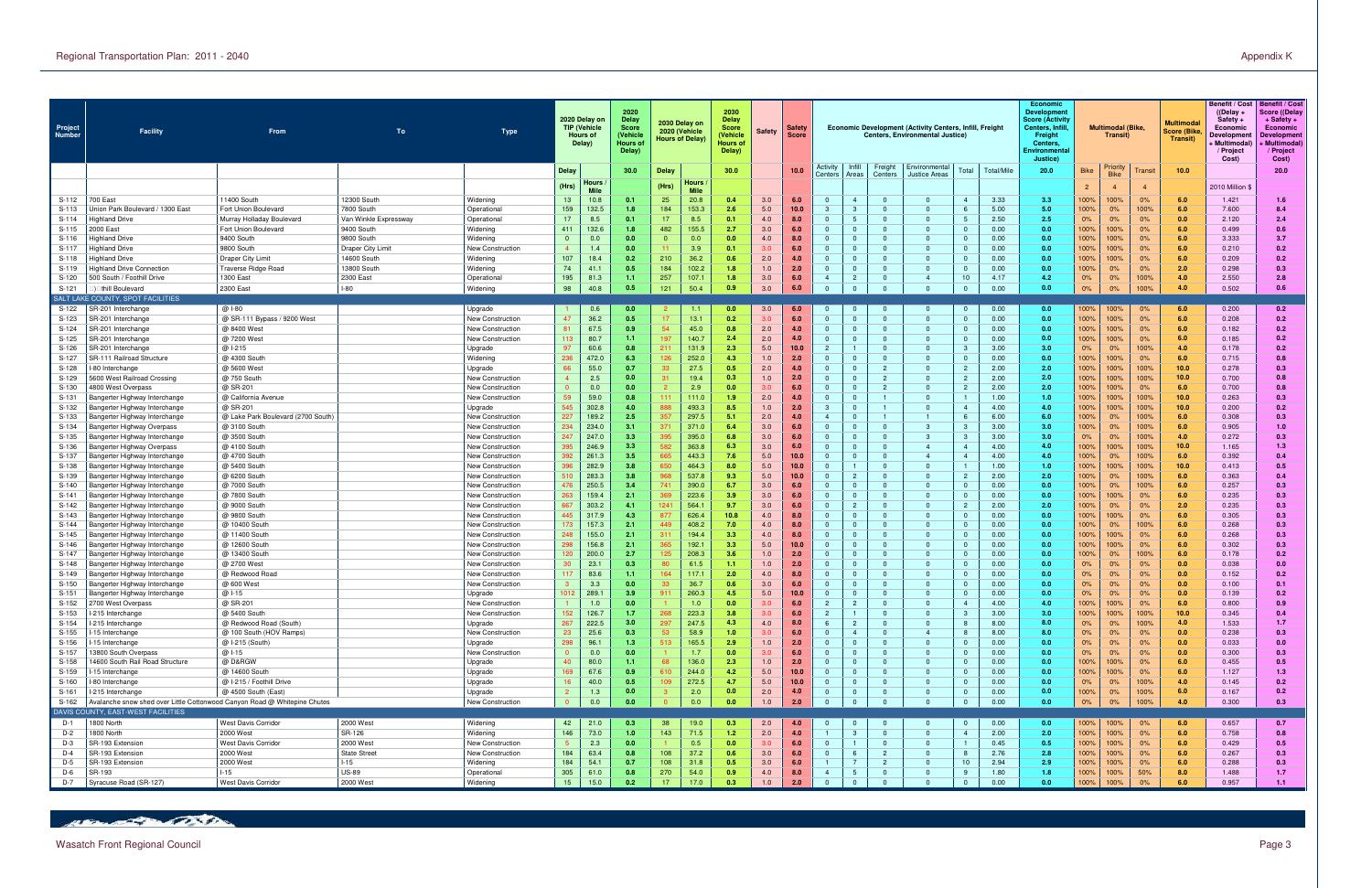| Project<br><b>Number</b> | Facility                                       | From                                             | To                                             | Type                                             |                | 2020 Delay on<br><b>TIP (Vehicle</b><br><b>Hours of</b><br>Delay) | 2020<br>Delay<br>Score<br>(Vehicle<br>Hours o<br>Delay) | 2030 Delay on<br>2020 (Vehicle<br><b>Hours of Delay)</b> | 2030<br><b>Delay</b><br><b>Score</b><br>(Vehicle<br>Hours o<br>Delay) | <b>Safety</b>                        | Safety<br><b>Score</b> |                                  |                                |                            | <b>Economic Development (Activity Centers, Infill, Freight</b><br>Centers, Environmental Justice) |                                      | Economic<br><b>Development</b><br><b>Score (Activity</b><br><b>Centers, Infill</b><br>Freight<br>Centers.<br>Environmenta<br>Justice) |                | <b>Multimodal (Bike</b><br>Transit) |                | <b>Multimoda</b><br><b>Score (Bike</b><br>Transit) | <b>Benefit / Cost</b><br>$($ (Delay +<br>Safety +<br>Economic<br>Developmer<br><b>Multimodal</b><br>/ Project<br>Cost) | Benefit / Cost<br><b>Score ((Delay</b><br>+ Safety +<br>Economic<br>Developmen<br><b>Multimodal</b><br>/ Project<br>Cost) |
|--------------------------|------------------------------------------------|--------------------------------------------------|------------------------------------------------|--------------------------------------------------|----------------|-------------------------------------------------------------------|---------------------------------------------------------|----------------------------------------------------------|-----------------------------------------------------------------------|--------------------------------------|------------------------|----------------------------------|--------------------------------|----------------------------|---------------------------------------------------------------------------------------------------|--------------------------------------|---------------------------------------------------------------------------------------------------------------------------------------|----------------|-------------------------------------|----------------|----------------------------------------------------|------------------------------------------------------------------------------------------------------------------------|---------------------------------------------------------------------------------------------------------------------------|
|                          |                                                |                                                  |                                                |                                                  | Delay          |                                                                   | 30.0                                                    | Delay                                                    | 30.0                                                                  |                                      | 10.0                   | Activity<br>Centers              | Infill<br>Areas                | Freight<br>Centers         | Environmental<br>Justice Areas                                                                    | Total<br>Total/Mile                  | 20.0                                                                                                                                  | <b>Bike</b>    | Priority<br><b>Bike</b>             | Transit        | 10.0                                               |                                                                                                                        | 20.0                                                                                                                      |
|                          |                                                |                                                  |                                                |                                                  | (Hrs)          | Hours<br><b>Mile</b>                                              |                                                         | Hours<br>(Hrs)<br><b>Mile</b>                            |                                                                       |                                      |                        |                                  |                                |                            |                                                                                                   |                                      |                                                                                                                                       | $\overline{c}$ | -4                                  | $\overline{4}$ |                                                    | 2010 Million \$                                                                                                        |                                                                                                                           |
| D-8                      | Antelope Drive                                 | Oak Forest Drive (2500 East)                     | <b>US-89</b>                                   | New Construction                                 | $\overline{4}$ | 13.3                                                              | 0.2                                                     | 3.3                                                      | 0.1                                                                   | 3.0                                  | 6.0                    | $\Omega$                         | $\mathbf{0}$                   | $\mathbf{0}$               | $\Omega$                                                                                          | 0.00<br>$\Omega$                     | 0.0                                                                                                                                   | 0%             | 0%                                  | 0%             | 0.0                                                | 2.178                                                                                                                  | 2.4                                                                                                                       |
| $D-9$                    | Gordon Avenue (1000 North)                     | <b>Fairfield Road</b>                            | 1600 East                                      | Widening                                         | $\mathbf{0}$   | 0.0                                                               | 0.0                                                     | 0.0<br>$\overline{0}$                                    | 0.0                                                                   | 1.0                                  | 2.0                    | $\mathbf{0}$                     | $\mathbf{0}$                   | $\mathbf 0$                |                                                                                                   | 0.00                                 | 0.0                                                                                                                                   | 0%             | $0\%$                               | 0%             | 0.0                                                | 0.355                                                                                                                  | 0.4                                                                                                                       |
| $D-10$                   | Gordon Avenue (1000 North)                     | 1600 East                                        | <b>US-89</b>                                   | New Construction                                 | $\mathbf{0}$   | 0.0                                                               | 0.0                                                     | 0.0<br>$\mathbf 0$                                       | 0.0                                                                   | 3.0                                  | 6.0                    |                                  | $\mathbf{0}$                   | $\mathbf{0}$               |                                                                                                   | 0.00                                 | 0.0                                                                                                                                   | 0%             | 0%                                  | 0%             | 0.0                                                | 0.400                                                                                                                  | 0.4                                                                                                                       |
| $D-11$<br>D-12           | Hill Field Road Extension<br>ayton Parkway     | 3650 West (Layton)<br><b>West Davis Corridor</b> | 2200 West (Layton)<br><b>Flint Street</b>      | Widening<br>New Construction                     | 20<br>69       | 13.3<br>26.5                                                      | 0.2<br>0.4                                              | 1.3<br>4.2                                               | 0.0<br>0.1                                                            | 3.0<br>3.0                           | 6.0<br>6.0             | $\mathbf{0}$<br>$\Omega$         | $\mathbf{0}$<br>$\overline{2}$ | $\Omega$<br>$\Omega$       | $\Omega$<br>$\Omega$                                                                              | 0.00<br>0.77<br>$\overline{2}$       | 0.0<br>0.8                                                                                                                            | 0%<br>0%       | 0%<br>0%                            | 0%<br>0%       | 0.0<br>0.0                                         | 0.494<br>0.240                                                                                                         | 0.5<br>0.3                                                                                                                |
| D-13                     | 200 North (Kaysville)                          | West Davis Corridor                              | l-15                                           | Widening                                         | 85             | 40.5                                                              | 0.5                                                     | 56.2<br>118                                              | 1.0                                                                   | 1.0                                  | 2.0                    | $\Omega$                         | $\overline{c}$                 | $\Omega$                   | $\Omega$                                                                                          | 0.95                                 | 1.0                                                                                                                                   | 100%           | 100%                                | 0%             | 6.0                                                | 0.509                                                                                                                  | 0.6                                                                                                                       |
| $D-14$                   | 2600 South / 1100 North                        | Redwood Road                                     | $I-15$                                         | Operational                                      | 12             | 8.6                                                               | 0.1                                                     | 5.0                                                      | 0.1                                                                   | 5.0                                  | 10.0                   | $\Omega$                         | $\overline{c}$                 | $\overline{1}$             | $\Omega$                                                                                          | 2.14                                 | 2.1                                                                                                                                   | 100%           | 100%                                | 0%             | 6.0                                                | 5.200                                                                                                                  | 5.8                                                                                                                       |
| $D-15$                   | Center Street                                  | Redwood Road                                     | <b>US-89</b>                                   | Operational                                      | 10             | 9 <sub>1</sub>                                                    | 0.1                                                     | 10.0<br>11                                               | 0.2                                                                   | 2.0                                  | 4.0                    |                                  | 5                              | $\mathbf{1}$               |                                                                                                   | 5.45                                 | 5.5                                                                                                                                   | 100%           | 100%                                | 0%             | 6.0                                                | 5.673                                                                                                                  | 6.3                                                                                                                       |
|                          | DAVIS COUNTY, NORTH-SOUTH FACILITIES           |                                                  |                                                |                                                  |                |                                                                   |                                                         |                                                          |                                                                       |                                      |                        |                                  |                                |                            |                                                                                                   |                                      |                                                                                                                                       |                |                                     |                |                                                    |                                                                                                                        |                                                                                                                           |
| D-16                     | Vest Davis Corridor                            | Weber County Line                                | Syracuse Road                                  | <b>New Construction</b>                          | 505<br>505     | 105.2                                                             | 1.4<br>0.6                                              | 49.6                                                     | 0.9                                                                   | 3.0 <sub>1</sub><br>3.0 <sub>2</sub> | 6.0                    |                                  | $\mathbf{0}$<br>$\Omega$       | $\Omega$<br>$\Omega$       | $\Omega$<br>$\Omega$                                                                              | 0.00                                 | 0.0                                                                                                                                   | 100%           | 100%                                | $0\%$          | 6.0                                                | 0.111                                                                                                                  | 0.1                                                                                                                       |
| $D-17$<br>D-18           | Nest Davis Corridor<br>Nest Davis Corridor     | Syracuse Road<br>Weber County Line               | l-15 / US-89 / Legacy Parkway<br>Syracuse Road | New Construction<br><b>Corridor Preservation</b> | 505            | 42.8<br>105.2                                                     | 1.4                                                     | 20.2<br>238<br>238<br>49.6                               | 0.3<br>0.9                                                            | 3.0                                  | 6.0<br>6.0             | $\Omega$                         | $\Omega$                       | $\Omega$                   | $\Omega$                                                                                          | 0.00<br>0.00                         | 0.0<br>0.0                                                                                                                            | 100%<br>100%   | 100%<br>100%                        | 0%<br>0%       | 6.0<br>6.0                                         | 0.035<br>0.551                                                                                                         | 0.0<br>0.6                                                                                                                |
| D-19                     | 3000 West                                      | 6000 South (Weber County)                        | 2300 North                                     | New Construction                                 | $\overline{4}$ | 8.0                                                               | 0.1                                                     | 0.0                                                      | 0.0                                                                   | 3.0                                  | 6.0                    | $\Omega$                         | $\Omega$                       | $\Omega$                   | $\Omega$                                                                                          | 0.00                                 | 0.0                                                                                                                                   | 100%           | 100%                                | 0%             | 6.0                                                | 3.982                                                                                                                  | 4.4                                                                                                                       |
| $D-20$                   | 2000 West (SR-108)                             | Weber County Line                                | Syracuse Road (SR-108)                         | Widening                                         | 195            | 44.3                                                              | 0.6                                                     | 154<br>35.0                                              | 0.6                                                                   | 2.0                                  | 4.0                    | $\Omega$                         | 6                              | $\overline{0}$             | $\Omega$                                                                                          | 1.36                                 | 1.4                                                                                                                                   | 100%           | 100%                                | 100%           | 10.0                                               | 0.167                                                                                                                  | 0.2                                                                                                                       |
| $D-21$                   | 2000 West                                      | Syracuse Road (SR-108)                           | <b>West Davis Corridor</b>                     | Widening                                         |                | 0.7                                                               | 0.0                                                     | 0.7                                                      | 0.0                                                                   | 3.0                                  | 6.0                    | $\Omega$                         | $\mathbf{0}$                   | $\Omega$                   | $\Omega$                                                                                          | 0.00                                 | 0.0                                                                                                                                   | 100%           | 100%                                | $0\%$          | 6.0                                                | 1.051                                                                                                                  | 1.2                                                                                                                       |
| D-22                     | 3650 West (Layton)                             | 700 North                                        | <b>Gentile Street</b>                          | <b>New Construction</b>                          |                | 1.4                                                               | 0.0                                                     | 0.0                                                      | 0.0                                                                   | 3.0                                  | 6.0                    | $\Omega$                         | $\Omega$                       | $\Omega$                   |                                                                                                   | 0.00                                 | 0.0                                                                                                                                   | 0%             | 0%                                  | 0%             | 0.0                                                | 1.418                                                                                                                  | 1.6                                                                                                                       |
| D-23<br>$D-24$           | 2700 West (Layton)<br>Redwood Road             | Gordon Avenue<br>500 South                       | Layton Parkway<br>2600 South                   | New Construction<br>Widening                     |                | 0.6<br>0.6                                                        | 0.0<br>0.0                                              | 0.0<br>1.2<br>$\overline{2}$                             | 0.0<br>0.0                                                            | 3.0<br>2.0                           | 6.0<br>4.0             | $\mathbf{0}$<br>$\Omega$         | $\Omega$<br>3                  | $\Omega$                   | $\Omega$                                                                                          | 0.00<br>2.35                         | 0.0<br>2.4                                                                                                                            | 0%<br>100%     | 0%<br>100%                          | 0%<br>100%     | 0.0<br>10.0                                        | 0.385<br>1.340                                                                                                         | 0.4<br>1.5                                                                                                                |
| D-25                     | -15                                            | <b>Weber County Line</b>                         | Hill Field Road (SR-232)                       | Widening                                         | 809            | 128.4                                                             | 1.7                                                     | 593<br>94.1                                              | 1.6                                                                   | 4.0                                  | 8.0                    | 13                               | 6                              |                            |                                                                                                   | 20<br>3.17                           | 3.2                                                                                                                                   | 0%             | 0%                                  | 0%             | 0.0                                                | 0.186                                                                                                                  | 0.2                                                                                                                       |
| D-26                     | 15                                             | US-89 (Farmington)                               | $1-215$                                        | Widening                                         | 291            | 27.5                                                              | 0.4                                                     | 323<br>30.5                                              | 0.5                                                                   | 4.0                                  | 8.0                    | -5                               | 12 <sup>7</sup>                |                            |                                                                                                   | 1.70<br>18                           | 1.7                                                                                                                                   | 0%             | $0\%$                               | 0%             | 0.0                                                | 0.101                                                                                                                  | 0.1                                                                                                                       |
| $D-27$                   | Fairfield Road Extension                       | $-84$                                            | SR-193                                         | New Construction                                 | 445            | 185.4                                                             | 2.5                                                     | 207<br>86.3                                              | 1.5                                                                   |                                      | 6.0                    | $\mathbf{0}$                     | 6                              | $\mathbf{0}$               |                                                                                                   | 2.50                                 | 2.5                                                                                                                                   | 0%             | 0%                                  | 0%             | 0.0                                                | 0.143                                                                                                                  | 0.2                                                                                                                       |
| D-28                     | JS-89                                          | $-84$                                            | Antelope Drive                                 | Widening                                         | 1022           | 319.4                                                             | 4.3                                                     | 1291<br>403.4                                            | 6.9                                                                   | 3.0                                  | 6.0                    | $\Omega$                         | $\mathbf{0}$                   | $\Omega$                   |                                                                                                   | 0.00<br>$\Omega$                     | 0.0                                                                                                                                   | 100%           | 100%                                | 0%             | 6.0                                                | 0.204                                                                                                                  | 0.2                                                                                                                       |
| D-29                     | <b>JS-89</b>                                   | Antelope Drive                                   | I-15 (Farmington)                              | Widening                                         | 1022           | 138.                                                              | 1.8                                                     | 1291<br>174.5                                            | 3.0                                                                   | 3.0                                  | 6.0                    |                                  |                                | $\Omega$                   |                                                                                                   | 1.22                                 | 1.2 <sub>1</sub>                                                                                                                      | 100%           | 100%                                | 0%             | 6.0                                                | 0.081                                                                                                                  | 0.1                                                                                                                       |
|                          | DAVIS COUNTY, SPOT FACILITIES                  |                                                  |                                                |                                                  |                |                                                                   | 1.4                                                     |                                                          |                                                                       |                                      |                        |                                  |                                |                            |                                                                                                   |                                      |                                                                                                                                       |                |                                     |                |                                                    |                                                                                                                        |                                                                                                                           |
| D-30<br>D-31             | 1800 North Overpass<br>-15 Interchange         | @ 500 West Railroad Crossing<br>@ 1800 North     |                                                | New Construction<br>New Construction             | 53<br>339      | 106.0<br>121.                                                     | 1.6                                                     | 88.0<br>44<br>116.4<br>326                               | 1.5<br>2.0                                                            | 2.0<br>3.0                           | 4.0<br>6.0             | $\overline{2}$                   | $\mathbf{0}$                   | - 0<br>$\Omega$            | - 0<br>$\Omega$                                                                                   | 0.00<br>3.00                         | 0.0<br>3.0                                                                                                                            | 100%<br>100%   | 100%<br>100%                        | 0%<br>0%       | 6.0<br>6.0                                         | 0.570<br>0.277                                                                                                         | 0.6<br>0.3                                                                                                                |
| D-32                     | 15 Interchange                                 | @ 650 North                                      |                                                | Upgrade                                          | 456            | 217.                                                              | 2.9                                                     | 167.7<br>351                                             | 2.9                                                                   | 5.0                                  | 10.0                   | $\blacksquare$                   |                                | $\mathbf{0}$               | $\Omega$                                                                                          | 2.00                                 | 2.0                                                                                                                                   | 100%           | $0\%$                               | 0%             | 2.0                                                | 1.127                                                                                                                  | 1.3                                                                                                                       |
| D-33                     | 15 Interchange                                 | @ Syracuse Road                                  |                                                | Upgrade                                          | 255            | 75.0                                                              | 1.0                                                     | 180<br>52.9                                              | 0.9                                                                   | 4.0                                  | 8.0                    | $\overline{4}$                   | $\overline{2}$                 | $\Omega$                   | $\Omega$                                                                                          | 6.00<br>-6                           | 6.0                                                                                                                                   | 100%           | 100%                                | 0%             | 6.0                                                | 1.400                                                                                                                  | 1.6                                                                                                                       |
| $D-34$                   | 1200 North Overpass (Layton)                   | $@1-15$                                          |                                                | New Construction                                 | 15             | 60.0                                                              | 0.8                                                     | 0.0                                                      | 0.0                                                                   | 3.0                                  | 6.0                    | $-5$                             | $\Omega$                       | $\Omega$                   | $\Omega$                                                                                          | 5.00                                 | 5.0                                                                                                                                   | 0%             | 0%                                  | 0%             | 0.0                                                | 0.590                                                                                                                  | 0.7                                                                                                                       |
| D-35                     | 15 Interchange                                 | @ Hillfield Road                                 |                                                | Upgrade                                          | 241            | 60.3                                                              | 0.8                                                     | 187<br>46.8                                              | 0.8                                                                   | 3.0                                  | 6.0                    |                                  | $\Omega$                       | $\mathbf{1}$               | $\Omega$                                                                                          | 2.00<br>$\overline{c}$               | 2.0                                                                                                                                   | 0%             | 0%                                  | 100%           | 4.0                                                | 0.213                                                                                                                  | 0.2                                                                                                                       |
| $D-36$                   | 15 Interchange                                 | @ Shepard Lane                                   |                                                | New Construction                                 | 241            | 60.3                                                              | 0.8                                                     | 187<br>46.8                                              | 0.8                                                                   | 3.0                                  | 6.0                    | $\Omega$                         | $\Omega$<br>$\mathbf{0}$       | $\overline{0}$             | $\Omega$                                                                                          | 2.00                                 | 2.0                                                                                                                                   | 0%             | 0%                                  | 100%           | 4.0                                                | 0.213                                                                                                                  | 0.2                                                                                                                       |
| D-37<br>D-38             | 15 Interchange<br>15 Interchange               | @ Parrish Lane<br>@ 400 North / 500 West         |                                                | Upgrade<br>Upgrade                               | 88<br>5.2      | 15.2<br>3.7                                                       | 0.2<br>0.0                                              | 12.6<br>3.6                                              | 0.2<br>0.1                                                            | 5.0<br>4.0                           | 10.0<br>8.0            | $\Omega$                         | $\mathbf{0}$                   | $\overline{0}$             | $\Omega$<br>$\Omega$                                                                              | 0.00<br>0.00                         | 0.0<br>0.0                                                                                                                            | 100%<br>100%   | 0%<br>0%                            | 0%<br>0%       | 2.0<br>2.0                                         | 0.813<br>0.167                                                                                                         | 0.9<br>0.2                                                                                                                |
| D-39                     | 15 Interchange                                 | @ 500 South                                      |                                                | Upgrade                                          | 41             | 21.6                                                              | 0.3                                                     | 21.1<br>4(                                               | 0.4                                                                   | 5.0                                  | 10.0                   | $\overline{2}$                   |                                | $\Omega$                   | $\Omega$                                                                                          | 3.00                                 | 3.0                                                                                                                                   | 100%           | 100%                                | 100%           | 10.0                                               | 1.553                                                                                                                  | 1.7                                                                                                                       |
| $D-40$                   | 15 Interchange                                 | @ 2600 South                                     |                                                | Upgrade                                          | 101            | 33.7                                                              | 0.5                                                     | 42.3<br>127                                              | 0.7                                                                   | 3.0                                  | 6.0                    | $\Omega$                         |                                | $\Omega$                   | $\Omega$                                                                                          | 1.00                                 | 1.0                                                                                                                                   | 100%           | 100%                                | 0%             | 6.0                                                | 0.900                                                                                                                  | 1.0                                                                                                                       |
| $D-41$                   | 2600 South / 1100 North                        | @ 1150 West Railroad Crossing                    |                                                | New Construction                                 |                | 0.7                                                               | 0.0                                                     | 1.0                                                      | 0.0                                                                   | 5.0                                  | 10.0                   | $\Omega$                         |                                |                            | $\Omega$                                                                                          | 2.00                                 | 2.0                                                                                                                                   | 100%           | 100%                                | 0%             | 6.0                                                | 0.900                                                                                                                  | 1.0                                                                                                                       |
| $D-42$                   | egacy Parkway.                                 | @ Center Street                                  |                                                | New Construction                                 | $\Omega$       | 0.0                                                               | 0.0                                                     | 7.8                                                      | 0.1                                                                   | 3.0                                  | 6.0                    | $\Omega$                         | 3                              | $\mathbf{0}$               |                                                                                                   | 3.00                                 | 3.0                                                                                                                                   | 100%           | 100%                                | 0%             | 6.0                                                | 0.250                                                                                                                  | 0.3                                                                                                                       |
| $D-43$                   | 215 Interchange                                | @ Legacy Parkway                                 |                                                | Upgrade                                          | 10             | 14.3                                                              | 0.2                                                     | 112.9                                                    | 1.9                                                                   | 4.0                                  | 8.0                    | $\Omega$                         |                                | $\mathbf 0$                |                                                                                                   | 3.00                                 | 3.0                                                                                                                                   | 0%             | 0%                                  | 0%             | 0.0                                                | 0.112                                                                                                                  | 0.1                                                                                                                       |
| $D-44$<br>D-45           | 215 Interchange<br>US-89 Interchange           | @ I-15 / US-89<br>@ Antelope Drive               |                                                | Upgrade<br>New Construction                      | 28<br>124      | 10.0<br>68.9                                                      | 0.1<br>0.9                                              | 17.9<br>105.0<br>189                                     | 0.3<br>1.8                                                            | 2.0<br>1.0                           | 4.0<br>2.0             | $\mathbf{0}$                     | 3<br>$\mathbf{0}$              | $\mathbf{0}$<br>$\Omega$   | റ                                                                                                 | 3.00<br>0.00                         | 3.0<br>0.0                                                                                                                            | 0%<br>100%     | $0\%$<br>100%                       | 0%<br>100%     | 0.0<br>10.0                                        | 0.071<br>0.215                                                                                                         | 0.1<br>0.2                                                                                                                |
| D-46                     | US-89 Interchange                              | @ Gordon Avenue                                  |                                                | New Construction                                 | 48             | 24.0                                                              | 0.3                                                     | 46.5                                                     | 0.8                                                                   | 1.0                                  | 2.0                    |                                  | $\Omega$                       |                            |                                                                                                   | 0.00                                 | 0.0                                                                                                                                   | 100%           | 100%                                | 0%             | 6.0                                                | 0.138                                                                                                                  | 0.2                                                                                                                       |
| D-47                     | US-89 Interchange                              | @ Oakhills Drive (SR-109)                        |                                                | New Construction                                 | 18             | 12.0                                                              | 0.2                                                     | 24.0                                                     | 0.4                                                                   | 2.0                                  | 4.0                    | $\Omega$                         |                                | $\Omega$                   | $\Omega$                                                                                          | 1.00                                 | 1.0 <sub>1</sub>                                                                                                                      | 100%           | 100%                                | 0%             | 6.0                                                | 0.187                                                                                                                  | 0.2                                                                                                                       |
| D-48                     | Nicholl's Road Overpass                        | @ US-89                                          |                                                | New Construction                                 | 85             | 53.1                                                              | 0.7                                                     | 128<br>80.0                                              | 1.4                                                                   | 3.0                                  | 6.0                    | $\overline{0}$                   | $\mathbf{1}$                   | $\overline{0}$             | $\mathbf{0}$                                                                                      | 1.00                                 | 1.0 <sub>1</sub>                                                                                                                      | 100%           | $0\%$                               | 0%             | 2.0                                                | 0.485                                                                                                                  | 0.5                                                                                                                       |
| D-49                     | US-89 Interchange                              | @ 400 North (Fruit Heights)                      |                                                | New Construction                                 | 108            | 47.0                                                              | 0.6                                                     | 166<br>72.2                                              | $1.2$                                                                 | 4.0                                  | 8.0                    | $\overline{0}$                   | $\mathbf{0}$                   | $\mathbf 0$                | $\mathbf{0}$                                                                                      | 0.00                                 | 0.0                                                                                                                                   | 100%           | 100%                                | 0%             | 6.0                                                | 0.243                                                                                                                  | 0.3                                                                                                                       |
|                          | WEBER COUNTY, EAST-WEST FACILITIES             |                                                  |                                                |                                                  |                |                                                                   |                                                         |                                                          |                                                                       |                                      |                        |                                  |                                |                            |                                                                                                   |                                      |                                                                                                                                       |                |                                     |                |                                                    |                                                                                                                        |                                                                                                                           |
| W-1<br>$W-2$             | Skyline Drive (North)<br>Skyline Drive (North) | <b>US-89</b><br>450 East                         | 450 East<br>2600 North                         | New Construction<br><b>New Construction</b>      |                | 0.3<br>0.3                                                        | 0.0<br>0.0                                              | 0.3<br>0.3                                               | 0.0<br>0.0                                                            | 3.0<br>3.0                           | 6.0<br>6.0             | $\mathbf{0}$<br>$\Omega$         | $\mathbf 0$<br>$\overline{0}$  | $\overline{0}$<br>$\Omega$ | $\Omega$<br>$\Omega$                                                                              | 0.00<br>$\Omega$<br>0.00<br>$\Omega$ | 0.0<br>0.0                                                                                                                            | 100%<br>100%   | 100%<br>100%                        | $0\%$<br>0%    | 6.0<br>6.0                                         | 0.237<br>0.292                                                                                                         | 0.3<br>0.3                                                                                                                |
| $W-3$                    | 1700 North                                     | <b>US-89</b>                                     | 400 East                                       | New Construction                                 |                | 0.8                                                               | 0.0                                                     | 0.8                                                      | 0.0                                                                   | 3.0                                  | 6.0                    | $\mathbf{0}$                     | $\overline{0}$                 | $\Omega$                   | $\Omega$                                                                                          | 0.00                                 | 0.0                                                                                                                                   | 100%           | 0%                                  | $0\%$          | 2.0                                                | 0.786                                                                                                                  | 0.9                                                                                                                       |
| $W-4$                    | Larsen Lane                                    | US-89 / Wall Avenue                              | 400 East                                       | Widening                                         | 15             | 30.0                                                              | 0.4                                                     | 21<br>42.0                                               | 0.7                                                                   | 2.0                                  | 4.0                    | $\Omega$                         | $\mathbf{0}$                   | $\Omega$                   | $\Omega$                                                                                          | 0.00                                 | 0.0                                                                                                                                   | 0%             | $0\%$                               | 0%             | 0.0                                                | 1.052                                                                                                                  | 1.2                                                                                                                       |
| W-5                      | Pioneer Road (400 North)                       | $1 - 15$                                         | 1200 West                                      | Re-stripe                                        | $\mathbf{0}$   | 0.0                                                               | 0.0                                                     | 0.0<br>$\mathbf{0}$                                      | 0.0                                                                   | 5.0                                  | 10.0                   | $\mathbf{0}$                     | $\mathbf{0}$                   | $\overline{1}$             | $\mathbf{0}$                                                                                      | 1.00                                 | 1.0 <sub>1</sub>                                                                                                                      | 100%           | 100%                                | 0%             | 6.0                                                | 2.361                                                                                                                  | 2.6                                                                                                                       |
| W-6                      | 1200 South                                     | SR-67 (North Legacy Corridor)                    | 4700 West                                      | Widening                                         | $\mathbf{0}$   | 0.0                                                               | 0.0                                                     | 0.0                                                      | 0.0                                                                   | 3.0                                  | 6.0                    | $\Omega$                         | $\mathbf{0}$                   | $\overline{0}$             | $\Omega$                                                                                          | 0.00                                 | 0.0                                                                                                                                   | 100%           | 100%                                | 0%             | 6.0                                                | 0.624                                                                                                                  | 0.7                                                                                                                       |
| $W-7$                    | 1200 South                                     | 4700 West                                        | $I-15$                                         | Widening                                         | 81             | 16.9                                                              | 0.2                                                     | 99<br>20.6                                               | 0.4                                                                   | 3.0                                  | 6.0                    | $\mathbf{0}$                     | $\mathbf{0}$                   | $\overline{0}$             | $\Omega$                                                                                          | 0.00                                 | 0.0                                                                                                                                   | 100%           | 100%                                | 0%             | 6.0                                                | 0.303                                                                                                                  | 0.3                                                                                                                       |
| W-8<br>$W-9$             | 20th Street<br>21st Street                     | Wall Avenue<br>Wall Avenue                       | Harrison Boulevard<br>Adams Avenue             | Operational<br>Operational                       | 28             | 17.5<br>1.7                                                       | 0.2<br>0.0                                              | 13.1<br>21<br>1.7                                        | 0.2<br>0.0                                                            | 3.0<br>2.0                           | 6.0<br>4.0             | $\overline{7}$<br>$\overline{7}$ | $\overline{2}$<br>3            | $\Omega$<br>$\Omega$       | $\mathbf{3}$<br>$\overline{2}$                                                                    | 7.50<br>12<br>12<br>20.00            | 7.5<br>20.0                                                                                                                           | 0%<br>0%       | $0\%$<br>$0\%$                      | 25%<br>75%     | 1.0<br>3.0                                         | 3.675<br>18.000                                                                                                        | 4.1<br>20.0                                                                                                               |
| $W-10$                   | 24th Street                                    | $-15$                                            | Lincoln Avenue                                 | Widening                                         | 174            | 108.8                                                             | 1.5                                                     | 277<br>173.1                                             | 3.0                                                                   | 4.0                                  | 8.0                    | 8                                | $\overline{2}$                 | $\overline{0}$             | $\overline{2}$                                                                                    | 12<br>7.50                           | 7.5                                                                                                                                   | 100%           | 100%                                | 0%             | 6.0                                                | 0.206                                                                                                                  | 0.2                                                                                                                       |
| $W-11$                   | 2550 South                                     | $-15$                                            | 3500 West                                      | Widening                                         | 23             | 7.7                                                               | 0.1                                                     | 22<br>7.3                                                | 0.1                                                                   | 2.0                                  | 4.0                    | $\Omega$                         | $\overline{0}$                 | 2                          |                                                                                                   | 0.67                                 | 0.7                                                                                                                                   | 100%           | 100%                                | 0%             | 6.0                                                | 0.431                                                                                                                  | 0.5                                                                                                                       |
| W-12                     | Country Hills Drive                            | Adams Avenue                                     | <b>Gramercy Avenue</b>                         | Widening                                         | 86             | 86.0                                                              | 1.2                                                     | 36<br>36.0                                               | 0.6                                                                   | 3.0                                  | 6.0                    | $\overline{2}$                   | $\overline{0}$                 | $\overline{0}$             | $\Omega$                                                                                          | 2.00                                 | 2.0                                                                                                                                   | 100%           | 100%                                | 0%             | 6.0                                                | 1.773                                                                                                                  | 2.0                                                                                                                       |
| W-13                     | 4000 South (SR-37)                             | SR-67 (North Legacy Corridor)                    | 1900 West (SR-126)                             | Widening                                         | 73             | 18.7                                                              | 0.3                                                     | 113<br>29.0                                              | 0.5                                                                   | 2.0                                  | 4.0                    | $\mathbf{0}$                     | $\overline{4}$                 | $\Omega$                   | $\Omega$                                                                                          | 1.03<br>$\overline{4}$               | 1.0 <sub>1</sub>                                                                                                                      | 100%           | 100%                                | 0%             | 6.0                                                | 0.402                                                                                                                  | 0.4                                                                                                                       |
| W-14                     | Midland Drive (SR-108)                         | 3500 West                                        | 1900 West (SR-126)                             | Widening                                         | 193            | 66.6                                                              | 0.9                                                     | 208<br>71.7                                              | 1.2                                                                   | 2.0                                  | 4.0                    | $\mathbf{0}$                     | $\mathbf{3}$                   |                            | $\Omega$                                                                                          | 1.38                                 | 1.4                                                                                                                                   | 100%           | 100%                                | 75%            | 9.0                                                | 0.238                                                                                                                  | 0.3                                                                                                                       |
| W-15                     | Riverdale Road (SR-26)                         | 1900 West (SR-126)                               | $I-84$                                         | Widening                                         | 414            | 414.0                                                             | 5.5                                                     | 194<br>194.0                                             | 3.3                                                                   | 5.0                                  | 10.0                   |                                  | $\mathcal{B}$                  | $\Omega$                   |                                                                                                   | 4.00                                 | 4.0                                                                                                                                   | 100%           | 0%                                  | 0%             | 2.0                                                | 0.685                                                                                                                  | 0.8                                                                                                                       |

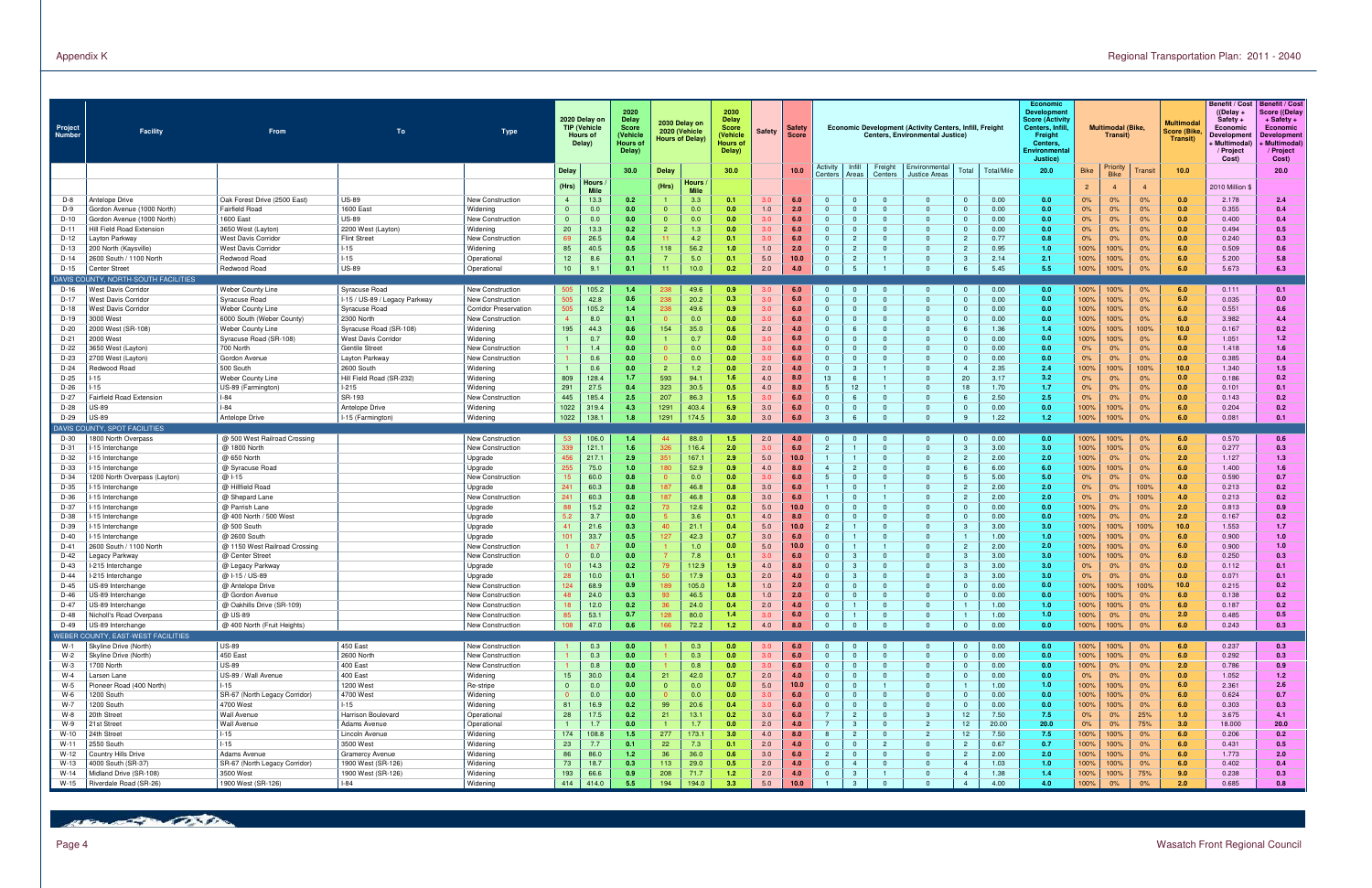| Project<br><b>Number</b> | Facility                             | From                                 | To                                   | <b>Type</b>                  |              | 2020 Delay on<br><b>TIP (Vehicle</b><br>Hours of<br>Delay) | 2020<br>Delay<br>Score<br>(Vehicle<br><b>Hours of</b><br>Delay) |              | 2030 Delay on<br>2020 (Vehicle<br><b>Hours of Delay)</b> | 2030<br><b>Delay</b><br><b>Score</b><br>(Vehicle<br><b>Hours of</b><br>Delay) | Safety | <b>Safety</b><br><b>Score</b> |                     |                 |                    | Economic Development (Activity Centers, Infill, Freight<br><b>Centers. Environmental Justice)</b> |                |            | Economic<br>Developmen<br><b>Score (Activity</b><br>Centers, Infi<br>Freight<br>Centers.<br>Environmental<br>Justice) |                | <b>Multimodal (Bike.</b><br>Transit) |         | <b>Multimodal</b><br><b>Score (Bike</b><br>Transit) | <b>Benefit / Cost</b><br>$($ (Delay +<br>Safety +<br>Economic<br>Developmen<br>+ Multimodal)<br>/ Project<br>Cost) | Benefit / Cost<br>Score ((Delay<br>$+$ Safety $+$<br>Economic<br><b>Development</b><br><b>Multimodal</b> )<br>/ Project<br>Cost) |
|--------------------------|--------------------------------------|--------------------------------------|--------------------------------------|------------------------------|--------------|------------------------------------------------------------|-----------------------------------------------------------------|--------------|----------------------------------------------------------|-------------------------------------------------------------------------------|--------|-------------------------------|---------------------|-----------------|--------------------|---------------------------------------------------------------------------------------------------|----------------|------------|-----------------------------------------------------------------------------------------------------------------------|----------------|--------------------------------------|---------|-----------------------------------------------------|--------------------------------------------------------------------------------------------------------------------|----------------------------------------------------------------------------------------------------------------------------------|
|                          |                                      |                                      |                                      |                              | Delay        |                                                            | 30.0                                                            | Delay        |                                                          | 30.0                                                                          |        | 10.0                          | Activity<br>Centers | Infill<br>Areas | Freight<br>Centers | Environmental<br>Justice Areas                                                                    | Total          | Total/Mile | 20.0                                                                                                                  | <b>Bike</b>    | Priority<br><b>Bike</b>              | Transit | 10.0                                                |                                                                                                                    | 20.0                                                                                                                             |
|                          |                                      |                                      |                                      |                              | (Hrs)        | Hours<br><b>Mile</b>                                       |                                                                 | (Hrs)        | Hours<br><b>Mile</b>                                     |                                                                               |        |                               |                     |                 |                    |                                                                                                   |                |            |                                                                                                                       | $\overline{2}$ |                                      | 4       |                                                     | 2010 Million \$                                                                                                    |                                                                                                                                  |
| $W-16$                   | 5600 South / 5500 South              | 5900 West (Hooper)                   | 3500 West                            | Widening                     | 35           | 11.3                                                       | 0.2                                                             | 60           | 19.4                                                     | 0.3                                                                           | 3.0    | 6.0                           | $\overline{0}$      |                 | റ                  | $\Omega$                                                                                          | $\Omega$       | 0.00       | 0.0                                                                                                                   | 00%            | 100%                                 | 0%      | 6.0                                                 | 0.489                                                                                                              | 0.5                                                                                                                              |
| $W-17$                   | 5600 South                           | 3500 West                            | 1900 West (SR-126)                   | Widening                     | 263          | 131.                                                       | 1.8                                                             | 189          | 94.5                                                     | 1.6                                                                           | 3.0    | 6.0                           | $\Omega$            |                 |                    | $\Omega$                                                                                          | $\Omega$       | 0.00       | 0.0                                                                                                                   | 00%            | 100%                                 | 0%      | 6.0                                                 | 0.805                                                                                                              | 0.9                                                                                                                              |
|                          | WEBER COUNTY, NORTH-SOUTH FACILITIES |                                      |                                      |                              |              |                                                            |                                                                 |              |                                                          |                                                                               |        |                               |                     |                 |                    |                                                                                                   |                |            |                                                                                                                       |                |                                      |         |                                                     |                                                                                                                    |                                                                                                                                  |
| W-18                     | SR-67 (North Legacy Corridor)        | $ I-15$ (North)                      | 4000 South                           | <b>Corridor Preservation</b> | $\Omega$     | 0.0                                                        | 0.0 <sub>1</sub>                                                |              | 0.0                                                      | 0.0                                                                           | 3.0    | 6.0                           | $\overline{0}$      |                 |                    | $\Omega$                                                                                          | $\overline{0}$ | 0.00       | 0.0                                                                                                                   | 0%             | 0%                                   | 0%      | 0.0                                                 | 0.110                                                                                                              | 0.1                                                                                                                              |
| W-19                     | SR-67 (North Legacy Corridor)        | 4000 South                           | Davis County Line                    | <b>Corridor Preservation</b> | 28           | 8.5                                                        | 0.1                                                             |              | 2.7                                                      | 0.0                                                                           | 3.0    | 6.0                           | $\Omega$            |                 | റ                  | $\overline{0}$                                                                                    | $\overline{0}$ | 0.00       | 0.0                                                                                                                   | 00%            | 100%                                 | 0%      | 6.0                                                 | 1.052                                                                                                              | 1.2 <sub>1</sub>                                                                                                                 |
| W-20                     | SR-67 (North Legacy Corridor)        | 1200 South                           | 4000 South                           | <b>New Construction</b>      |              |                                                            |                                                                 |              |                                                          |                                                                               |        |                               |                     |                 |                    |                                                                                                   |                |            |                                                                                                                       |                |                                      |         |                                                     |                                                                                                                    |                                                                                                                                  |
| $W-21$                   | SR-67 (North Legacy Corridor)        | 4000 South                           | 5500 South                           | New Construction             | 41           | 16.4                                                       | 0.2                                                             | 16           | 6.4                                                      | 0.1                                                                           | 3.0    | 6.0                           | $\overline{0}$      |                 | റ                  | $\Omega$                                                                                          | $\Omega$       | 0.00       | 0.0                                                                                                                   | 0%             | 0%                                   | 0%      | 0.0                                                 | 0.099                                                                                                              | 0.1                                                                                                                              |
| $W-22$                   | SR-67 (North Legacy Corridor)        | 5500 South                           | Davis County Line                    | New Construction             | 28           | 35.0                                                       | 0.5                                                             |              | 11.3                                                     | 0.2                                                                           | 3.0    |                               | $\overline{0}$      |                 | റ                  | $\Omega$                                                                                          | $\Omega$       | 0.00       | 0.0                                                                                                                   | 00%            | 100%                                 | 0%      | 6.0                                                 | 0.622                                                                                                              | 0.7                                                                                                                              |
| $W-23$                   | 4700 West                            | 4600 South                           | 4800 South                           | <b>New Construction</b>      | $\mathbf{0}$ | 0.0                                                        | 0.0 <sub>1</sub>                                                | $\Omega$     | 0.0                                                      | 0.0                                                                           | 3.0    | 6.0                           | $\overline{0}$      |                 | _റ                 | $\Omega$                                                                                          | $\overline{0}$ | 0.00       | 0.0                                                                                                                   | 0%             | 0%                                   | 0%      | 0.0                                                 | 2.357                                                                                                              | 2.6                                                                                                                              |
| W-24                     | 3500 West                            | 1200 South                           | <b>Midland Drive</b>                 | Operational                  |              | 0.2                                                        | 0.0                                                             | -5           | 1.1                                                      | 0.0                                                                           | 1.0    | 2.0                           | $\Omega$            |                 |                    | $\Omega$                                                                                          | $\overline{2}$ | 0.43       | 0.4                                                                                                                   | 00%            | 100%                                 | 0%      | 6.0                                                 | 0.730                                                                                                              | 0.8                                                                                                                              |
| W-25                     | 3500 West (SR-108)                   | <b>Midland Drive</b>                 | Davis County Line                    | Widening                     | 69           | 43.1                                                       | 0.6                                                             | 21           | 13.1                                                     | 0.2                                                                           | 4.0    | 8.0                           | $\Omega$            |                 |                    | $\Omega$                                                                                          | $\overline{0}$ | 0.00       | 0.0                                                                                                                   | 00%            | 100%                                 | 100%    | 10.0                                                | 0.524                                                                                                              | 0.6                                                                                                                              |
| $W-26$                   | 1900 West / 2000 West (SR-126)       | 2700 North                           | 1200 South                           | Widening                     | 54           | 12.6                                                       | 0.2                                                             | 120          | 27.9                                                     | 0.5                                                                           | 2.0    | 4.0                           | $\overline{0}$      | $\Omega$        | _റ                 | $\Omega$                                                                                          | $\Omega$       | 0.00       | 0.0                                                                                                                   | 00%            | 100%                                 | 0%      | 6.0                                                 | 0.295                                                                                                              | 0.3                                                                                                                              |
| $W-27$                   | 1900 West (SR-126)                   | Riverdale Road                       | 5600 South                           | Widening                     | 88           | 220.0                                                      | 2.9                                                             | 37           | 92.5                                                     | 1.6                                                                           | 5.0    | 10.0                          | $\overline{2}$      | $\Omega$        | റ                  | $\Omega$                                                                                          | $\overline{2}$ | 5.00       | 5.0                                                                                                                   | 00%            | 100%                                 | 0%      | 6.0                                                 | 6.855                                                                                                              | 7.6                                                                                                                              |
| W-28                     | $-15$                                | Box Elder County Line                | 2700 North                           | Widening                     |              | 4.1                                                        | 0.1                                                             |              | 0.9                                                      | 0.0                                                                           | 2.0    | 4.0                           | $\Omega$            |                 |                    | $\Omega$                                                                                          | $\overline{0}$ | 0.00       | 0.0                                                                                                                   | 0%             | 0%                                   | 0%      | 0.0                                                 | 0.027                                                                                                              | 0.0                                                                                                                              |
| W-29                     | $-15$                                | $ -84 $                              | Davis County Line                    | Widening                     | 179          | 63.9                                                       | 0.9                                                             | 185          | 66.1                                                     | 1.1                                                                           | 4.0    | 8.0                           | $\mathbf{3}$        |                 |                    | $\Omega$                                                                                          | 8              | 2.86       | 2.9                                                                                                                   | 0%             | 0%                                   | 0%      | 0.0                                                 | 0.375                                                                                                              | 0.4                                                                                                                              |
| W-30                     | 600 West                             | Elberta Drive                        | 2600 North                           | Operational                  | $\mathbf{0}$ | 0.0                                                        | 0.0                                                             | $\mathbf{0}$ | 0.0                                                      | 0.0                                                                           | 3.0    | 6.0                           | $\Omega$            |                 | _റ                 | $\Omega$                                                                                          | $\overline{0}$ | 0.00       | 0.0                                                                                                                   | 00%            | $0\%$                                | 0%      | 2.0                                                 | 3.556                                                                                                              | 4.0                                                                                                                              |
| W-31                     | Adams Avenue                         | US-89 / Washington Boulevard         | Washington Terrace City Limits       | Widening                     | 26           | 43.3                                                       | 0.6                                                             | 113          | 188.3                                                    | 3.2                                                                           | 1.0    | 2.0                           | $\overline{0}$      | $\Omega$        | _റ                 | $\Omega$                                                                                          | $\Omega$       | 0.00       | 0.0                                                                                                                   | 0%             | 0%                                   | 0%      | 0.0                                                 | 0.576                                                                                                              | 0.6                                                                                                                              |
| W-32                     | Monroe Boulevard                     | 3100 North                           | 1300 North                           | New Construction             | 32           | 13.9                                                       | 0.2                                                             | 35           | 15.2                                                     | 0.3                                                                           | 3.0    | 6.0                           | $\overline{0}$      | $\Omega$        | റ                  | $\Omega$                                                                                          | $\Omega$       | 0.00       | 0.0                                                                                                                   | 75%            | 0%                                   | 0%      | 1.5                                                 | 0.290                                                                                                              | 0.3                                                                                                                              |
| W-33                     | 450 East / 400 East                  | 3300 North                           | 2600 North                           | Widening                     | 20           | 25.0                                                       | 0.3                                                             | 18           | 22.5                                                     | 0.4                                                                           | 2.0    | 4.0                           | $\overline{0}$      |                 | _റ                 | $\Omega$                                                                                          | $\overline{0}$ | 0.00       | 0.0                                                                                                                   | 00%            | 0%                                   | 0%      | 2.0                                                 | 0.992                                                                                                              | 1.1 <sub>1</sub>                                                                                                                 |
| W-34                     | Harrison Boulevard                   | 2600 North                           | 12th Street                          | Operational                  |              | 0.3                                                        | 0.0                                                             |              | 0.3                                                      | 0.0                                                                           | 3.0    | 6.0                           | $\Omega$            |                 | - വ                | $\Omega$                                                                                          | $\overline{0}$ | 0.00       | 0.0                                                                                                                   | 00%            | 75%                                  | 0%      | 5.0                                                 | 1.158                                                                                                              | 1.3                                                                                                                              |
| W-35                     | Harrison Boulevard                   | 12th Street                          | <b>Country Hills Drive</b>           | Operational                  | 342          | 72.8                                                       | 1.0 <sub>1</sub>                                                | 410          | 87.2                                                     | 1.5                                                                           | 3.0    | 6.0                           | $\overline{7}$      |                 | റ                  | 13                                                                                                | 20             | 4.26       | 4.3                                                                                                                   | 25%            | 25%                                  | 0%      | 1.5                                                 | 1.089                                                                                                              | 1.2                                                                                                                              |
| W-36                     | Harrison Boulevard                   | <b>Country Hills Drive</b>           | <b>US-89</b>                         | Widening                     | 113          | 23.5                                                       | 0.3                                                             | 148          | 30.8                                                     | 0.5                                                                           | 5.0    | 10.0                          | 5                   | $\Omega$        | _റ                 | $\Omega$                                                                                          | 5              | 1.04       | 1.0                                                                                                                   | 00%            | 100%                                 | 0%      | 6.0                                                 | 0.388                                                                                                              | 0.4                                                                                                                              |
| W-37                     | <b>US-89</b>                         | $-84$                                | Harrison Boulevard                   | Widening                     |              | 0.5                                                        | 0.0                                                             |              | 1.0                                                      | 0.0                                                                           | 4.0    | 8.0                           | $\overline{0}$      |                 |                    | $\Omega$                                                                                          | $\Omega$       | 0.00       | 0.0                                                                                                                   | 00%            | 100%                                 | 0%      | 6.0                                                 | 0.280                                                                                                              | 0.3                                                                                                                              |
| W-38                     | Skyline Drive                        | 1. Fern Drive / 2. Ogden City Limits | . 4600 South / 2. Eastwood Boulevard | New Construction             | $\mathbf{0}$ | 0.0                                                        | 0.0                                                             |              | 0.0                                                      | 0.0                                                                           | 3.0    |                               | $\Omega$            |                 |                    | $\Omega$                                                                                          | $\Omega$       | 0.00       | 0.0                                                                                                                   | 00%            | 100%                                 | 0%      | 6.0                                                 | 2.168                                                                                                              | 2.4                                                                                                                              |
|                          | WEBER COUNTY, SPOT FACILITIES        |                                      |                                      |                              |              |                                                            |                                                                 |              |                                                          |                                                                               |        |                               |                     |                 |                    |                                                                                                   |                |            |                                                                                                                       |                |                                      |         |                                                     |                                                                                                                    |                                                                                                                                  |
| W-39                     | -15 Interchange                      | @ US-89 (Pleasant View)              |                                      | Upgrade                      | 13           | 6.8                                                        | 0.1                                                             |              | 6.3                                                      | 0.1                                                                           | 3.0    | 6.0                           | $\mathbf{0}$        |                 |                    | $\Omega$                                                                                          | $\overline{0}$ | 0.00       | 0.0                                                                                                                   | 00%            | 100%                                 | 0%      | 6.0                                                 | 0.121                                                                                                              | 0.1                                                                                                                              |
| W-40                     | -15 Interchange                      | @ 24th Street                        |                                      | Upgrade                      | 28           | 21.5                                                       | 0.3                                                             | 401          | 308.5                                                    | 5.3                                                                           | 2.0    | 4.0                           | $\Omega$            |                 |                    | $\Omega$                                                                                          |                | 1.00       | 1.0                                                                                                                   | 00%            | 100%                                 | 0%      | 6.0                                                 | 0.188                                                                                                              | 0.2                                                                                                                              |
| W-41                     | -15 Interchange                      | @ Riverdale Road (SR-26)             |                                      | Upgrade                      | 180          | 90.0                                                       | 1.2                                                             | 146          | 73.0                                                     | 1.3                                                                           | 4.0    | 8.0                           | $\overline{0}$      |                 | _റ                 | $\Omega$                                                                                          | $\overline{2}$ | 2.00       | 2.0                                                                                                                   | 00%            | 0%                                   | 0%      | 2.0                                                 | 0.880                                                                                                              | 1.0                                                                                                                              |
| W-42                     | -15 Interchange                      | @ 5600 South                         |                                      | Upgrade                      | 328          | 234.3                                                      | 3.1                                                             | 269          | 192.1                                                    | 3.3                                                                           | 3.0    | 6.0                           | 3                   | $\Omega$        | _റ                 | $\Omega$                                                                                          | -3             | 3.00       | 3.0                                                                                                                   | 00%            | 100%                                 | 0%      | 6.0                                                 | 1.207                                                                                                              | 1.3                                                                                                                              |
| W-43                     | US-89 Interchange                    | @ 1-84                               |                                      | Upgrade                      | 57           | 47.5                                                       | 0.6                                                             |              | 61.7                                                     | 1.1                                                                           | 3.0    | 6.0                           | $\Omega$            | $\Omega$        |                    | $\Omega$                                                                                          | $\Omega$       | 0.00       | 0.0                                                                                                                   | 100%           | 100%                                 | 0%      | 6.0                                                 | 0.126                                                                                                              | 0.1                                                                                                                              |

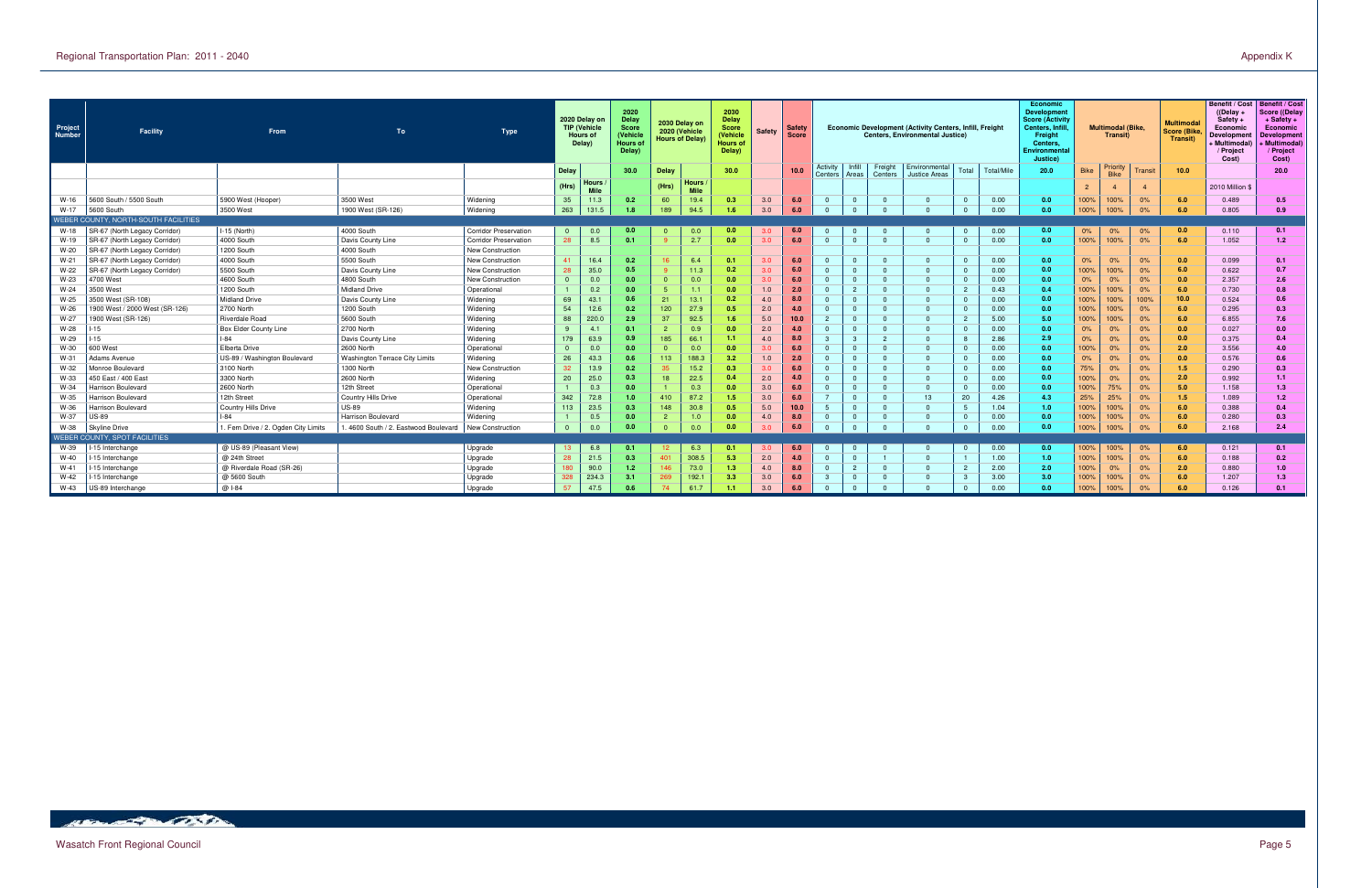Page 6 Wasatch Front Regional Council

## **HIGHWAY PROJECT SELECTIONG AND PHASING CONTINUED**

| Project<br>Number | <b>Facility</b>                                           | <b>From</b>                                     | To                                  | <b>Type</b>                  |              |            |                   |                   |              | Project Preparation (On City Plan, Planning Study, Engineering, Corridor Preservation) |                          |                          | Project<br>Preparation<br>Score (On<br>City Plan,<br>Planning<br>Study,<br>Engineering,<br>Corridor<br><b>Preservation</b> ) | Phase<br><b>Total</b><br><b>Points</b> | Phase 2<br><b>Total</b><br><b>Points</b> | <b>Needs</b><br><b>Phase</b>   | Phase 1: 2011-2020<br>Phase 2: 2021-2030<br>Phase 3: 2031-2040<br>Unfunded: 2040+ | 2030 RTP Phase                   |
|-------------------|-----------------------------------------------------------|-------------------------------------------------|-------------------------------------|------------------------------|--------------|------------|-------------------|-------------------|--------------|----------------------------------------------------------------------------------------|--------------------------|--------------------------|------------------------------------------------------------------------------------------------------------------------------|----------------------------------------|------------------------------------------|--------------------------------|-----------------------------------------------------------------------------------|----------------------------------|
|                   |                                                           |                                                 |                                     |                              | City<br>Plan | City Plan  | Planning<br>Study | Planning<br>Study | Engineering  | Engineering                                                                            | Corridor<br>Preservation | Corridor<br>Preservation | 10.0                                                                                                                         | 100.0                                  | 100.0                                    |                                |                                                                                   |                                  |
|                   |                                                           |                                                 |                                     |                              |              | 2.5        |                   | 2.5               |              | 2.5                                                                                    |                          | 2.5                      |                                                                                                                              |                                        |                                          |                                |                                                                                   |                                  |
|                   | SALT LAKE COUNTY, EAST-WEST FACILITIES                    |                                                 |                                     |                              |              |            |                   |                   |              |                                                                                        |                          |                          |                                                                                                                              |                                        |                                          |                                |                                                                                   |                                  |
| $S-1$             | Sports Complex Boulevard (2400 North)                     | I-215 East Frontage Road                        | Redwood Road                        | New Construction             |              | 2.5        | N                 | 0.0               | N            | 0.0                                                                                    | -Y                       | 2.5                      | 5.0                                                                                                                          | 12.6                                   | 12.6                                     |                                | $\mathbf{1}$                                                                      | N/A                              |
| S-2               | 700 South / 500 South                                     | 5600 West                                       | 2700 West                           | Widening                     |              | 2.5        | N                 | 0.0               | N            | 0.0                                                                                    | N                        | 0.0                      | 2.5                                                                                                                          | 9.8                                    | 9.8                                      | $3^{\circ}$                    | $\mathbf{3}$                                                                      | Unfunded                         |
| $S-3$             | California Avenue                                         | Mountain View Corridor                          | 4800 West                           | Widening                     |              | 2.5        | N.                | 0.0               | N            | 0.0                                                                                    | Y                        | 2.5                      | 5.0                                                                                                                          | 19.1                                   | 21.6                                     | $3^{\circ}$                    | $\mathbf{3}$                                                                      | 3                                |
| $S-4$             | -80                                                       | 1300 East                                       | I-215 (East)                        | Widening                     |              | 2.5        | Y                 | 2.5               | N            | 0.0                                                                                    | $\mathsf{Y}$             | 2.5                      | 7.5                                                                                                                          | 22.7                                   | 22.7                                     |                                | $\overline{2}$                                                                    | $\mathbf{3}$                     |
| $S-5$             | -80                                                       | I-215 (East)                                    | Summit County Line                  | Widening                     |              | 2.5        | N.                | 0.0               | N            | 0.0                                                                                    | $\mathsf{Y}$             | 2.5                      | 5.0                                                                                                                          | 19.3                                   | 19.5                                     | 3                              | $\mathbf{3}$                                                                      | N/A                              |
| $S-6$             | 2100 South                                                | $1 - 15$                                        | 1300 East                           | Operationa                   |              | 2.5        | N.                | 0.0               | N            | 0.0                                                                                    | $\mathsf{Y}$             | 2.5                      | 5.0                                                                                                                          | 24.2                                   | 24.4                                     |                                |                                                                                   | N/A                              |
| $S-7$             | SR-201                                                    | $I-80$ (West)                                   | SR-111 Bypass / 9200 West           | Widening                     |              | 2.5        | N.                | 0.0               | N            | 0.0                                                                                    | $\mathsf{Y}$             | 2.5                      | 5.0                                                                                                                          | 14.1                                   | 14.2                                     | $\mathbf{3}$                   | $\mathbf{3}$                                                                      | N/A                              |
| $S-8$             | SR-201                                                    | SR-111 Bypass / 9200 West                       | Mountain View Corridor              | Widening                     |              | 2.5        | N.                | 0.0               | N            | 0.0                                                                                    | $\mathsf{Y}$             | 2.5                      | 5.0                                                                                                                          | 18.3                                   | 21.1                                     | $\overline{2}$                 | $\overline{2}$                                                                    | 3 and N/A                        |
| $S-9$             | SR-201                                                    | Mountain View Corridor                          | $1 - 15$                            | Widening                     |              | 2.5        | N.                | 0.0               | N            | 0.0                                                                                    | <b>Y</b>                 | 2.5                      | 5.0<br>0.0                                                                                                                   | 23.6                                   | 25.7                                     | $\overline{2}$<br>$\mathbf{3}$ | $\overline{2}$<br>$\mathbf{3}$                                                    | N/A                              |
| $S-10$            | Parkway Boulevard (2700 South)                            | 7200 West                                       | 5600 West                           | Widening                     |              |            |                   |                   | N            |                                                                                        | <b>V</b>                 |                          | 5.0                                                                                                                          | 0.0<br>24.1                            | 0.0                                      | -1                             |                                                                                   | N/A                              |
| $S-11$            | 3300 South / 3500 South                                   | I-215 (West)                                    | <b>Highland Drive</b>               | Operational                  |              | 2.5        | N.<br>Y           | 0.0               | N            | 0.0                                                                                    | <b>Y</b>                 | 2.5                      | 7.5                                                                                                                          | 18.4                                   | 24.1                                     | $\mathbf{3}$                   | $\mathbf{3}$                                                                      | N/A<br>$\overline{c}$            |
| $S-12$<br>$S-13$  | 3500 South<br>3500 South                                  | SR-111 Bypass / 9200 West<br>7200 West          | 7200 West<br>Mountain View Corridor | Widening                     |              | 2.5<br>2.5 | Y                 | 2.5<br>2.5        | N            | 0.0<br>0.0                                                                             | <b>Y</b>                 | 2.5<br>2.5               | 7.5                                                                                                                          | 17.1                                   | 18.4<br>17.1                             | $\overline{2}$                 | $\overline{2}$                                                                    | $\overline{2}$                   |
| $S-14$            | 3500 South                                                | Mountain View Corridor                          | 4000 West                           | Widening<br>Widening         |              | 2.5        | Y                 | 2.5               | N            | 0.0                                                                                    | $\mathsf{Y}$             | 2.5                      | 7.5                                                                                                                          | 21.4                                   | 21.4                                     |                                |                                                                                   | $\mathbf{1}$                     |
| $S-15$            | 4100 South                                                | SR-111                                          | Mountain View Corridor              | Widening                     |              | 2.5        | N                 | 0.0               | N            | 0.0                                                                                    | $\mathsf{Y}$             | 2.5                      | 5.0                                                                                                                          | 17.7                                   | 17.7                                     | $3^{\circ}$                    | $\mathbf{3}$                                                                      | $\overline{c}$                   |
| $S-16$            | 4700 South                                                | 6400 West                                       | 4000 West                           | Widening                     |              | 2.5        | N.                | 0.0               | N            | 0.0                                                                                    | $\mathsf{Y}$             | 2.5                      | 5.0                                                                                                                          | 21.5                                   | 21.4                                     | $\overline{2}$                 | $\overline{2}$                                                                    | $\overline{2}$                   |
| $S-17$            | 4700 South                                                | 4000 West                                       | 2700 West                           | Widening                     |              | 2.5        | N.                | 0.0               | N            | 0.0                                                                                    | Y                        | 2.5                      | 5.0                                                                                                                          | 27.5                                   | 28.6                                     | $\mathbf{1}$                   | $\mathbf{1}$                                                                      | $\mathbf{1}$                     |
| $S-18$            | 4500 South/4700 South                                     | Redwood Road                                    | $1 - 15$                            | Widening                     | N            | 0.0        | N                 | 0.0               | N            | 0.0                                                                                    | N <sub>1</sub>           | 0.0                      | 0.0                                                                                                                          | 21.7                                   | 22.4                                     | $\overline{2}$                 | $\mathbf{3}$                                                                      | $\overline{2}$                   |
| $S-19$            | 4500 South                                                | 900 East                                        | 2300 East                           | Widening                     |              | 2.5        | N.                | 0.0               | N            | 0.0                                                                                    | $\mathsf{Y}$             | 2.5                      | 5.0                                                                                                                          | 16.7                                   | 16.8                                     | $3^{\circ}$                    | $\mathbf{3}$                                                                      | 3                                |
| $S-20$            | 5400 South                                                | SR-111                                          | Mountain View Corridor              | Widening                     |              | 2.5        | N.                | 0.0               | N            | 0.0                                                                                    | N.                       | 0.0                      | 2.5                                                                                                                          | 16.3                                   | 18.8                                     | $\overline{2}$                 | $\overline{2}$                                                                    | 3                                |
| $S-21$            | 5400 South                                                | SR-111                                          | Mountain View Corridor              | Widening                     |              | 2.5        | N.                | 0.0               | N            | 0.0                                                                                    | N.                       | 0.0                      | 2.5                                                                                                                          | 16.3                                   | 18.8                                     | $3^{\circ}$                    | $\mathbf{3}$                                                                      | 3                                |
| $S-22$            | 5400 South                                                | Mountain View Corridor                          | Bangerter Highway                   | Widening                     |              | 2.5        | N.                | 0.0               | N            | 0.0                                                                                    | $\mathsf{Y}$             | 2.5                      | 5.0                                                                                                                          | 27.9                                   | 26.3                                     |                                | $-1$                                                                              | $\mathbf{1}$                     |
| $S-23$            | 5400 South                                                | 5600 West                                       | Bangerter Highway                   | Operational                  |              | 2.5        | N.                | 0.0               | N            | 0.0                                                                                    | $\mathsf{Y}$             | 2.5                      | 5.0                                                                                                                          | 26.7                                   | 27.6                                     | $\mathbf{1}$                   | $\blacksquare$                                                                    | N/A                              |
| $S-24$            | 5400 South                                                | Redwood Road                                    | $1 - 15$                            | Operational                  |              | 2.5        | N.                | 0.0               | N            | 0.0                                                                                    | Y                        | 2.5                      | 5.0                                                                                                                          | 34.0                                   | 34.7                                     |                                | $\blacksquare$                                                                    | N/A                              |
| $S-25$            | 6200 South                                                | SR-111                                          | Mountain View Corridor              | New Construction             |              | 2.5        | N.                | 0.0               | N            | 0.0                                                                                    | <b>V</b>                 | 2.5                      | 5.0                                                                                                                          | 10.5                                   | 9.4                                      |                                | $\blacksquare$                                                                    | $\overline{1}$                   |
| $S-26$            | 6200 South                                                | SR-111                                          | Mountain View Corridor              | Widening                     |              | 2.5        | N                 | 0.0               | N            | 0.0                                                                                    | $\mathsf{Y}$             | 2.5                      | 5.0                                                                                                                          | 10.5                                   | 9.4                                      | $3^{\circ}$                    | Unfunded                                                                          | N/A                              |
| $S-27$            | 6200 South                                                | Mountain View Corridor                          | 5600 West                           | Widening/NC                  |              | 2.5        | N.                | 0.0               | N            | 0.0                                                                                    | $\mathsf{Y}$             | 2.5                      | 5.0                                                                                                                          | 15.7                                   | 41.3                                     | $\mathbf{1}$                   | $\blacksquare$ 1                                                                  | $\overline{1}$                   |
| $S-28$            | 7000 South                                                | Bangerter Highway                               | Redwood Road                        | Widening                     |              | 2.5        | N.                | 0.0               | N            | 0.0                                                                                    | Y                        | 2.5                      | 5.0                                                                                                                          | 22.1                                   | 23.5                                     | $\overline{2}$                 | $\overline{2}$                                                                    | $\overline{1}$                   |
| $S-29$            | 7000 South / 7200 South                                   | Redwood Road                                    | Bingham Junction Boulevard          | Widening                     |              | 2.5        | N.                | 0.0               | N            | 0.0                                                                                    | Y                        | 2.5                      | 5.0                                                                                                                          | 27.6                                   | 28.6                                     | $\overline{2}$                 | $\mathbf{3}$                                                                      | 3                                |
| $S-30$            | 7000 South / 7200 South                                   | <b>Bingham Junction Boulevard</b>               | $1 - 15$                            | Widening                     |              | 2.5        | N.                | 0.0               | N            | 0.0                                                                                    | Y                        | 2.5                      | 5.0                                                                                                                          | 41.4                                   | 44.6                                     |                                |                                                                                   | -3                               |
| $S-31$            | Fort Union Boulevard                                      | Union Park Boulevard                            | 3000 East                           | Operational                  |              | 2.5        | N.                | 0.0               | N            | 0.0                                                                                    | <b>V</b>                 | 2.5                      | 5.0                                                                                                                          | 24.5                                   | 24.5                                     | -1                             |                                                                                   | N/A                              |
| $S-32$            | 7800 South                                                | SR-111                                          | New Bingham Highway                 | Widening                     |              | 2.5        | N.                | 0.0               | N            | 0.0                                                                                    | Y<br>Y                   | 2.5                      | 5.0                                                                                                                          | 24.3                                   | 20.5                                     | $\mathbf{3}$                   | Unfunded                                                                          | 1 and 2                          |
| $S-33$            | New Bingham Highway                                       | Old Bingham Highway                             | 9000 South                          | Widening                     |              | 2.5        | N.                | 0.0               | N<br>N       | 0.0                                                                                    | $\mathsf{Y}$             | 2.5                      | 5.0<br>5.0                                                                                                                   | 15.4<br>29.3                           | 17.3                                     | $\mathbf{1}$                   |                                                                                   | 3<br>$\overline{2}$              |
| $S-34$<br>$S-35$  | 9000 South<br>9000 South                                  | SR-111<br>5600 West                             | 5600 West<br>Bangerter Highway      | New Construction<br>Widening |              | 2.5<br>2.5 | N.<br>N.          | 0.0<br>0.0        | N            | 0.0<br>0.0                                                                             | Y                        | 2.5<br>2.5               | 5.0                                                                                                                          | 21.2                                   | 14.6<br>23.7                             | $\overline{2}$                 | $\mathbf{3}$                                                                      | $\overline{2}$                   |
| $S-36$            | 9000 South                                                | Bangerter Highway                               | $1 - 15$                            | Widening                     |              | 2.5        | N.                | 0.0               | N            | 0.0                                                                                    |                          | 2.5                      | 5.0                                                                                                                          | 25.3                                   | 27.7                                     |                                | $\overline{2}$                                                                    | $\overline{2}$                   |
| $S-37$            | 10400 South / 10800 South                                 | SR-111                                          | Mountain View Corrido               | New Construction             |              | 2.5        | $\mathbf N$       | 0.0               | N            | 0.0                                                                                    |                          | 2.5                      | 5.0                                                                                                                          | 34.8                                   | 34.8                                     | $\overline{2}$                 | $\overline{2}$                                                                    | $\overline{c}$                   |
| $S-38$            | 10400 South / 10800 South                                 | Mountain View Corridor                          | 4800 West                           | New Construction             |              | 2.5        | N.                | 0.0               | N            | 0.0                                                                                    |                          | 2.5                      | 5.0                                                                                                                          | 49.7                                   | 49.7                                     |                                |                                                                                   | $\overline{2}$                   |
| $S-39$            | 10600 South / 10400 South                                 | Bangerter Highway                               | $I-15$                              | Operational                  |              | 2.5        | N                 | 0.0               | N            | 0.0                                                                                    |                          | 2.5                      | 5.0                                                                                                                          | 24.8                                   | 25.6                                     |                                |                                                                                   | N/A                              |
| $S-40$            | 10600 South                                               | 1300 East                                       | <b>Highland Drive</b>               | Widening                     |              | 2.5        | $\mathsf{Y}$      | 2.5               | $\mathbf{Y}$ | 2.5                                                                                    | Y                        | 2.5                      | 10.0                                                                                                                         | 17.0                                   | 17.0                                     |                                | $-1$                                                                              | $\overline{1}$                   |
| $S-41$            | 11800 South                                               | SR-111                                          | 5600 West                           | Widening                     |              | 2.5        | N                 | 0.0               | N            | 0.0                                                                                    | $\mathsf{Y}$             | 2.5                      | 5.0                                                                                                                          | 29.2                                   | 30.9                                     | $\mathbf{1}$                   | $\overline{2}$                                                                    | $\overline{2}$                   |
| $S-42$            | 11400 South                                               | 11800 South / 5600 West                         | Valdania Street (5200 West)         | Widening                     |              | 2.5        | N                 | 0.0               | N            | 0.0                                                                                    | Y                        | 2.5                      | 5.0                                                                                                                          | 31.7                                   | 33.9                                     | $\mathbf{1}$                   |                                                                                   | $\overline{2}$                   |
| $S-43$            | 11400 South                                               | Bangerter Highway                               | $I-15$                              | Widening                     |              | 2.5        | Y                 | 2.5               | $\mathbf{Y}$ | 2.5                                                                                    | Y                        | 2.5                      | 10.0                                                                                                                         | 21.7                                   | 22.2                                     | $\mathbf{3}$                   | Unfunded                                                                          | N/A                              |
| $S-44$            | 11400 South                                               | 1300 East                                       | <b>Highland Drive</b>               | Widening                     |              | 2.5        | N                 | 0.0               | N            | 0.0                                                                                    | Y                        | 2.5                      | 5.0                                                                                                                          | 11.5                                   | 11.5                                     | 3 <sup>1</sup>                 | $\mathbf{3}$                                                                      | Unfunded                         |
| $S-45$            | Herriman Parkway (12600 South)                            | 8000 West                                       | 6000 West                           | New Construction             |              | 2.5        | N                 | 0.0               | N            | 0.0                                                                                    | <b>Y</b>                 | 2.5                      | 5.0                                                                                                                          | 16.0                                   | 16.4                                     | $3^{\circ}$                    | $\mathbf{3}$                                                                      | $\overline{2}$                   |
| $S-46$            | 12600 South                                               | Mountain View Corridor                          | Bangerter Highway                   | Widening                     |              | 2.5        | N                 | 0.0               | N            | 0.0                                                                                    | Y                        | 2.5                      | 5.0                                                                                                                          | 19.6                                   | 18.6                                     | $\mathbf{1}$                   | $\overline{2}$                                                                    | $\overline{1}$                   |
| $S-47$            | 12300 South / 12600 South                                 | Redwood Road                                    | 700 East                            | Widening                     |              | 2.5        | N                 | 0.0               | N            | 0.0                                                                                    | N                        | 0.0                      | 2.5                                                                                                                          | 32.7                                   | 36.0                                     |                                | $\overline{2}$                                                                    | $\overline{2}$                   |
| $S-48$            | Riverton Boulevard                                        | 4570 West                                       | 13400 South                         | New Construction             |              | 2.5        | N                 | 0.0               | N            | 0.0                                                                                    | Y                        | 2.5                      | 5.0                                                                                                                          | 14.3                                   | 14.3                                     | $\mathbf{1}$                   | $\overline{1}$                                                                    | $\overline{1}$                   |
| $S-49$            | 13400 South                                               | 8000 West                                       | Mountain View Corridor              | Widening/NC                  |              | 2.5        | N                 | 0.0               | N            | 0.0                                                                                    | Y                        | 2.5                      | 5.0                                                                                                                          | 16.3                                   | 15.5                                     | $3^{\circ}$                    | $\mathbf{3}$                                                                      | 3 and Unfunded                   |
| $S-50$            | 13400 South                                               | Mountain View Corridor                          | Bangerter Highway                   | Widening                     |              | 2.5        | N                 | 0.0               | N            | 0.0                                                                                    | Y                        | 2.5                      | 5.0                                                                                                                          | 18.9                                   | 17.5                                     | $\mathbf{1}$                   | $\blacksquare$                                                                    | $\mathbf{1}$                     |
| $S-51$            | Juniper Crest                                             | 4800 West                                       | Mountain View Corridor              | New Construction             | N            | 2.5        | N                 | 0.0               | N<br>N       | 0.0                                                                                    | <b>Y</b><br>Y            | 2.5                      | 5.0<br>2.5                                                                                                                   | 11.6                                   | 13.2                                     | $\mathbf{1}$                   | $\blacksquare$<br>$\overline{1}$                                                  | $\overline{2}$<br>$\overline{2}$ |
| $S-52$<br>$S-53$  | Juniper Crest / 14400 South<br><b>Traverse Ridge Road</b> | Mountain View Corridor<br><b>Highland Drive</b> | 3600 West<br>Mike Weir Drive        | New Construction<br>Widening |              | 0.0<br>2.5 | N<br>N            | 0.0<br>0.0        | N            | 0.0<br>0.0                                                                             | <b>Y</b>                 | 2.5<br>2.5               | 5.0                                                                                                                          | 19.5<br>10.6                           | 14.5<br>13.5                             | $3^{\circ}$                    | $\mathbf{3}$                                                                      | N/A                              |
| $S-54$            | Porter Rockwell Road                                      | Redwood Road                                    | 14600 South                         | New Construction             |              | 2.5        |                   | 2.5               | $\mathbf{Y}$ | 2.5                                                                                    | Y                        | 2.5                      | 10.0                                                                                                                         | 23.2                                   | 23.9                                     |                                |                                                                                   | 3                                |
|                   |                                                           |                                                 |                                     |                              |              |            |                   |                   |              |                                                                                        |                          |                          |                                                                                                                              |                                        |                                          |                                |                                                                                   |                                  |

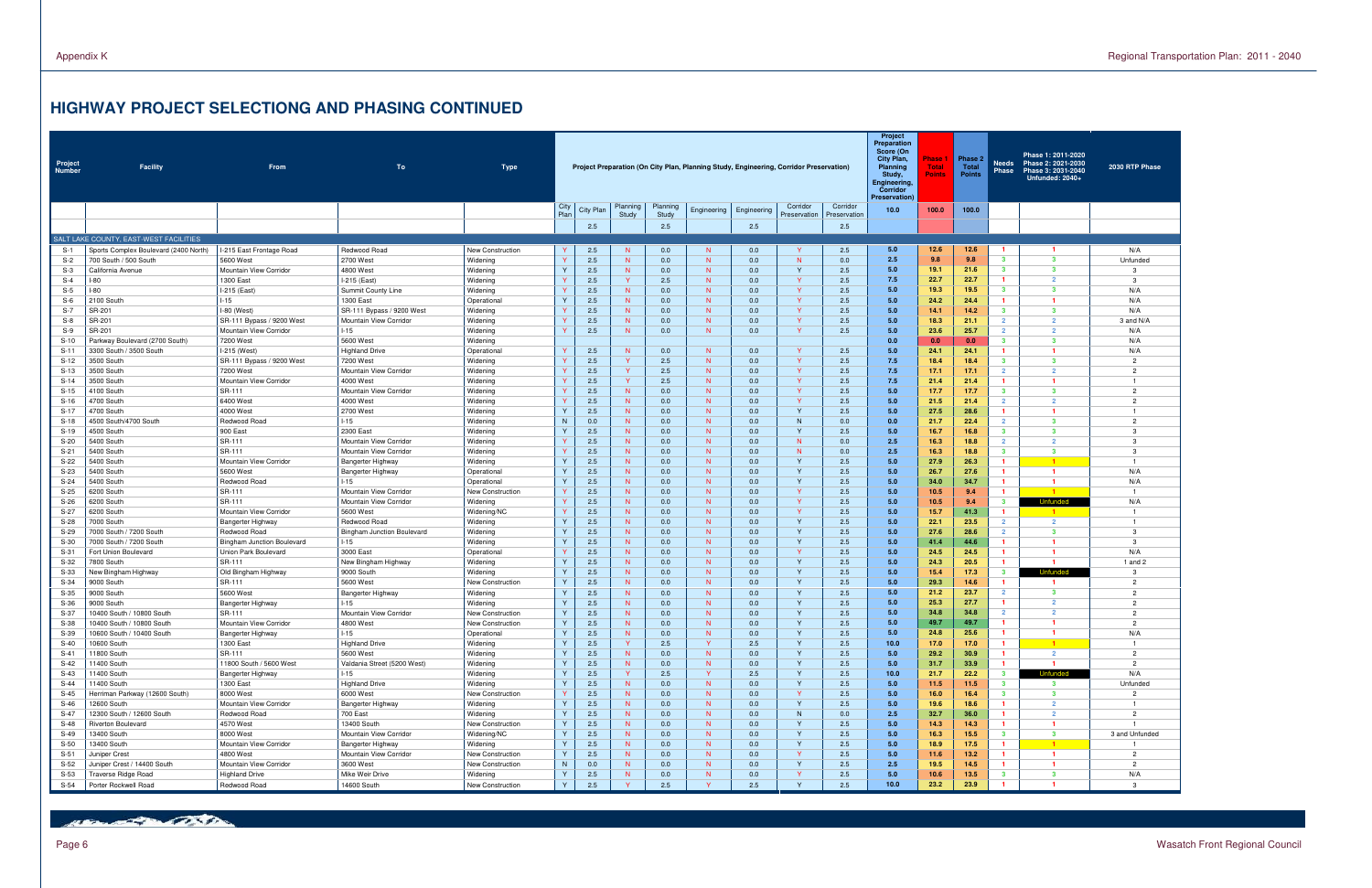| Project<br>Number | <b>Facility</b>                                  | From                                       | To                                        | <b>Type</b>                                            |                              |            |                              |                   | Project Preparation (On City Plan, Planning Study, Engineering, Corridor Preservation) |             |                              |                          | Project<br><b>Preparation</b><br>Score (On<br>City Plan,<br><b>Planning</b><br>Study,<br>Engineering,<br>Corridor<br><b>Preservation)</b> | Phase<br><b>Total</b><br>Points | Phase 2<br>Total<br><b>Points</b> | <b>Needs</b><br><b>Phase</b>     | Phase 1: 2011-2020<br>Phase 2: 2021-2030<br>Phase 3: 2031-2040<br>Unfunded: 2040+ | 2030 RTP Phase                   |
|-------------------|--------------------------------------------------|--------------------------------------------|-------------------------------------------|--------------------------------------------------------|------------------------------|------------|------------------------------|-------------------|----------------------------------------------------------------------------------------|-------------|------------------------------|--------------------------|-------------------------------------------------------------------------------------------------------------------------------------------|---------------------------------|-----------------------------------|----------------------------------|-----------------------------------------------------------------------------------|----------------------------------|
|                   |                                                  |                                            |                                           |                                                        | City<br>Plan                 | City Plan  | Planning<br>Study            | Planning<br>Study | Engineering                                                                            | Engineering | Corridor<br>Preservation     | Corridor<br>Preservation | 10.0                                                                                                                                      | 100.0                           | 100.0                             |                                  |                                                                                   |                                  |
|                   |                                                  |                                            |                                           |                                                        |                              | 2.5        |                              | 2.5               |                                                                                        | 2.5         |                              | 2.5                      |                                                                                                                                           |                                 |                                   |                                  |                                                                                   |                                  |
|                   | SALT LAKE COUNTY, NORTH-SOUTH FACILITIES         |                                            |                                           |                                                        |                              |            |                              |                   |                                                                                        |             |                              |                          |                                                                                                                                           |                                 |                                   |                                  |                                                                                   |                                  |
| $S-55$            | SR-111 Bypass / 9200 West                        | SR-201                                     | SR-111                                    | Widening/NC                                            | N                            | 0.0        | N                            | 0.0               | N                                                                                      | 0.0         | N                            | 0.0                      | 0.0                                                                                                                                       | 7.8                             | 7.3                               | $\mathbf{3}$                     | -3                                                                                | N/A                              |
| $S-56$            | SR-111                                           | 5400 South                                 | 11800 South                               | Widening                                               | $\vee$                       | 2.5        | N                            | 0.0               | N                                                                                      | 0.0         | $\mathsf{Y}$                 | 2.5                      | 5.0                                                                                                                                       | 20.9                            | 24.4                              | $\overline{2}$                   | $\overline{2}$                                                                    | $\overline{2}$                   |
| $S-57$            | 8000 West                                        | 11800 South                                | 13400 South                               | New Construction                                       |                              | 2.5        | N.                           | 0.0               | N<br>N                                                                                 | 0.0         | N<br>N                       | 0.0                      | 2.5                                                                                                                                       | 9.1                             | 9.8                               | $\mathbf{3}$<br>$\blacksquare$   | 3<br>-1                                                                           | -3<br>$\overline{1}$             |
| $S-58$<br>$S-59$  | 7200 West<br>Mountain View Corridor              | SR-201<br><b>I-80</b>                      | 3500 South<br>SR-201                      | Widening<br>New Construction                           |                              | 2.5<br>2.5 | N.<br><b>Y</b>               | 0.0<br>2.5        | $\mathbf{v}$                                                                           | 0.0<br>2.5  | <b>V</b>                     | 0.0<br>2.5               | 2.5<br>10.0                                                                                                                               | 15.0<br>17.0                    | 14.7<br>16.4                      | $\mathbf{3}$                     | Unfunded                                                                          | $\overline{1}$                   |
| $S-60$            | Mountain View Corridor                           | SR-201                                     | 4100 South                                | New Construction                                       |                              | 2.5        | $\mathsf{Y}$                 | 2.5               | $\mathbf{v}$                                                                           | 2.5         | <b>V</b>                     | 2.5                      | 10.0                                                                                                                                      | 22.6                            | 21.3                              | $\blacksquare$                   | $\blacksquare$                                                                    | - 1                              |
| $S-61$            | Mountain View Corridor                           | 4100 South                                 | 5400 South                                | New Construction                                       |                              | 2.5        | $\mathsf{Y}$                 | 2.5               | $\mathbf{v}$                                                                           | 2.5         | <b>V</b>                     | 2.5                      | 10.0                                                                                                                                      | 24.6                            | 22.6                              | $\blacksquare$                   | $\mathbf{1}$                                                                      | -1                               |
| $S-62$            | Mountain View Corridor                           | 5400 South                                 | Redwood Road                              | New Construction                                       |                              | 2.5        | $\mathsf{Y}$                 | 2.5               | $\mathbf{v}$                                                                           | 2.5         | <b>V</b>                     | 2.5                      | 10.0                                                                                                                                      | 21.1                            | 22.5                              | $\blacksquare$                   | $\blacksquare$                                                                    | $\overline{1}$                   |
| $S-63$            | Mountain View Corridor                           | Redwood Road                               | Utah County Line                          | New Construction                                       |                              | 2.5        | $\mathsf{Y}$                 | 2.5               | $\mathbf{v}$                                                                           | 2.5         | <b>V</b>                     | 2.5                      | 10.0                                                                                                                                      | 25.3                            | 25.5                              | $\overline{2}$                   | $\overline{2}$                                                                    | -1                               |
| $S-64$            | Mountain View Corridor                           | $-80$<br>SR-201                            | SR-201                                    | Widening and Interchanges                              |                              | 2.5<br>2.5 | $\mathsf{Y}$<br>$\mathsf{Y}$ | 2.5               | N<br>N                                                                                 | 0.0         | <b>V</b><br><b>V</b>         | 2.5                      | 7.5                                                                                                                                       | 14.5                            | 13.9                              | $\mathbf{3}$<br>$\overline{2}$   | Unfunded<br>$\overline{2}$                                                        | $\overline{2}$<br>$\overline{2}$ |
| $S-65$<br>$S-66$  | Mountain View Corridor<br>Mountain View Corridor | 4100 South                                 | 4100 South<br>5400 South                  | Widening and Interchanges<br>Widening and Interchanges |                              | 2.5        | $\mathsf{Y}$                 | 2.5<br>2.5        | N                                                                                      | 0.0<br>0.0  | <b>V</b>                     | 2.5<br>2.5               | 7.5<br>7.5                                                                                                                                | 20.2<br>22.3                    | 18.9<br>20.3                      | $\overline{2}$                   | $\overline{2}$                                                                    | $\overline{2}$                   |
| $S-67$            | Mountain View Corridor                           | 5400 South                                 | 9000 South                                | Widening and Interchanges                              |                              | 2.5        | Y.                           | 2.5               | N                                                                                      | 0.0         | <b>V</b>                     | 2.5                      | 7.5                                                                                                                                       | 21.7                            | 26.1                              | $\overline{2}$                   | $\overline{2}$                                                                    | $\overline{2}$                   |
| $S-68$            | Mountain View Corridor                           | 9000 South                                 | 10200 South                               | Widening and Interchanges                              |                              | 2.5        | Y.                           | 2.5               | N                                                                                      | 0.0         | <b>Y</b>                     | 2.5                      | 7.5                                                                                                                                       | 37.6                            | 50.8                              | $\mathbf{3}$                     | 3                                                                                 | $\overline{2}$                   |
| $S-69$            | Mountain View Corridor                           | 10200 South                                | Redwood Road                              | New Construction and                                   |                              | 2.5        | $\mathbf{Y}$                 | 2.5               | N                                                                                      | 0.0         | $\mathbf{v}$                 | 2.5                      | 7.5                                                                                                                                       | 20.2                            | 22.6                              | $\mathbf{3}$                     | $\overline{\mathbf{3}}$                                                           | $\overline{2}$                   |
| S-70              | Mountain View Corridor                           | Redwood Road                               | Utah County Line                          | Interchanges<br>Widening and Interchanges              |                              | 2.5        | Y.                           | 2.5               | N                                                                                      | 0.0         | <b>Y</b>                     | 2.5                      | 7.5                                                                                                                                       | 22.9                            | 23.1                              | $\overline{2}$                   | $\overline{2}$                                                                    | $\overline{2}$                   |
| $S-71$            | Mountain View Corridor                           | SR-201                                     | Utah County Line                          | Widening                                               |                              | 2.5        | $\mathsf{Y}$                 | 2.5               | N                                                                                      | 0.0         | <b>Y</b>                     | 2.5                      | 7.5                                                                                                                                       | 20.6                            | 21.0                              | $\mathbf{3}$                     | 3                                                                                 | -3                               |
| S-72              | 5600 West                                        | $-80$                                      | SR-201                                    | Widening                                               | $\mathbf{v}$                 | 2.5        | N                            | 0.0               | N                                                                                      | 0.0         | <b>Y</b>                     | 2.5                      | 5.0                                                                                                                                       | 21.1                            | 21.5                              | $\mathbf{1}$                     | -1                                                                                |                                  |
| S-73              | 5600 West                                        | 2700 South                                 | 6200 South                                | Operational                                            |                              | 2.5        | N                            | 0.0               | N                                                                                      | 0.0         | <b>Y</b>                     | 2.5                      | 5.0                                                                                                                                       | 19.2                            | 20.4                              | $\mathbf{1}$                     | -1                                                                                | N/A                              |
| $S-74$            | 5600 West                                        | 6200 South                                 | New Bingham Highway                       | Widen/NC                                               |                              | 2.5        | N                            | 0.0               | N                                                                                      | 0.0         | <b>Y</b>                     | 2.5                      | 5.0                                                                                                                                       | 14.5                            | 15.5                              | $\mathbf{1}$                     | $\overline{1}$                                                                    | 1 and 2                          |
| $S-75$            | 5600 West                                        | 6200 South                                 | New Bingham Highway                       | Operational                                            | $\mathbf{v}$                 | 2.5        | N                            | 0.0               | N                                                                                      | 0.0         | <b>V</b>                     | 2.5                      | 5.0                                                                                                                                       | 20.1                            | 21.1                              | $\overline{2}$                   | $\overline{2}$                                                                    | N/A                              |
| $S-76$<br>S-77    | 5600 West<br>5600 West                           | New Bingham Highway<br>Old Bingham Highway | Old Bingham Highway<br>Bingham Creek Road | Widening<br>New Construction                           |                              | 2.5<br>2.5 | N<br>N                       | 0.0<br>0.0        | N<br>N                                                                                 | 0.0<br>0.0  | <b>Y</b><br><b>Y</b>         | 2.5<br>2.5               | 5.0<br>5.0                                                                                                                                | 17.1<br>22.1                    | 17.1<br>21.4                      | $\overline{2}$<br>$\mathbf{1}$   | $\overline{2}$<br>-1                                                              | $\overline{2}$<br>N/A            |
| $S-78$            | 5600 West                                        | 11800 South                                | 13100 South                               | New Construction                                       |                              | 2.5        | $\mathsf{Y}$                 | 2.5               | $\mathbf{v}$                                                                           | 2.5         | <b>Y</b>                     | 2.5                      | 10.0                                                                                                                                      | 18.4                            | 19.1                              | $\mathbf{1}$                     | $\blacksquare$ 1                                                                  | 1 and $3$                        |
| S-79              | 5600 West Connection                             | 5600 West                                  | 11800 South                               | New Construction                                       |                              | 2.5        | N                            | 0.0               | N                                                                                      | 0.0         | <b>Y</b>                     | 2.5                      | 5.0                                                                                                                                       | 19.6                            | 16.1                              | $\mathbf{1}$                     | $\blacksquare$                                                                    | N/A                              |
| $S-80$            | 4800 West                                        | SR-201                                     | Lake Park Boulevard (2700 South           | New Construction                                       |                              | 2.5        | N                            | 0.0               | N                                                                                      | 0.0         | <b>V</b>                     | 2.5                      | 5.0                                                                                                                                       | 18.2                            | 19.3                              | $\overline{2}$                   | $\overline{2}$                                                                    | $\overline{2}$                   |
| $S-81$            | 4800 West                                        | <b>Skye Drive</b>                          | 11400 South                               | New Construction                                       |                              | 2.5        | N                            | 0.0               | N                                                                                      | 0.0         | N                            | 0.0                      | 2.5                                                                                                                                       | 12.3                            | 12.0                              | $\mathbf{1}$                     | -1                                                                                | 3                                |
| $S-82$            | 4570 West                                        | 12600 South                                | 13400 South                               | New Construction                                       |                              | 2.5        | N                            | 0.0               | N                                                                                      | 0.0         | $\mathsf{Y}$                 | 2.5                      | 5.0                                                                                                                                       | 11.6                            | 11.6                              | $\mathbf{1}$                     | $\mathbf{1}$                                                                      | -1                               |
| $S-83$<br>$S-84$  | 4200 West / Riverton Boulevard<br>4150 West      | 13400 South                                | 14400 South                               | New Construction                                       |                              | 2.5<br>2.5 | N<br>N                       | 0.0               | N<br>N                                                                                 | 0.0<br>0.0  | <b>Y</b><br><b>Y</b>         | 2.5<br>2.5               | 5.0<br>5.0                                                                                                                                | 15.6                            | 13.7                              | $\mathbf{1}$<br>$\mathbf{1}$     | -1<br>-1                                                                          | N/A<br>-1                        |
| $S-85$            | 3600 West                                        | 12600 South<br>13400 South                 | Riverton Boulevard<br>14400 South         | New Construction<br>Widening                           |                              | 2.5        | N                            | 0.0<br>0.0        | N                                                                                      | 0.0         | <b>Y</b>                     | 2.5                      | 5.0                                                                                                                                       | 16.8<br>7.2                     | 13.2<br>7.9                       | $\mathbf{3}$                     | 3                                                                                 | N/A                              |
| $S-86$            | 3200 West                                        | California Avenue                          | 1820 South                                | New Construction                                       |                              | 2.5        | N                            | 0.0               | N                                                                                      | 0.0         | <b>V</b>                     | 2.5                      | 5.0                                                                                                                                       | 18.9                            | 18.9                              | $\overline{2}$                   | $\overline{2}$                                                                    | $\overline{2}$                   |
| $S-87$            | 3200 West                                        | 1820 South                                 | Parkway Boulevard (2700 South)            | Widening                                               |                              | 2.5        | N                            | 0.0               | N                                                                                      | 0.0         | <b>Y</b>                     | 2.5                      | 5.0                                                                                                                                       | 18.9                            | 19.7                              | $\overline{2}$                   | $\overline{2}$                                                                    | $\overline{2}$                   |
| S-88              | $-215$                                           | 2100 North                                 | $1-80$                                    | Widening                                               |                              | 2.5        | $\mathsf{Y}$                 | 2.5               | N                                                                                      | 0.0         | <b>V</b>                     | 2.5                      | 7.5                                                                                                                                       | 17.5                            | 17.8                              | $\mathbf{3}$                     | 3                                                                                 | N/A                              |
| $S-89$            | -215 Frontage Road                               | 2700 South                                 | 4100 South                                | New Construction                                       |                              | 2.5        | $\mathsf{Y}$                 | 2.5               | N                                                                                      | 0.0         | N                            | 0.0                      | 5.0                                                                                                                                       | 21.0                            | 21.0                              | -1                               | -1                                                                                | 1 and N/A                        |
| $S-90$            | Redwood Road                                     | I-215 (North)                              | 1000 North                                | Widening                                               |                              | 2.5        | N                            | 0.0               | N                                                                                      | 0.0         |                              | 2.5                      | 5.0                                                                                                                                       | 19.4                            | 19.5                              | -3                               | 3                                                                                 | Unfunded                         |
| $S-91$<br>S-92    | Redwood Road<br>Redwood Road                     | SR-201<br>9000 South                       | 4700 South<br>Bangerter Highway           | Operational<br>Widening                                |                              | 2.5<br>2.5 | N<br>N                       | 0.0<br>0.0        | N                                                                                      | 0.0<br>2.5  | <b>V</b><br>Y                | 2.5<br>$2.5\,$           | 5.0                                                                                                                                       | 29.1<br>25.2                    | 30.1<br>26.4                      | -1                               | -1<br>з                                                                           | N/A<br>$2$ and $3$               |
| S-93              | Redwood Road                                     | 9000 South                                 | 11400 South                               | Operational                                            |                              | 2.5        | N                            | 0.0               | N                                                                                      | 0.0         | <b>V</b>                     | 2.5                      | 5.0                                                                                                                                       | 30.6                            | 32.2                              | $\mathbf{1}$                     | -1                                                                                | N/A                              |
| S-94              | Redwood Road                                     | 12600 South                                | Bangerter Highway                         | Widening                                               | $\mathsf{Y}$                 | 2.5        | N                            | 0.0               | $\mathbf{Y}$                                                                           | 2.5         | $\mathsf{Y}$                 | 2.5                      | 7.5                                                                                                                                       | 28.3                            | 24.6                              | $\mathbf{1}$                     | $\mathbf{1}$                                                                      | 2 and 3                          |
| S-95              | Redwood Road                                     | Bangerter Highway                          | Porter Rockwell Road                      | Widening                                               | $\mathsf{Y}$                 | 2.5        | N                            | 0.0               | <b>Y</b>                                                                               | 2.5         | N                            | 0.0                      | 5.0                                                                                                                                       | 26.0                            | 28.0                              | $\overline{2}$                   | $\mathbf{3}$                                                                      | N/A                              |
| S-96              | 1200 West                                        | 3100 South                                 | 3300 South                                | New Construction                                       | $\mathbf{v}$                 | 2.5        | Y.                           | 2.5               | <b>Y</b>                                                                               | 2.5         | <b>Y</b>                     | 2.5                      | 10.0                                                                                                                                      | 31.6                            | 31.8                              | $\mathbf{1}$                     | $\blacksquare$ 1                                                                  |                                  |
| S-97              | <b>Bingham Junction Boulevard</b>                | 7800 South                                 | 8400 South                                | New Construction                                       | $\mathsf{Y}$<br>$\mathsf{Y}$ | 2.5        | Y.                           | 2.5               | $\mathbf{Y}$                                                                           | 2.5         | $\mathsf{Y}$<br>$\mathsf{Y}$ | 2.5                      | 10.0                                                                                                                                      | 20.5                            | 20.5                              | $\mathbf{1}$                     | $\blacksquare$                                                                    | -1                               |
| S-98<br>S-99      | Galena Park Boulevard<br>Lone Peak Parkway       | 12300 South<br>11400 South                 | 13490 South<br>12300 South                | New Construction<br>Widening                           | $\mathbf{v}$                 | 2.5<br>2.5 | N<br>N                       | 0.0<br>0.0        | N<br>N                                                                                 | 0.0<br>0.0  | N                            | 2.5<br>0.0               | 5.0<br>2.5                                                                                                                                | 17.6<br>24.3                    | 18.2<br>24.7                      | $\mathbf{1}$<br>$\mathbf{3}$     | -1<br>3                                                                           | N/A<br>N/A                       |
| S-100             | Lone Peak Parkway                                | 12300 South                                | Bangerter Highway                         | New Construction                                       | $\mathsf{Y}$                 | 2.5        | N                            | 0.0               | N                                                                                      | 0.0         | N                            | 0.0                      | 2.5                                                                                                                                       | 18.6                            | 18.9                              | $\mathbf{1}$                     | -1                                                                                | N/A                              |
| $S-101$           | 600 West                                         | Bangerter Highway                          | 14600 South                               | New Construction                                       | $\mathsf{Y}$                 | 2.5        | N                            | 0.0               | N                                                                                      | 0.0         | N                            | 0.0                      | 2.5                                                                                                                                       | 9.8                             | 11.4                              | $3^{\circ}$                      | Unfunded                                                                          | N/A                              |
| S-102             | -15 Collectors                                   | 10000 South                                | 10600 South                               | Collector/Distributor                                  | $\mathbf{v}$                 | 2.5        | Y.                           | 2.5               | N                                                                                      | 0.0         | N                            | 0.0                      | 5.0                                                                                                                                       | 29.6                            | 30.1                              | $\mathbf{1}$                     | $\overline{2}$                                                                    | N/A                              |
| S-103             | $-15$                                            | 12300 South                                | Bangerter Highway                         | Widening                                               |                              | 2.5        | Y.                           | 2.5               | N                                                                                      | 0.0         | <b>Y</b>                     | 2.5                      | 7.5                                                                                                                                       | 26.3                            | 24.7                              | $\mathbf{1}$                     | $\mathbf{1}$                                                                      | $\overline{2}$                   |
| S-104             | $-15$                                            | Bangerter Highway                          | Utah County Line                          | Widening                                               |                              | 2.5        | Y.                           | 2.5               | N                                                                                      | 0.0         | <b>Y</b>                     | 2.5                      | 7.5                                                                                                                                       | 17.3                            | 25.6                              | $\mathbf{1}$                     | $\mathbf{1}$                                                                      | $\overline{2}$                   |
| $S-105$           | $-15$                                            | Bangerter Highway                          | Utah County Line<br>Vine Street           | Widening                                               |                              | 2.5<br>2.5 | Y.<br>Y.                     | 2.5<br>2.5        | N<br>N                                                                                 | 0.0<br>0.0  | <b>Y</b><br>N                | 2.5<br>0.0               | 7.5                                                                                                                                       | 17.0<br>29.9                    | 25.3                              | $\overline{2}$<br>$\overline{2}$ | $\overline{2}$<br>$\overline{2}$                                                  | $\overline{2}$                   |
| S-106<br>S-107    | Cottonwood Street<br><b>State Street</b>         | 4500 South<br>600 South                    | $1-215$                                   | New Construction<br>Operational                        | $\mathsf{Y}$                 | 2.5        | N                            | 0.0               | N                                                                                      | 0.0         | $\mathsf{Y}$                 | 2.5                      | 5.0<br>5.0                                                                                                                                | 23.7                            | 29.9<br>23.7                      | $\overline{2}$                   | $\overline{2}$                                                                    | Unfunded<br>N/A                  |
| S-108             | <b>State Street</b>                              | $1-215$                                    | 12300 South                               | Operational                                            | $\mathbf{v}$                 | 2.5        | N                            | 0.0               | N                                                                                      | 0.0         | <b>Y</b>                     | 2.5                      | 5.0                                                                                                                                       | 21.9                            | 22.6                              | $\mathbf{1}$                     | $\mathbf{1}$                                                                      | N/A                              |
| S-109             | <b>State Street</b>                              | 6200 South                                 | 9000 South                                | Widening                                               | $\mathsf{v}$                 | 2.5        | Y.                           | 2.5               | <b>Y</b>                                                                               | 2.5         | $\mathsf{Y}$                 | 2.5                      | 10.0                                                                                                                                      | 29.2                            | 30.5                              | $\mathbf{1}$                     | $\blacksquare$ 1                                                                  |                                  |
| S-110             | 900 East                                         | 3300 South                                 | 4500 South                                | Operational                                            |                              | 2.5        | N                            | 0.0               | N                                                                                      | 0.0         | <b>Y</b>                     | 2.5                      | 5.0                                                                                                                                       | 21.9                            | 21.8                              | $\mathbf{1}$                     | $\blacksquare$                                                                    | N/A                              |
| $S-111$           | 900 East / 700 East                              | Fort Union Boulevard                       | 9400 South                                | Widening                                               | $\mathbf{v}$                 | 2.5        | <b>N</b>                     | 0.0               | N                                                                                      | 0.0         | N                            | 0.0                      | 2.5                                                                                                                                       | 26.9                            | 28.0                              | $\overline{2}$                   | $\overline{\mathbf{3}}$                                                           | $\overline{2}$                   |

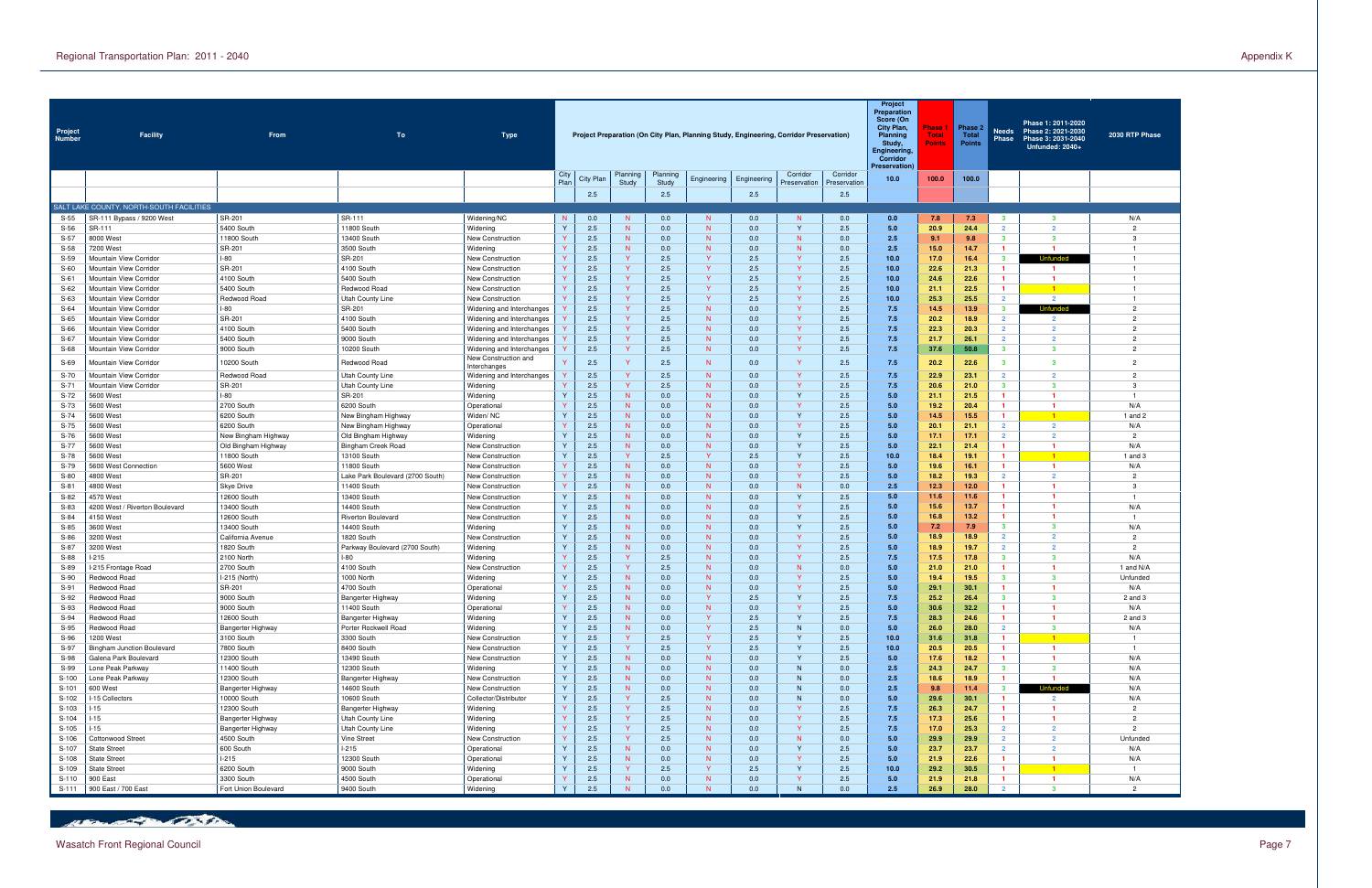| Project<br>Number | <b>Facility</b>                                                           | From                                   | To                       | <b>Type</b>                                 |                              |            |                              |                   | Project Preparation (On City Plan, Planning Study, Engineering, Corridor Preservation) |             |                          |                          | Project<br><b>Preparation</b><br>Score (On<br>City Plan,<br>Planning<br>Study,<br>Engineering,<br>Corridor<br>Preservation) | Phase<br><b>Total</b><br>Points | Phase 2<br>Total<br><b>Points</b> | Needs<br>Phase                            | Phase 1: 2011-2020<br>Phase 2: 2021-2030<br>Phase 3: 2031-2040<br>Unfunded: 2040+ | 2030 RTP Phase        |
|-------------------|---------------------------------------------------------------------------|----------------------------------------|--------------------------|---------------------------------------------|------------------------------|------------|------------------------------|-------------------|----------------------------------------------------------------------------------------|-------------|--------------------------|--------------------------|-----------------------------------------------------------------------------------------------------------------------------|---------------------------------|-----------------------------------|-------------------------------------------|-----------------------------------------------------------------------------------|-----------------------|
|                   |                                                                           |                                        |                          |                                             | City<br>Plan                 | City Plan  | Planning<br>Study            | Planning<br>Study | Engineering                                                                            | Engineering | Corridor<br>Preservation | Corridor<br>Preservation | 10.0                                                                                                                        | 100.0                           | 100.0                             |                                           |                                                                                   |                       |
|                   |                                                                           |                                        |                          |                                             |                              | 2.5        |                              | 2.5               |                                                                                        | 2.5         |                          | 2.5                      |                                                                                                                             |                                 |                                   |                                           |                                                                                   |                       |
| S-112             | 700 East                                                                  | 11400 South                            | 12300 South              | Widening                                    | $\mathsf{Y}$                 | 2.5        | <b>Y</b>                     | 2.5               |                                                                                        | 2.5         | <b>V</b>                 | 2.5                      | 10.0                                                                                                                        | 27.0                            | 27.3                              | $\blacksquare$                            | -1                                                                                | - 1                   |
| $S-113$           | Union Park Boulevard / 1300 East                                          | Fort Union Boulevard                   | 7800 South               | Operationa                                  | $\vee$                       | 2.5        | N                            | 0.0               | N                                                                                      | 0.0         | - Y                      | 2.5                      | 5.0                                                                                                                         | 36.2                            | 37.0                              | $\blacksquare$                            | $\blacktriangleleft$                                                              | N/A                   |
| S-114             | <b>Highland Drive</b>                                                     | Murray Holladay Boulevard              | Van Winkle Expressway    | Operational                                 | $\mathsf{Y}$                 | 2.5        | Y                            | 2.5               | N                                                                                      | 0.0         | <b>Y</b>                 | 2.5                      | 7.5                                                                                                                         | 20.5                            | 20.5                              | $\overline{2}$                            | $\overline{2}$                                                                    | N/A                   |
| $S-115$<br>S-116  | 2000 East<br><b>Highland Drive</b>                                        | Fort Union Boulevard<br>9400 South     | 9400 South<br>9800 South | Widening<br>Widening                        | $\mathsf{v}$                 | 2.5<br>2.5 | N<br>N                       | 0.0<br>0.0        | $\mathsf{N}$<br>N                                                                      | 0.0<br>0.0  | <b>V</b><br>Y            | 2.5<br>2.5               | 5.0<br>5.0                                                                                                                  | 19.4<br>22.7                    | 20.3<br>22.7                      | $\overline{2}$<br>$\overline{2}$          | $\mathbf{3}$<br>$\overline{2}$                                                    | -3<br>- 1             |
| S-117             | <b>Highland Drive</b>                                                     | 9800 South                             | Draper City Limit        | <b>New Construction</b>                     | $\mathsf{Y}$                 | 2.5        | N                            | 0.0               | N                                                                                      | 0.0         | <b>Y</b>                 | 2.5                      | 5.0                                                                                                                         | 17.2                            | 17.3                              | $\mathbf{3}$                              | $\mathbf{3}$                                                                      | 1 and $2$             |
| S-118             | Highland Drive                                                            | Draper City Limit                      | 14600 South              | Widening                                    | $\vee$                       | 2.5        | N                            | 0.0               | $\mathsf{N}$                                                                           | 0.0         | $\mathbf{v}$             | 2.5                      | 5.0                                                                                                                         | 15.4                            | 15.8                              | $\mathbf{3}$                              | $\mathbf{3}$                                                                      | $\mathcal{R}$         |
| S-119             | <b>Highland Drive Connection</b>                                          | <b>Traverse Ridge Road</b>             | 13800 South              | Widening                                    | $\mathsf{Y}$                 | 2.5        | N                            | 0.0               | $\mathsf{N}$                                                                           | 0.0         | $\mathsf{v}$             | 2.5                      | 5.0                                                                                                                         | 9.8                             | 11.1                              | $\overline{\mathbf{3}}$                   | $\mathbf{3}$                                                                      | $\mathcal{R}$         |
| S-120<br>S-121    | 500 South / Foothill Drive<br>Foothill Boulevard                          | 1300 East<br>2300 East                 | 2300 East<br>l-80        | Operationa<br>Widening                      | $\vee$<br>$\mathsf{Y}$       | 2.5<br>2.5 | $\mathsf{Y}$<br>$\mathbf{v}$ | 2.5<br>2.5        | $\mathsf{N}$<br>$\mathsf{N}$                                                           | 0.0<br>0.0  | <b>V</b><br>Y            | 2.5<br>2.5               | 7.5<br>7.5                                                                                                                  | 25.6<br>18.6                    | 26.3<br>19.0                      | $\blacksquare$<br>$\overline{\mathbf{3}}$ | -1<br>$\overline{\mathbf{3}}$                                                     | N/A<br>$\overline{1}$ |
|                   | SALT LAKE COUNTY, SPOT FACILITIES                                         |                                        |                          |                                             |                              |            |                              |                   |                                                                                        |             |                          |                          |                                                                                                                             |                                 |                                   |                                           |                                                                                   |                       |
| S-122             | SR-201 Interchange                                                        | @ I-80                                 |                          | Upgrade                                     |                              | 2.5        | N                            | 0.0               | -N                                                                                     | 0.0         |                          | 2.5                      | 5.0                                                                                                                         | 17.2                            | 17.2                              |                                           | $\overline{2}$                                                                    | $\overline{1}$        |
| S-123             | SR-201 Interchange                                                        | @ SR-111 Bypass / 9200 West            |                          | <b>New Construction</b>                     |                              | 2.5        | N                            | 0.0               | N                                                                                      | 0.0         | Y                        | 2.5                      | 5.0                                                                                                                         | 17.7                            | 17.4                              | $\overline{2}$                            | $\overline{\mathbf{3}}$                                                           | N/A                   |
| S-124<br>S-125    | SR-201 Interchange<br>SR-201 Interchange                                  | @ 8400 West<br>@ 7200 West             |                          | <b>New Construction</b><br>New Construction |                              | 2.5<br>2.5 | N<br>N                       | 0.0<br>0.0        | N<br>N                                                                                 | 0.0<br>0.0  | <b>Y</b><br><b>Y</b>     | 2.5<br>2.5               | 5.0<br>5.0                                                                                                                  | 16.1<br>16.3                    | 16.0<br>17.6                      | $\overline{2}$<br>$\overline{2}$          | $\overline{2}$<br>$\overline{2}$                                                  | $\mathcal{P}$         |
| S-126             | SR-201 Interchange                                                        | @ I-215                                |                          | Upgrade                                     |                              | 2.5        | $\mathsf{Y}$                 | 2.5               | N                                                                                      | 0.0         | <b>Y</b>                 | 2.5                      | 7.5                                                                                                                         | 25.5                            | 27.0                              | $\overline{2}$                            | $\mathbf{3}$                                                                      | -3                    |
| S-127             | SR-111 Railroad Structure                                                 | @ 4300 South                           |                          | Widening                                    | N                            | 0.0        | N                            | 0.0               | N                                                                                      | 0.0         | N                        | 0.0                      | 0.0                                                                                                                         | 15.1                            | 13.1                              | $\mathbf{1}$                              | -1                                                                                |                       |
| S-128             | -80 Interchange                                                           | @ 5600 West                            |                          | Upgrade                                     |                              | 2.5        | N                            | 0.0               | N                                                                                      | 0.0         | Y                        | 2.5                      | 5.0                                                                                                                         | 22.0                            | 21.8                              | $\mathbf{3}$                              |                                                                                   | N/A                   |
| S-129<br>S-130    | 5600 West Railroad Crossing<br>4800 West Overpass                         | @ 750 South<br>@ SR-201                |                          | New Construction<br>New Construction        | Y                            | 2.5<br>2.5 | N<br>N                       | 0.0<br>0.0        | N<br>N                                                                                 | 0.0<br>0.0  | <b>Y</b><br>N            | 2.5<br>0.0               | 5.0<br>2.5                                                                                                                  | 19.8<br>17.3                    | 20.1<br>17.3                      | $\blacksquare$<br>$\overline{2}$          | -1<br>$\overline{2}$                                                              | $\overline{2}$        |
| S-131             | Bangerter Highway Interchange                                             | @ California Avenue                    |                          | New Construction                            |                              | 2.5        | N                            | 0.0               | N                                                                                      | 0.0         | <b>Y</b>                 | 2.5                      | 5.0                                                                                                                         | 21.1                            | 22.2                              | $3^{\circ}$                               | Unfundeo                                                                          | N/A                   |
| S-132             | Bangerter Highway Interchange                                             | @ SR-201                               |                          | Upgrade                                     | Y                            | 2.5        | N                            | 0.0               | N                                                                                      | 0.0         | <b>Y</b>                 | 2.5                      | 5.0                                                                                                                         | 25.2                            | 29.7                              | $\overline{2}$                            | -3                                                                                | N/A                   |
| S-133             | Bangerter Highway Interchange                                             | @ Lake Park Boulevard (2700 South)     |                          | New Construction                            | N                            | 0.0        | N                            | 0.0               | N                                                                                      | 0.0         | N                        | 0.0                      | 0.0                                                                                                                         | 18.8                            | 21.4                              | $\mathbf{3}$                              |                                                                                   | N/A                   |
| S-134<br>S-135    | Bangerter Highway Overpass<br>Bangerter Highway Interchange               | @ 3100 South<br>@ 3500 South           |                          | New Construction<br>New Construction        | N<br>N                       | 0.0<br>0.0 | N<br>N                       | 0.0<br>0.0        | N<br>N                                                                                 | 0.0<br>0.0  | N<br>N                   | 0.0<br>0.0               | 0.0<br>0.0                                                                                                                  | 19.1<br>16.6                    | 22.4<br>20.1                      | $\mathbf{3}$<br>$\mathbf{3}$              |                                                                                   | N/A<br>N/A            |
| S-136             | Bangerter Highway Overpass                                                | @ 4100 South                           |                          | New Construction                            | N                            | 0.0        | N                            | 0.0               | N                                                                                      | 0.0         | - N                      | 0.0                      | 0.0                                                                                                                         | 24.6                            | 27.6                              | $\mathbf{3}$                              |                                                                                   | N/A                   |
| S-137             | Bangerter Highway Interchange                                             | @ 4700 South                           |                          | New Construction                            | $\mathsf{N}$                 | 0.0        | N                            | 0.0               | N                                                                                      | 0.0         | N                        | 0.0                      | 0.0                                                                                                                         | 23.9                            | 28.0                              | $\mathbf{3}$                              |                                                                                   | N/A                   |
| S-138             | Bangerter Highway Interchange                                             | @ 5400 South                           |                          | <b>New Construction</b>                     | N                            | 0.0        | N                            | 0.0               | N                                                                                      | 0.0         | N                        | 0.0                      | 0.0                                                                                                                         | 25.3                            | 29.5                              | $\mathbf{3}$                              |                                                                                   | N/A                   |
| S-139<br>S-140    | Bangerter Highway Interchange<br>Bangerter Highway Interchange            | @ 6200 South<br>@ 7000 South           |                          | New Construction<br>New Construction        | $\mathsf{N}$<br>Y            | 0.0<br>2.5 | <b>Y</b><br>N                | 2.5<br>0.0        | Y<br>N                                                                                 | 2.5<br>0.0  | $\mathsf{N}$             | 0.0<br>2.5               | 5.0<br>5.0                                                                                                                  | 27.2<br>20.7                    | 32.7<br>24.0                      | $\overline{2}$<br>$\overline{2}$          | -3<br>$\overline{\mathbf{3}}$                                                     | N/A                   |
| S-141             | Bangerter Highway Interchange                                             | @ 7800 South                           |                          | New Construction                            |                              | 2.5        | <b>Y</b>                     | 2.5               | <b>Y</b>                                                                               | 2.5         | <b>Y</b>                 | 2.5                      | 10.0                                                                                                                        | 24.4                            | 26.2                              | $\mathbf{1}$                              | $-1$                                                                              |                       |
| S-142             | Bangerter Highway Interchange                                             | @ 9000 South                           |                          | <b>New Construction</b>                     |                              | 2.5        | N                            | 0.0               | N                                                                                      | 0.0         | <b>Y</b>                 | 2.5                      | 5.0                                                                                                                         | 19.4                            | 25.0                              | $2^{\circ}$                               | $\mathbf{3}$                                                                      | N/A                   |
| S-143             | Bangerter Highway Interchange                                             | @ 9800 South                           |                          | New Construction                            | Y<br>$\mathsf{Y}$            | 2.5        | N<br>N                       | 0.0               | N                                                                                      | 0.0         | $\mathsf{Y}$<br>Y        | 2.5                      | 5.0                                                                                                                         | 23.6                            | 30.1                              | $\overline{2}$                            | 3                                                                                 | N/A                   |
| S-144<br>S-145    | Bangerter Highway Interchange<br>Bangerter Highway Interchange            | @ 10400 South<br>@ 11400 South         |                          | New Construction<br>New Construction        | Y                            | 2.5<br>2.5 | N                            | 0.0<br>0.0        | N<br>N                                                                                 | 0.0<br>0.0  | $\mathsf{Y}$             | 2.5<br>2.5               | 5.0<br>5.0                                                                                                                  | 21.4<br>21.4                    | 26.3<br>22.6                      | $\overline{2}$<br>$2^{\circ}$             | 3<br>3                                                                            | N/A<br>N/A            |
| S-146             | Bangerter Highway Interchange                                             | @ 12600 South                          |                          | <b>New Construction</b>                     | Y                            | 2.5        | N                            | 0.0               | N                                                                                      | 0.0         | N                        | 0.0                      | 2.5                                                                                                                         | 20.9                            | 22.1                              | $\overline{2}$                            | 3                                                                                 | N/A                   |
| S-147             | Bangerter Highway Interchange                                             | @ 13400 South                          |                          | New Construction                            |                              | 2.5        | N                            | 0.0               | - N                                                                                    | 0.0         | $\mathsf{Y}$             | 2.5                      | 5.0                                                                                                                         | 15.9                            | 16.8                              | $2^{\circ}$                               | $\overline{2}$                                                                    |                       |
| S-148<br>S-149    | Bangerter Highway Interchange                                             | @ 2700 West                            |                          | <b>New Construction</b>                     | $\mathsf{Y}$<br>$\mathbf{v}$ | 2.5<br>2.5 | N<br>N                       | 0.0<br>0.0        | $\mathsf{N}$<br>$\mathbf N$                                                            | 0.0<br>0.0  | N<br>N                   | 0.0<br>0.0               | 2.5<br>2.5                                                                                                                  | 4.8<br>11.8                     | 5.6<br>12.7                       | $\overline{2}$<br>$\overline{2}$          | 3<br>з                                                                            | $\overline{2}$        |
| S-150             | Bangerter Highway Interchange<br>Bangerter Highway Interchange            | @ Redwood Road<br>@ 600 West           |                          | New Construction<br>New Construction        | Y                            | 2.5        | <b>Y</b>                     | 2.5               | $\mathsf{N}$                                                                           | 0.0         |                          | 2.5                      | 7.5                                                                                                                         | 13.6                            | 14.2                              |                                           |                                                                                   |                       |
| S-151             | Bangerter Highway Interchange                                             | @ 1-15                                 |                          | Upgrade                                     |                              | 2.5        | N                            | 0.0               | N                                                                                      | 0.0         | $\mathbf{Y}$             | 2.5                      | 5.0                                                                                                                         | 19.1                            | 19.7                              | $\mathbf{1}$                              | $\overline{2}$                                                                    | $\overline{2}$        |
| S-152             | 2700 West Overpass                                                        | @ SR-201                               |                          | New Construction                            | Y                            | 2.5        | N                            | 0.0               | N                                                                                      | 0.0         | N                        | 0.0                      | 2.5                                                                                                                         | 19.4                            | 19.4                              | $\mathbf{3}$                              |                                                                                   | $\mathbf{3}$          |
| S-153<br>S-154    | I-215 Interchange<br>-215 Interchange                                     | @ 5400 South<br>@ Redwood Road (South) |                          | New Construction<br>Upgrade                 | N<br>Y                       | 0.0<br>2.5 | $\mathsf{Y}$<br>N            | 2.5<br>0.0        | N<br>N                                                                                 | 0.0<br>0.0  | Y<br><b>Y</b>            | 2.5<br>2.5               | 5.0<br>5.0                                                                                                                  | 26.1<br>29.7                    | 28.2<br>31.0                      | $2^{\circ}$<br>$\overline{2}$             | $\mathbf{3}$<br>$\overline{\mathbf{3}}$                                           | N/A                   |
| $S-155$           | I-15 Interchange                                                          | @ 100 South (HOV Ramps)                |                          | New Construction                            | Y                            | 2.5        | N                            | 0.0               | N                                                                                      | 0.0         | N                        | 0.0                      | 2.5                                                                                                                         | 17.1                            | 17.8                              | 3 <sup>1</sup>                            | $\overline{\mathbf{3}}$                                                           | $\overline{2}$        |
| S-156             | I-15 Interchange                                                          | @ I-215 (South)                        |                          | Upgrade                                     |                              | 2.5        | N                            | 0.0               | N                                                                                      | 0.0         | <b>Y</b>                 | 2.5                      | 5.0                                                                                                                         | 8.3                             | 9.9                               | $\mathbf{3}$                              | $\overline{\mathbf{3}}$                                                           | N/A                   |
| S-157             | 13800 South Overpass                                                      | @ 1-15                                 |                          | New Construction                            | Y                            | 2.5        | N                            | 0.0               | N                                                                                      | 0.0         | N                        | 0.0                      | 2.5                                                                                                                         | 8.8                             | 8.8                               | 3 <sup>1</sup>                            | $\overline{\mathbf{3}}$                                                           | N/A                   |
| S-158<br>S-159    | 14600 South Rail Road Structure<br>I-15 Interchange                       | @ D&RGW<br>@ 14600 South               |                          | Upgrade<br>Upgrade                          | Y<br>$\mathsf{Y}$            | 2.5<br>2.5 | $\mathbf{Y}$<br>N            | 2.5<br>0.0        | N<br>N,                                                                                | 0.0<br>0.0  | N<br><b>Y</b>            | 0.0<br>2.5               | 5.0<br>5.0                                                                                                                  | 14.6<br>23.2                    | 15.8<br>26.5                      | 3 <sup>1</sup><br>$2^{\circ}$             | $\mathbf{2}$                                                                      | $\overline{2}$        |
| S-160             | I-80 Interchange                                                          | @ I-215 / Foothill Drive               |                          | Upgrade                                     | Y                            | 2.5        | $\mathsf{Y}$                 | 2.5               | N                                                                                      | 0.0         | $\mathbf{Y}$             | 2.5                      | 7.5                                                                                                                         | 22.2                            | 26.4                              | $\overline{2}$                            | $\overline{2}$                                                                    | $\mathbf{3}$          |
| S-161             | I-215 Interchange                                                         | @ 4500 South (East)                    |                          | Upgrade                                     | Y                            | 2.5        | N                            | 0.0               | N                                                                                      | 0.0         | N                        | 0.0                      | 2.5                                                                                                                         | 12.7                            | 12.7                              | 3 <sup>1</sup>                            | <b>Unfunded</b>                                                                   | Unfunded              |
| S-162             | Avalanche snow shed over Little Cottonwood Canyon Road @ Whitepine Chutes |                                        |                          | New Construction                            |                              | 2.5        | N                            | 0.0               | N                                                                                      | 0.0         | N                        | 0.0                      | 2.5                                                                                                                         | 8.8                             | 8.8                               | $\mathbf{3}$                              | $\mathbf{3}$                                                                      | $\overline{2}$        |
| $D-1$             | DAVIS COUNTY, EAST-WEST FACILITIES<br>1800 North                          | West Davis Corridor                    | 2000 West                | Widening                                    | Y                            | 2.5        | <b>Y</b>                     | 2.5               | $\mathsf{N}$                                                                           |             |                          | 2.5                      | 7.5                                                                                                                         | 18.5                            |                                   | $\overline{2}$                            | $\overline{2}$                                                                    | $\overline{2}$        |
| $D-2$             | 1800 North                                                                | 2000 West                              | SR-126                   | Widening                                    | Y                            | 2.5        | Y                            | 2.5               | N                                                                                      | 0.0<br>0.0  | $\mathbf{Y}$             | 2.5                      | 7.5                                                                                                                         | 21.3                            | 18.5<br>21.5                      | $\blacksquare$                            | $\mathbf{1}$                                                                      | $\overline{1}$        |
| $D-3$             | SR-193 Extension                                                          | West Davis Corridor                    | 2000 West                | New Construction                            | Y                            | 2.5        | $\mathsf{Y}$                 | 2.5               | $\mathbf{Y}$                                                                           | 2.5         | Y                        | 2.5                      | 10.0                                                                                                                        | 23.0                            | 23.0                              | $\overline{2}$                            | $\overline{2}$                                                                    | $\overline{2}$        |
| $D-4$             | SR-193 Extension                                                          | 2000 West                              | <b>State Street</b>      | New Construction                            | Y                            | 2.5        | <b>Y</b>                     | 2.5               | Y                                                                                      | 2.5         | Y                        | 2.5                      | 10.0                                                                                                                        | 25.9                            | 25.7                              | $\blacksquare$                            | $\blacksquare$                                                                    | $\overline{1}$        |
| D-5               | SR-193 Extension                                                          | 2000 West                              | $I-15$                   | Widening                                    | Y                            | 2.5        | $\mathbf{V}$                 | 2.5               | $\mathbf{v}$                                                                           | 2.5         | $\mathsf{Y}$             | 2.5                      | 10.0                                                                                                                        | 25.9                            | 25.7                              | $\mathbf{3}$                              | <b>Unfunded</b>                                                                   | N/A                   |



### Appendix K Regional Transportation Plan: 2011 - 2040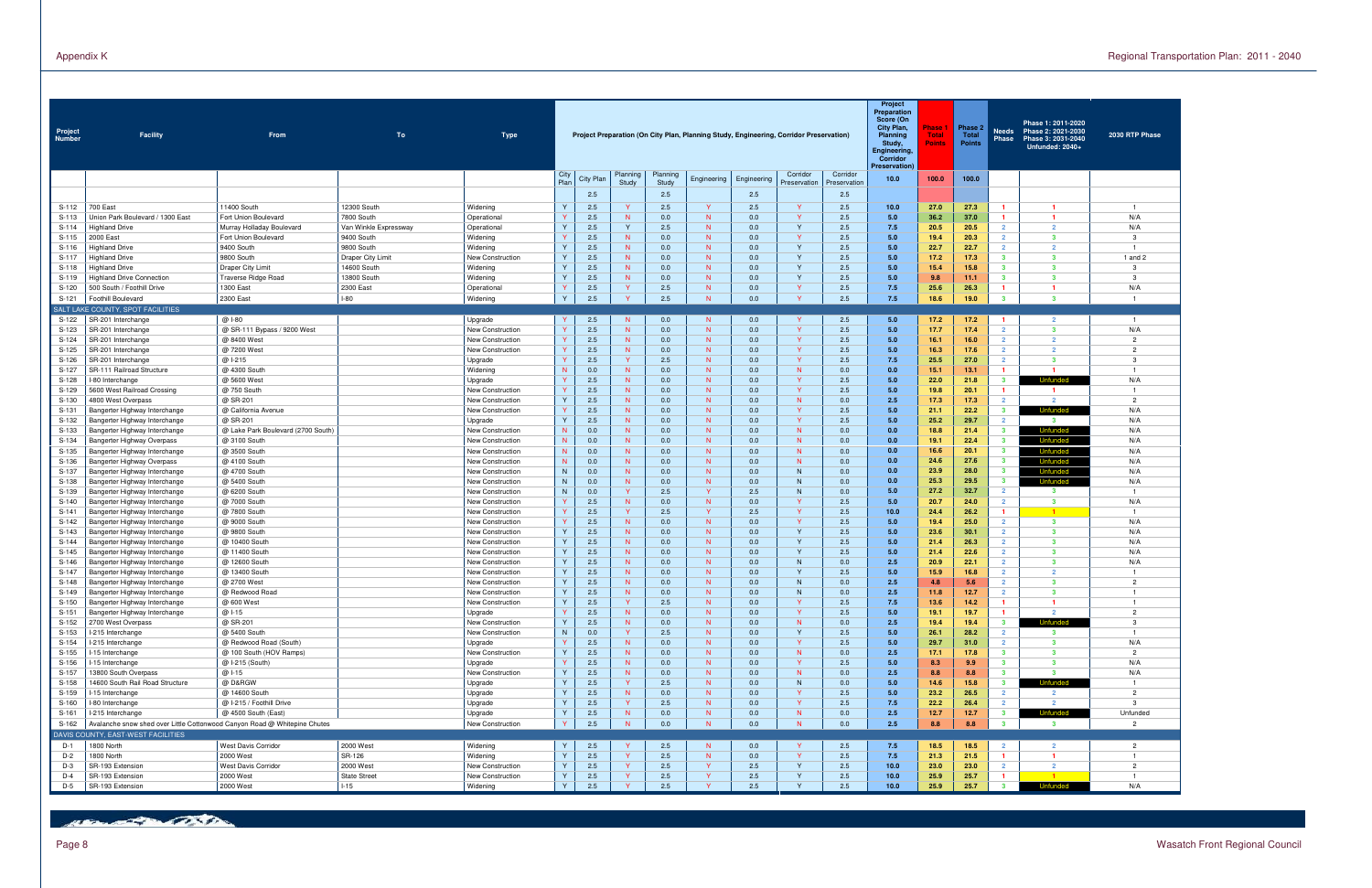| Project<br><b>Number</b> | <b>Facility</b>                                         | From                                         | To                                                  | <b>Type</b>                          |                     |                  |                   |                   | Project Preparation (On City Plan, Planning Study, Engineering, Corridor Preservation) |             |                              |                          | Project<br><b>Preparation</b><br>Score (On<br>City Plan,<br><b>Planning</b><br>Study,<br>Engineering,<br>Corridor<br>Preservation) | Phase<br><b>Total</b><br>Points | Phase 2<br>Total<br><b>Points</b> | Needs<br>Phase                   | Phase 1: 2011-2020<br>Phase 2: 2021-2030<br>Phase 3: 2031-2040<br>Unfunded: 2040+ | 2030 RTP Phase                   |
|--------------------------|---------------------------------------------------------|----------------------------------------------|-----------------------------------------------------|--------------------------------------|---------------------|------------------|-------------------|-------------------|----------------------------------------------------------------------------------------|-------------|------------------------------|--------------------------|------------------------------------------------------------------------------------------------------------------------------------|---------------------------------|-----------------------------------|----------------------------------|-----------------------------------------------------------------------------------|----------------------------------|
|                          |                                                         |                                              |                                                     |                                      | City<br>Plan        | <b>City Plan</b> | Planning<br>Study | Planning<br>Study | Engineering                                                                            | Engineering | Corridor<br>Preservation     | Corridor<br>Preservation | 10.0                                                                                                                               | 100.0                           | 100.0                             |                                  |                                                                                   |                                  |
|                          |                                                         |                                              |                                                     |                                      |                     | 2.5              |                   | 2.5               |                                                                                        | 2.5         |                              | 2.5                      |                                                                                                                                    |                                 |                                   |                                  |                                                                                   |                                  |
| $D-6$                    | SR-193                                                  | $I-15$                                       | <b>US-89</b>                                        | Operational                          |                     | 2.5              | N                 | 0.0               | N.                                                                                     | 0.0         | Y                            | 2.5                      | 5.0                                                                                                                                | 25.3                            | 25.4                              | $\mathbf{1}$                     | -1                                                                                | N/A                              |
| D-7                      | Syracuse Road (SR-127)                                  | <b>West Davis Corridor</b>                   | 2000 West                                           | Widening                             | $\vee$              | 2.5              | N                 | 0.0               | N.                                                                                     | 0.0         | N                            | 0.0                      | 2.5                                                                                                                                | 11.8                            | 11.9                              | $\mathbf{1}$                     | -1                                                                                | Unfunded                         |
| $D-8$                    | Antelope Drive                                          | Oak Forest Drive (2500 East)                 | <b>US-89</b>                                        | <b>New Construction</b>              | Y                   | 2.5              | N.                | 0.0               | N.                                                                                     | 0.0         | Y                            | 2.5                      | 5.0                                                                                                                                | 13.6                            | 13.5                              | $\mathbf{1}$                     | $\blacktriangleleft$                                                              |                                  |
| D-9<br>$D-10$            | Gordon Avenue (1000 North)                              | <b>Fairfield Road</b><br>1600 East           | 1600 East<br><b>US-89</b>                           | Widening<br>New Construction         | Y<br>Y              | 2.5<br>2.5       | N<br>N.           | 0.0<br>0.0        | N.<br>N.                                                                               | 0.0<br>0.0  | N<br>Y                       | 0.0<br>2.5               | 2.5<br>5.0                                                                                                                         | 4.9<br>11.4                     | 4.9<br>11.4                       | $\overline{2}$<br>$\overline{2}$ | $\overline{2}$<br>$\overline{2}$                                                  | $\overline{2}$<br>$\overline{2}$ |
| D-11                     | Gordon Avenue (1000 North)<br>Hill Field Road Extension | 3650 West (Layton)                           | 2200 West (Layton)                                  | Widening                             | Y                   | 2.5              | N                 | 0.0               | N.                                                                                     | 0.0         | Y                            | 2.5                      | 5.0                                                                                                                                | 11.7                            | 11.5                              | $\mathbf{3}$                     | $\overline{\mathbf{3}}$                                                           | -3                               |
| $D-12$                   | Layton Parkway                                          | <b>West Davis Corridor</b>                   | <b>Flint Street</b>                                 | New Construction                     | Y                   | 2.5              | Y                 | 2.5               | N.                                                                                     | 0.0         | $\mathsf{v}$                 | 2.5                      | 7.5                                                                                                                                | 15.0                            | 14.7                              | $\mathbf{1}$                     | -1                                                                                | $\overline{2}$                   |
| $D-13$                   | 200 North (Kaysville)                                   | <b>West Davis Corridor</b>                   | $-15$                                               | Widening                             | $\vee$              | 2.5              | N.                | 0.0               | N.                                                                                     | 0.0         | $\mathbf{v}$                 | 2.5                      | 5.0                                                                                                                                | 15.1                            | 15.6                              | $\mathbf{3}$                     | $\overline{\mathbf{3}}$                                                           | $\overline{2}$                   |
| $D-14$                   | 2600 South / 1100 North                                 | Redwood Road                                 | $1-15$                                              | Operational                          | Y<br>Y              | 2.5              | N.                | 0.0               | N.                                                                                     | 0.0         | $\mathsf{v}$                 | 2.5                      | 5.0                                                                                                                                | 29.0                            | 29.0                              | $\mathbf{1}$                     | -1                                                                                | N/A                              |
| $D-15$                   | Center Street<br>DAVIS COUNTY, NORTH-SOUTH FACILITIES   | Redwood Road                                 | <b>US-89</b>                                        | Operational                          |                     | 2.5              | N                 | 0.0               | N                                                                                      | 0.0         | Y                            | 2.5                      | 5.0                                                                                                                                | 26.9                            | 27.0                              |                                  | -1                                                                                | N/A                              |
| $D-16$                   | West Davis Corridor                                     | Weber County Line                            | Syracuse Road                                       | New Construction                     | Y                   | 2.5              | Y                 | 2.5               | N                                                                                      | 0.0         | Y                            | 2.5                      | 7.5                                                                                                                                | 21.0                            | 20.5                              | $\overline{2}$                   | $\overline{2}$                                                                    | $2$ and $3$                      |
| $D-17$                   | <b>West Davis Corridor</b>                              | Syracuse Road                                | I-15 / US-89 / Legacy Parkway                       | New Construction                     | Y                   | 2.5              | Y                 | 2.5               | N                                                                                      | 0.0         | Y                            | 2.5                      | 7.5                                                                                                                                | 20.1                            | 19.8                              | $\blacksquare$                   | $\mathbf{1}$                                                                      | 2 and 3                          |
| $D-18$                   | <b>West Davis Corridor</b>                              | Weber County Line                            | Syracuse Road                                       | <b>Corridor Preservation</b>         | Y                   | 2.5              | Y                 | 2.5               | N                                                                                      | 0.0         | Y                            | 2.5                      | 7.5                                                                                                                                | 21.5                            | 21.0                              | $\mathbf{1}$                     | -1                                                                                | - 1                              |
| $D-19$                   | 3000 West                                               | 6000 South (Weber County)                    | 2300 North                                          | New Construction                     | Y                   | 2.5              | N                 | 0.0               | N                                                                                      | 0.0         | <b>Y</b>                     | 2.5                      | 5.0                                                                                                                                | 21.5                            | 21.4                              | $\mathbf{1}$                     | -1                                                                                | N/A                              |
| D-20                     | 2000 West (SR-108)                                      | Weber County Line                            | Syracuse Road (SR-108)                              | Widening                             | Y<br>Y              | 2.5              | $\mathsf{Y}$      | 2.5               | $\mathsf{Y}$                                                                           | 2.5         | $\mathbf{Y}$                 | 2.5                      | 10.0                                                                                                                               | 26.2                            | 26.2                              | $\mathbf{1}$                     | -1<br>$\overline{\mathbf{3}}$                                                     | - 1                              |
| $D-21$<br>D-22           | 2000 West<br>3650 West (Layton)                         | Syracuse Road (SR-108)<br>700 North          | <b>West Davis Corridor</b><br><b>Gentile Street</b> | Widening<br><b>New Construction</b>  | Y                   | 2.5<br>2.5       | N<br>N            | 0.0<br>0.0        | N<br>N                                                                                 | 0.0<br>0.0  | N<br>Y                       | 0.0<br>2.5               | 2.5<br>5.0                                                                                                                         | 15.7<br>12.6                    | 15.7<br>12.6                      | $\mathbf{3}$<br>$\mathbf{3}$     | $\mathbf{3}$                                                                      | Unfunded<br>N/A                  |
| D-23                     | 2700 West (Layton)                                      | Gordon Avenue                                | Layton Parkway                                      | New Construction                     | Y                   | 2.5              | N                 | 0.0               | N                                                                                      | 0.0         | $\mathsf{Y}$                 | 2.5                      | 5.0                                                                                                                                | 11.4                            | 11.4                              | 3 <sup>1</sup>                   | $\overline{\mathbf{3}}$                                                           | -3                               |
| D-24                     | Redwood Road                                            | 500 South                                    | 2600 South                                          | Widening                             | N.                  | 0.0              | $\mathsf{Y}$      | 2.5               | N                                                                                      | 0.0         | N                            | 0.0                      | 2.5                                                                                                                                | 20.4                            | 20.4                              | $\overline{2}$                   | $\overline{2}$                                                                    | $\mathbf{3}$                     |
| D-25                     | $-15$                                                   | Weber County Line                            | Hill Field Road (SR-232)                            | Widening                             | Y                   | 2.5              | $\mathsf{Y}$      | 2.5               | N                                                                                      | 0.0         | Y                            | 2.5                      | 7.5                                                                                                                                | 20.6                            | 20.5                              | $\mathbf{1}$                     | -1                                                                                | $\overline{2}$                   |
| D-26                     | $-15$                                                   | US-89 (Farmington)                           | $1-215$                                             | Widening                             | Y                   | 2.5              | $\mathsf{Y}$      | 2.5               | N                                                                                      | 0.0         | Y                            | 2.5                      | 7.5                                                                                                                                | 17.7                            | 17.8                              | $\mathbf{1}$                     |                                                                                   | $\mathbf{3}$                     |
| D-27<br>D-28             | Fairfield Road Extension<br><b>US-89</b>                | $I-84$<br>$I-84$                             | SR-193<br>Antelope Drive                            | New Construction<br>Widening         | N.<br>Y             | 0.0<br>2.5       | N<br>Y            | 0.0<br>2.5        | N<br>N                                                                                 | 0.0<br>0.0  | N<br>Y                       | 0.0<br>2.5               | 0.0<br>7.5                                                                                                                         | 11.2<br>24.0                    | 10.2<br>26.6                      | $\mathbf{3}$<br>$\overline{2}$   | Unfunded<br>$\overline{2}$                                                        | N/A<br>-3                        |
| D-29                     | <b>US-89</b>                                            | Antelope Drive                               | I-15 (Farmington)                                   | Widening                             | Y                   | 2.5              | Y                 | 2.5               | N                                                                                      | 0.0         | $\mathsf{Y}$                 | 2.5                      | 7.5                                                                                                                                | 22.6                            | 23.8                              | $\overline{\mathbf{3}}$          | $\overline{\mathbf{3}}$                                                           | -3                               |
|                          | DAVIS COUNTY, SPOT FACILITIES                           |                                              |                                                     |                                      |                     |                  |                   |                   |                                                                                        |             |                              |                          |                                                                                                                                    |                                 |                                   |                                  |                                                                                   |                                  |
| D-30                     | 1800 North Overpass                                     | @ 500 West Railroad Crossing                 |                                                     | <b>New Construction</b>              |                     | 2.5              |                   | 2.5               | N                                                                                      | 0.0         | Y                            | 2.5                      | 7.5                                                                                                                                | 19.5                            | 19.6                              |                                  | -1                                                                                | $\overline{1}$                   |
| D-31                     | -15 Interchange                                         | @ 1800 North                                 |                                                     | New Construction                     | Y                   | 2.5              | Y                 | 2.5               | N                                                                                      | 0.0         | <b>Y</b>                     | 2.5                      | 7.5                                                                                                                                | 24.4                            | 24.8                              | $\mathbf{1}$                     | -1                                                                                | $\overline{2}$                   |
| D-32                     | -15 Interchange                                         | @ 650 North                                  |                                                     | Upgrade                              | $\vee$              | 2.5              | N                 | 0.0               | N                                                                                      | 0.0         | <b>Y</b><br><b>Y</b>         | 2.5                      | 5.0<br>5.0                                                                                                                         | 23.2                            | 23.2                              | $\overline{2}$<br>$\overline{2}$ | $\overline{\mathbf{3}}$<br>$\overline{\mathbf{3}}$                                | N/A                              |
| D-33<br>D-34             | -15 Interchange<br>1200 North Overpass (Layton)         | @ Syracuse Road<br>@ 1-15                    |                                                     | Upgrade<br>New Construction          | N.                  | 2.5<br>0.0       | N.<br>N           | 0.0<br>0.0        | N.<br>N.                                                                               | 0.0<br>0.0  | N                            | 2.5<br>0.0               | 0.0                                                                                                                                | 27.6<br>12.5                    | 27.5<br>11.7                      | $\mathbf{3}$                     |                                                                                   | N/A<br>N/A                       |
| D-35                     | -15 Interchange                                         | @ Hillfield Road                             |                                                     | Upgrade                              |                     | 2.5              | Y                 | 2.5               | N.                                                                                     | 0.0         | <b>Y</b>                     | 2.5                      | 7.5                                                                                                                                | 20.5                            | 20.5                              | $\mathbf{1}$                     | $\overline{2}$                                                                    | $\overline{2}$                   |
| D-36                     | -15 Interchange                                         | @ Shepard Lane                               |                                                     | New Construction                     | $\vee$              | 2.5              | Y                 | 2.5               | N                                                                                      | 0.0         | <b>Y</b>                     | 2.5                      | 7.5                                                                                                                                | 20.5                            | 20.5                              | $\mathbf{1}$                     | $\mathbf{1}$                                                                      | $\overline{2}$                   |
| D-37                     | -15 Interchange                                         | @ Parrish Lane                               |                                                     | Upgrade                              | Y                   | 2.5              | N.                | 0.0               | N.                                                                                     | 0.0         | N                            | 0.0                      | 2.5                                                                                                                                | 15.6                            | 15.6                              | $\mathbf{3}$                     | 3                                                                                 |                                  |
| D-38                     | -15 Interchange                                         | @ 400 North / 500 West                       |                                                     | Upgrade                              |                     | 2.5              | N                 | 0.0               | N.                                                                                     | 0.0         | N                            | 0.0                      | 2.5                                                                                                                                | 12.7                            | 12.8                              | $\mathbf{3}$                     | $\overline{\mathbf{3}}$                                                           | N/A                              |
| D-39<br>$D-40$           | -15 Interchange<br>-15 Interchange                      | @ 500 South<br>@ 2600 South                  |                                                     | Upgrade                              | N.<br>N.            | 0.0<br>0.0       | Y<br>N.           | 2.5<br>0.0        | N.<br>N.                                                                               | 0.0<br>0.0  | <sup>N</sup><br><sup>N</sup> | 0.0<br>0.0               | 2.5<br>0.0                                                                                                                         | 27.5<br>14.5                    | 27.6<br>14.7                      | $\overline{2}$<br>$\mathbf{3}$   | 3<br>3                                                                            | -3<br>N/A                        |
| D-41                     | 2600 South / 1100 North                                 | @ 1150 West Railroad Crossing                |                                                     | Upgrade<br>New Construction          |                     | 2.5              | N.                | 0.0               | N.                                                                                     | 0.0         |                              | 2.5                      | 5.0                                                                                                                                | 24.0                            | 24.0                              | $\overline{2}$                   | $\overline{2}$                                                                    | N/A                              |
| D-42                     | Legacy Parkway                                          | @ Center Street                              |                                                     | New Construction                     | Y                   | 2.5              | N                 | 0.0               | N                                                                                      | 0.0         |                              | 2.5                      | 5.0                                                                                                                                | 20.3                            | 20.4                              | $\mathbf{3}$                     | $\mathbf{3}$                                                                      | N/A                              |
| D-43                     | I-215 Interchange                                       | @ Legacy Parkway                             |                                                     | Upgrade                              |                     | 2.5              | N                 | 0.0               | N.                                                                                     | 0.0         |                              | 2.5                      | 5.0                                                                                                                                | 16.3                            | 18.0                              | -3                               | <b>Untunded</b>                                                                   | -3                               |
| $D-44$                   | I-215 Interchange                                       | @ I-15 / US-89                               |                                                     | Upgrade                              | Y                   | 2.5              | N                 | 0.0               | N                                                                                      | 0.0         | $\mathbf{Y}$                 | 2.5                      | 5.0                                                                                                                                | 12.2                            | 12.4                              | 3 <sup>1</sup>                   |                                                                                   | $\mathbf{3}$                     |
| $D-45$<br>D-46           | US-89 Interchange<br>US-89 Interchange                  | @ Antelope Drive                             |                                                     | New Construction<br>New Construction | $\vee$<br>Y         | 2.5<br>2.5       | Y<br>Y            | 2.5<br>2.5        | N<br>N                                                                                 | 0.0<br>0.0  | $\mathbf{Y}$<br>$\mathbf{Y}$ | 2.5<br>2.5               | 7.5<br>7.5                                                                                                                         | 20.6<br>16.0                    | 21.5<br>16.5                      | $\mathbf{1}$<br>$\overline{2}$   | $\mathbf{1}$<br>$\overline{2}$                                                    | $\overline{2}$<br>$\overline{2}$ |
| D-47                     | US-89 Interchange                                       | @ Gordon Avenue<br>@ Oakhills Drive (SR-109) |                                                     | New Construction                     | $\vee$              | 2.5              | Y                 | 2.5               | N                                                                                      | 0.0         | <b>Y</b>                     | 2.5                      | 7.5                                                                                                                                | 18.9                            | 19.1                              | $\overline{2}$                   | $\overline{2}$                                                                    | $\overline{2}$                   |
| D-48                     | Nicholl's Road Overpass                                 | @ US-89                                      |                                                     | New Construction                     | Y                   | 2.5              | Y.                | 2.5               | N                                                                                      | 0.0         | $\mathbf{Y}$                 | 2.5                      | 7.5                                                                                                                                | 17.7                            | 18.4                              | $\mathbf{3}$                     | $\overline{\mathbf{3}}$                                                           | N/A                              |
| D-49                     | US-89 Interchange                                       | @ 400 North (Fruit Heights)                  |                                                     | New Construction                     | Y                   | 2.5              | $\mathbf{v}$      | 2.5               | N                                                                                      | 0.0         | $\mathbf{Y}$                 | 2.5                      | 7.5                                                                                                                                | 22.4                            | 23.0                              | $\mathbf{1}$                     | $\mathbf{1}$                                                                      | $\overline{1}$                   |
|                          | WEBER COUNTY, EAST-WEST FACILITIES                      |                                              |                                                     |                                      |                     |                  |                   |                   |                                                                                        |             |                              |                          |                                                                                                                                    |                                 |                                   |                                  |                                                                                   |                                  |
| $W-1$<br>$W-2$           | Skyline Drive (North)                                   | <b>US-89</b><br>450 East                     | 450 East<br>2600 North                              | New Construction                     | Y<br>$\overline{Y}$ | 2.5<br>2.5       | Y<br>Y            | 2.5<br>2.5        | N<br>N                                                                                 | 0.0<br>0.0  | Y<br>Y                       | 2.5                      | 7.5<br>7.5                                                                                                                         | 19.8                            | 19.8<br>19.8                      | $\mathbf{1}$                     | $-1$<br>$\overline{2}$                                                            | $\overline{1}$<br>$\overline{1}$ |
|                          |                                                         |                                              |                                                     | New Construction                     | N.                  | 0.0              | N                 | 0.0               | N                                                                                      | 0.0         | N                            | 2.5<br>0.0               | 0.0                                                                                                                                | 19.8<br>8.9                     | 8.9                               | $\overline{1}$<br>3 <sup>1</sup> | $\mathbf{3}$                                                                      | N/A                              |
|                          | Skyline Drive (North)                                   |                                              |                                                     |                                      |                     |                  |                   |                   |                                                                                        |             |                              |                          |                                                                                                                                    |                                 |                                   |                                  |                                                                                   |                                  |
| $W-3$<br>$W-4$           | 1700 North<br>Larsen Lane                               | <b>US-89</b><br>US-89 / Wall Avenue          | 400 East<br>400 East                                | New Construction<br>Widening         | Y                   | 2.5              | N                 | 0.0               | N                                                                                      | 0.0         | N                            | 0.0                      | 2.5                                                                                                                                | 8.1                             | 8.4                               | $3^{\circ}$                      | $\mathbf{3}$                                                                      | N/A                              |
| W-5                      | Pioneer Road (400 North)                                | $I-15$                                       | 1200 West                                           | Re-stripe                            | Y                   | 2.5              | Y                 | 2.5               | Y                                                                                      | 2.5         | Y                            | 2.5                      | 10.0                                                                                                                               | 29.6                            | 29.6                              | $\blacksquare$                   | $\mathbf{1}$                                                                      | $\mathbf{3}$                     |
| $W-6$                    | 1200 South                                              | SR-67 (North Legacy Corridor)                | 4700 West                                           | Widening                             | Y                   | 2.5              | N                 | 0.0               | N                                                                                      | 0.0         | $\mathsf{Y}$                 | 2.5                      | 5.0                                                                                                                                | 17.7                            | 17.7                              | $3^{\circ}$                      | $\mathbf{3}$                                                                      | 2                                |
| $W-7$                    | 1200 South                                              | 4700 West                                    | $-15$                                               | Widening                             | Y                   | 2.5              | N                 | 0.0               | N                                                                                      | 0.0         | $\mathbf{Y}$                 | 2.5                      | 5.0                                                                                                                                | 17.5                            | 17.7                              | $\overline{2}$                   | $\overline{2}$                                                                    | 2                                |
| W-8                      | 20th Street                                             | Wall Avenue                                  | Harrison Boulevard                                  | Operational                          | Y                   | 2.5              | N                 | 0.0               | N                                                                                      | 0.0         | $\mathsf{Y}$                 | 2.5                      | 5.0                                                                                                                                | 23.8                            | 23.8                              | $\mathbf{1}$                     | $\mathbf{1}$                                                                      | N/A                              |
| W-9<br>$W-10$            | 21st Street<br>24th Street                              | Wall Avenue<br>$1 - 15$                      | Adams Avenue<br>Lincoln Avenue                      | Operational<br>Widening              | Y<br>Y              | 2.5<br>2.5       | N<br>Y.           | 0.0<br>2.5        | N<br>N                                                                                 | 0.0<br>0.0  | $\mathbf{Y}$<br>$\mathsf{Y}$ | 2.5<br>2.5               | 5.0<br>7.5                                                                                                                         | 52.0<br>30.7                    | 52.0<br>32.2                      | $\mathbf{1}$<br>$\overline{2}$   | $\mathbf{1}$<br>$\overline{2}$                                                    | N/A<br>$\overline{2}$            |

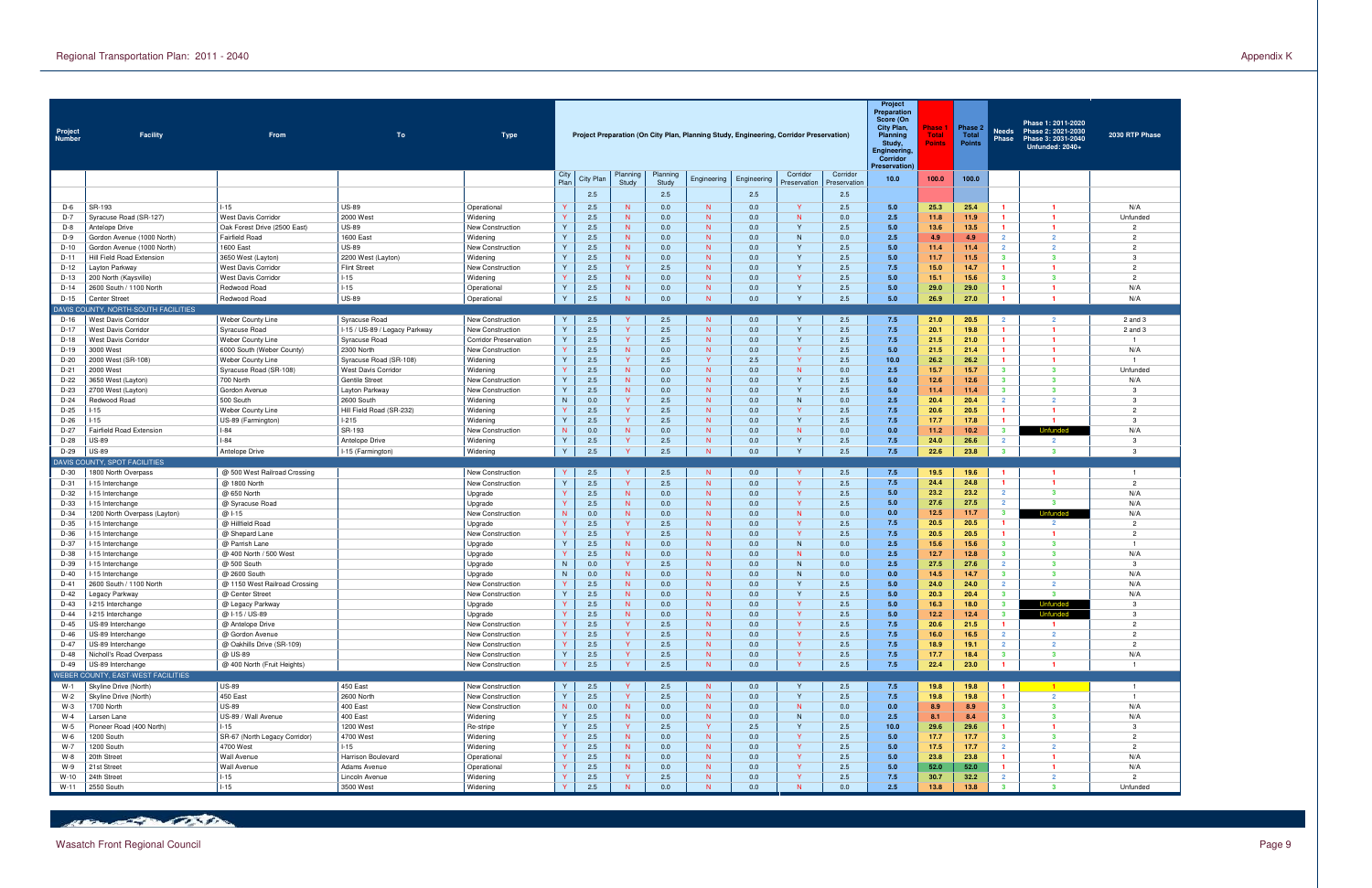| Project<br><b>Number</b> | <b>Facility</b>                      | From                                 | To                                   | Type                         |              |           |                   |                   |              |             | Project Preparation (On City Plan, Planning Study, Engineering, Corridor Preservation) |                          | Project<br>Preparation<br>Score (On<br>City Plan,<br><b>Planning</b><br>Study,<br>Engineering,<br>Corridor<br>Preservation) | Phase<br><b>Total</b><br>Points | Phase 2<br>Total<br><b>Points</b> | <b>Needs</b><br><b>Phase</b> | Phase 1: 2011-2020<br>Phase 2: 2021-2030<br>Phase 3: 2031-2040<br>Unfunded: 2040+ | 2030 RTP Phase |
|--------------------------|--------------------------------------|--------------------------------------|--------------------------------------|------------------------------|--------------|-----------|-------------------|-------------------|--------------|-------------|----------------------------------------------------------------------------------------|--------------------------|-----------------------------------------------------------------------------------------------------------------------------|---------------------------------|-----------------------------------|------------------------------|-----------------------------------------------------------------------------------|----------------|
|                          |                                      |                                      |                                      |                              | City<br>Plan | City Plan | Planning<br>Study | Planning<br>Study | Engineering  | Engineering | Corridor<br>Preservation                                                               | Corridor<br>Preservation | 10.0                                                                                                                        | 100.0                           | 100.0                             |                              |                                                                                   |                |
|                          |                                      |                                      |                                      |                              |              | 2.5       |                   | 2.5               |              | 2.5         |                                                                                        | 2.5                      |                                                                                                                             |                                 |                                   |                              |                                                                                   |                |
| W-12                     | Country Hills Drive                  | Adams Avenue                         | <b>Gramercy Avenue</b>               | Widening                     |              | 2.5       | $\mathbf{Y}$      | 2.5               | <b>V</b>     | 2.5         | <b>Y</b>                                                                               | 2.5                      | 10.0                                                                                                                        | 27.2                            | 26.6                              | $\blacksquare$               | $-1$                                                                              | -1             |
| $W-13$                   | 4000 South (SR-37)                   | SR-67 (North Legacy Corridor)        | 1900 West (SR-126)                   | Widening                     | N            | 0.0       | N                 | 0.0               | N            | 0.0         | N                                                                                      | 0.0                      | 0.0                                                                                                                         | 11.7                            | 11.9                              | $2^{\circ}$                  | $\overline{2}$                                                                    | $\mathbf{3}$   |
| $W-14$                   | Midland Drive (SR-108)               | 3500 West                            | 1900 West (SR-126)                   | Widening                     |              | 2.5       | Y.                | 2.5               | $\mathbf{Y}$ | 2.5         | $\mathbf{v}$                                                                           | 2.5                      | 10.0                                                                                                                        | 25.6                            | 25.9                              |                              | $\mathbf{1}$                                                                      | $\overline{1}$ |
| W-15                     | Riverdale Road (SR-26)               | 1900 West (SR-126)                   | $-84$                                | Widening                     |              | 2.5       | $\mathbf{Y}$      | 2.5               | $\mathbf{v}$ | 2.5         |                                                                                        | 2.5                      | 10.0                                                                                                                        | 32.3                            | 30.1                              |                              | $\blacksquare$                                                                    | $\overline{1}$ |
| $W-16$                   | 5600 South / 5500 South              | 5900 West (Hooper)                   | 3500 West                            | Widening                     |              | 2.5       | N                 | 0.0               | N            | 0.0         | $\mathbf{v}$                                                                           | 2.5                      | 5.0                                                                                                                         | 17.7                            | 17.8                              | $\overline{2}$               | $\overline{2}$                                                                    | $\overline{2}$ |
| W-17                     | 5600 South                           | 3500 West                            | 1900 West (SR-126)                   | Widening                     |              | 2.5       | <b>N</b>          | 0.0               | N            | 0.0         | $\vee$                                                                                 | 2.5                      | 5.0                                                                                                                         | 19.7                            | 19.5                              |                              | $\overline{2}$                                                                    | $\overline{2}$ |
|                          | WEBER COUNTY, NORTH-SOUTH FACILITIES |                                      |                                      |                              |              |           |                   |                   |              |             |                                                                                        |                          |                                                                                                                             |                                 |                                   |                              |                                                                                   |                |
| $W-18$                   | SR-67 (North Legacy Corridor)        | I-15 (North)                         | 4000 South                           | <b>Corridor Preservation</b> |              | 2.5       | Y                 | 2.5               | N            | 0.0         |                                                                                        | 2.5                      | 7.5                                                                                                                         | 13.6                            | 13.6                              |                              | -1                                                                                | $\mathbf{3}$   |
| W-19                     | SR-67 (North Legacy Corridor)        | 4000 South                           | Davis County Line                    | <b>Corridor Preservation</b> |              | 2.5       | $\mathbf{Y}$      | 2.5               | N            | 0.0         | Y                                                                                      | 2.5                      | 7.5                                                                                                                         | 20.8                            | 20.7                              | $\mathbf{1}$                 | $\overline{1}$                                                                    | $\overline{1}$ |
| $W-20$                   | SR-67 (North Legacy Corridor)        | 1200 South                           | 4000 South                           | New Construction             |              |           |                   |                   |              |             |                                                                                        |                          |                                                                                                                             |                                 |                                   | $\mathbf{3}$                 | $\mathbf{3}$                                                                      |                |
| $W-21$                   | SR-67 (North Legacy Corridor)        | 4000 South                           | 5500 South                           | New Construction             |              | 2.5       | Y.                | 2.5               | N            | 0.0         | <b>V</b>                                                                               | 2.5                      | 7.5                                                                                                                         | 13.8                            | 13.7                              | 3 <sup>1</sup>               | $\overline{\mathbf{3}}$                                                           | $\overline{2}$ |
| W-22                     | SR-67 (North Legacy Corridor)        | 5500 South                           | Davis County Line                    | New Construction             |              | 2.5       | Y.                | 2.5               | N            | 0.0         | $\mathbf{Y}$                                                                           | 2.5                      | 7.5                                                                                                                         | 20.7                            | 20.4                              | $\mathcal{P}$                | $\overline{2}$                                                                    | 3              |
| W-23                     | 4700 West                            | 4600 South                           | 4800 South                           | New Construction             |              | 2.5       | N                 | 0.0               | N            | 0.0         | N                                                                                      | 0.0                      | 2.5                                                                                                                         | 11.1                            | 11.1                              | $\mathbf{1}$                 | $\overline{1}$                                                                    | Unfunded       |
| $W-24$                   | 3500 West                            | 1200 South                           | <b>Midland Drive</b>                 | Operational                  |              | 2.5       | N                 | 0.0               | N            | 0.0         | $\mathbf{v}$                                                                           | 2.5                      | 5.0                                                                                                                         | 14.2                            | 14.2                              | $\overline{2}$               | $\overline{2}$                                                                    | N/A            |
| W-25                     | 3500 West (SR-108)                   | <b>Midland Drive</b>                 | Davis County Line                    | Widening                     |              | 2.5       | $\mathsf{Y}$      | 2.5               | $\mathbf{Y}$ | 2.5         | $\mathsf{Y}$                                                                           | 2.5                      | 10.0 <sub>1</sub>                                                                                                           | 29.2                            | 28.8                              |                              | $\mathbf{1}$                                                                      | $\overline{1}$ |
| W-26                     | 1900 West / 2000 West (SR-126)       | 2700 North                           | 1200 South                           | Widening                     |              | 2.5       | N                 | 0.0               | N            | 0.0         | N                                                                                      | 0.0                      | 2.5                                                                                                                         | 13.0                            | 13.3                              | $\overline{2}$               | $\mathbf{3}$                                                                      | Unfunded       |
| W-27                     | 1900 West (SR-126)                   | Riverdale Road                       | 5600 South                           | Widening                     |              | 2.5       | N                 | 0.0               | N            | 0.0         | $\mathsf{Y}$                                                                           | 2.5                      | 5.0                                                                                                                         | 36.5                            | 35.2                              |                              | -1                                                                                | -1             |
| W-28                     | $-15$                                | Box Elder County Line                | 2700 North                           | Widening                     |              | 2.5       | N                 | 0.0               | N            | 0.0         | $\mathbf v$                                                                            | 2.5                      | 5.0                                                                                                                         | 9.1                             | 9.0                               | 3 <sup>1</sup>               | 3                                                                                 | -3             |
| W-29                     | $-15$                                | $I-84$                               | Davis County Line                    | Widening                     |              | 2.5       | $\mathsf{Y}$      | 2.5               | N            | 0.0         | $\mathbf{v}$                                                                           | 2.5                      | 7.5                                                                                                                         | 19.7                            | 19.9                              | $\mathbf{1}$                 | -1                                                                                | $\overline{2}$ |
| W-30                     | 600 West                             | Elberta Drive                        | 2600 North                           | Operationa                   |              | 2.5       | N                 | 0.0               | N            | 0.0         | Y                                                                                      | 2.5                      | 5.0                                                                                                                         | 17.0                            | 17.0                              | $\overline{2}$               | $\overline{2}$                                                                    | N/A            |
| W-31                     | Adams Avenue                         | US-89 / Washington Boulevard         | Washington Terrace City Limits       | Widening                     |              | 2.5       | N                 | 0.0               | N            | 0.0         | $\mathbf{v}$                                                                           | 2.5                      | 5.0                                                                                                                         | 8.2                             | 10.8                              | $\overline{2}$               | $\overline{2}$                                                                    | $\overline{1}$ |
| W-32                     | Monroe Boulevard                     | 3100 North                           | 1300 North                           | New Construction             |              | 2.5       | N                 | 0.0               | N            | 0.0         | $\mathbf{v}$                                                                           | 2.5                      | 5.0                                                                                                                         | 13.0                            | 13.1                              | 3 <sup>1</sup>               | $\mathbf{3}$                                                                      | $\mathbf{3}$   |
| W-33                     | 450 East / 400 East                  | 3300 North                           | 2600 North                           | Widening                     |              | 2.5       | N                 | 0.0               | N            | 0.0         | $\mathbf{Y}$                                                                           | 2.5                      | 5.0                                                                                                                         | 12.4                            | 12.5                              |                              | $\mathbf{1}$                                                                      | $\overline{2}$ |
| W-34                     | Harrison Boulevard                   | 2600 North                           | 12th Street                          | Operationa                   |              | 2.5       | N                 | 0.0               | N            | 0.0         | $\mathbf{Y}$                                                                           | 2.5                      | 5.0                                                                                                                         | 17.3                            | 17.3                              | $\overline{2}$               | $\overline{2}$                                                                    | N/A            |
| W-35                     | Harrison Boulevard                   | 12th Street                          | <b>Country Hills Drive</b>           | Operational                  |              | 2.5       | N                 | 0.0               | N            | 0.0         | $\mathbf{v}$                                                                           | 2.5                      | 5.0                                                                                                                         | 19.0                            | 19.5                              |                              | -1                                                                                | N/A            |
| W-36                     | <b>Harrison Boulevard</b>            | <b>Country Hills Drive</b>           | <b>US-89</b>                         | Widening                     |              | 2.5       | N                 | 0.0               | N            | 0.0         |                                                                                        | 2.5                      | 5.0                                                                                                                         | 22.7                            | 22.9                              | $\overline{2}$               | $\mathbf{3}$                                                                      | $\overline{2}$ |
| W-37                     | US-89                                | $-84$                                | Harrison Boulevard                   | Widening                     |              | 2.5       | $\mathsf{Y}$      | 2.5               | N            | 0.0         | <b>V</b>                                                                               | 2.5                      | 7.5                                                                                                                         | 21.8                            | 21.8                              | $\overline{2}$               | $\overline{2}$                                                                    | -3             |
| W-38                     | Skyline Drive                        | 1. Fern Drive / 2. Ogden City Limits | 1.4600 South / 2. Eastwood Boulevard | New Construction             |              | 2.5       | N                 | 0.0               | N            | 0.0         | N                                                                                      | 0.0                      | 2.5                                                                                                                         | 16.9                            | 16.9                              |                              |                                                                                   | $\overline{1}$ |
|                          | WEBER COUNTY, SPOT FACILITIES        |                                      |                                      |                              |              |           |                   |                   |              |             |                                                                                        |                          |                                                                                                                             |                                 |                                   |                              |                                                                                   |                |
| W-39                     | 15 Interchange                       | @ US-89 (Pleasant View)              |                                      | Upgrade                      |              | 2.5       | N                 | 0.0               | N            | 0.0         | <b>V</b>                                                                               | 2.5                      | 5.0                                                                                                                         | 17.2                            | 17.2                              | $\mathbf{3}$                 | Unfundec                                                                          | N/A            |
| $W-40$                   | 15 Interchange                       | @ 24th Street                        |                                      | Upgrade                      |              | 2.5       | $\mathbf{Y}$      | 2.5               | N            | 0.0         | $\mathbf{v}$                                                                           | 2.5                      | 7.5                                                                                                                         | 19.0                            | 24.0                              | $\overline{2}$               | $\overline{2}$                                                                    | $\overline{2}$ |
| $W-41$                   | -15 Interchange                      | @ Riverdale Road (SR-26)             |                                      | Upgrade                      |              | 2.5       | N                 | 0.0               | N            | 0.0         | $\mathbf{v}$                                                                           | 2.5                      | 5.0                                                                                                                         | 19.2                            | 19.3                              |                              | $\blacksquare$                                                                    | $\overline{2}$ |
| $W-42$                   | -15 Interchange                      | @ 5600 South                         |                                      | Upgrade                      |              | 2.5       | N                 | 0.0               | N            | 0.0         | $\mathbf{v}$                                                                           | 2.5                      | 5.0                                                                                                                         | 24.4                            | 24.6                              | $\overline{2}$               | $\mathbf{3}$                                                                      | N/A            |
| W-43                     | US-89 Interchange                    | @ I-84                               |                                      | Upgrade                      |              | 2.5       | $\mathbf{v}$      | 2.5               | N            | 0.0         | $\mathbf{v}$                                                                           | 2.5                      | 7.5                                                                                                                         | 20.2                            | 20.7                              | $\mathbf{3}$                 | $\overline{a}$                                                                    | 2              |



### Appendix K Regional Transportation Plan: 2011 - 2040